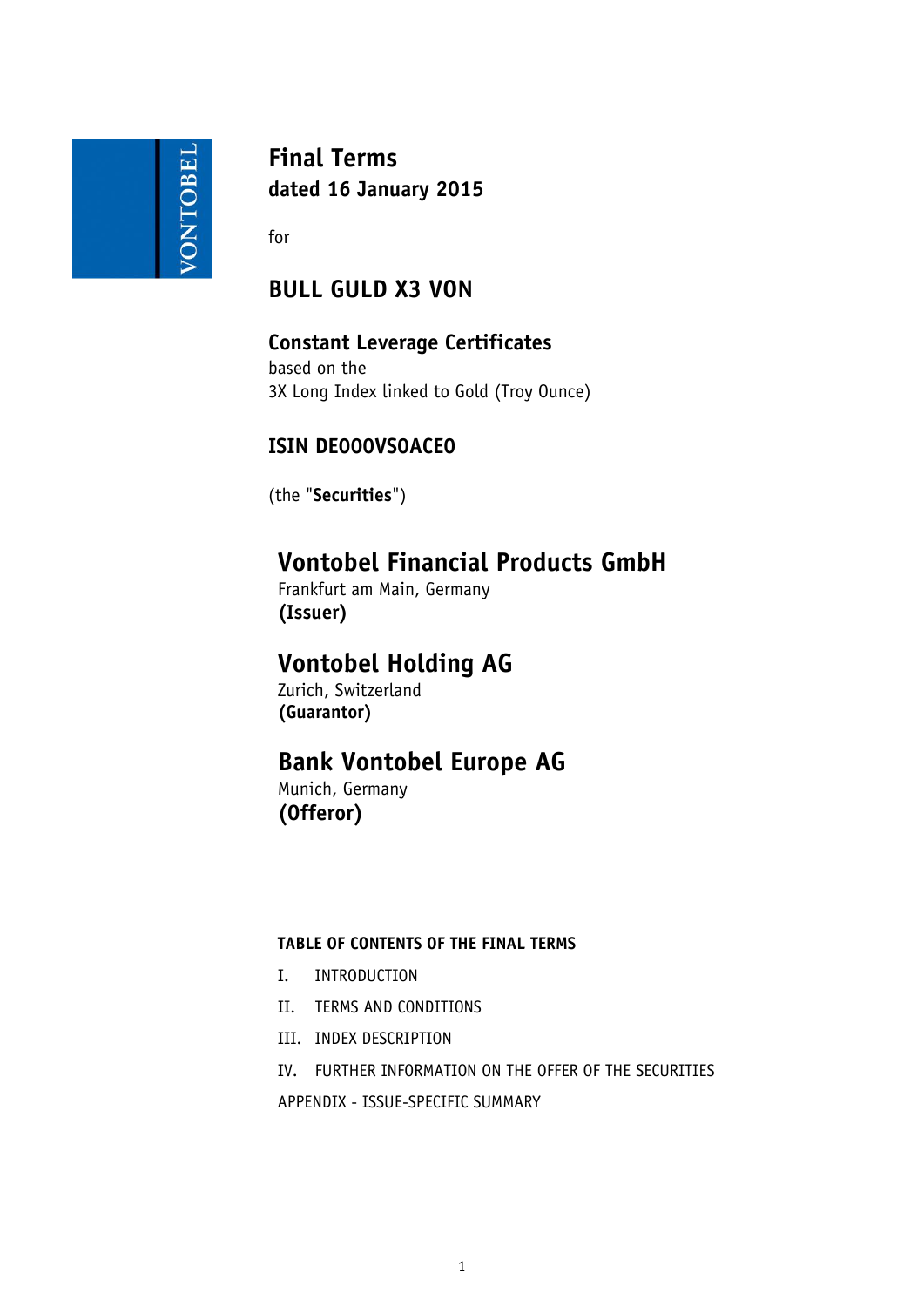## **I. INTRODUCTION**

**These Final Terms were prepared for the purposes of Article 5 (4) of Directive 2003/71/EC and should be read in conjunction with the Base Prospectus (including any supplements) dated 4 December 2014.** 

**It should be noted that only the Base Prospectus dated 4 December 2014 and these Final Terms together contain all the information about the Issuer, the Guarantor and the Securities offered.**

**The Base Prospectus, any supplements and these Final Terms are published on the Issuer's website (https://certificates.vontobel.com).**

**A summary for the specific issue is appended to these Final Terms.**

These Final Terms were prepared for the purposes of the public offer of the Securities. The issue of the Securities is a new issue.

| Securities identification numbers: | ISIN:              | <b>DEOOOVSOACEO</b>     |
|------------------------------------|--------------------|-------------------------|
|                                    | WKN:               | <b>VSOACE</b>           |
|                                    | Valor:             | 26565097                |
|                                    | NGM Symbol:        | <b>BULL GULD X3 VON</b> |
| Total offer volume:                | 250,000 Securities |                         |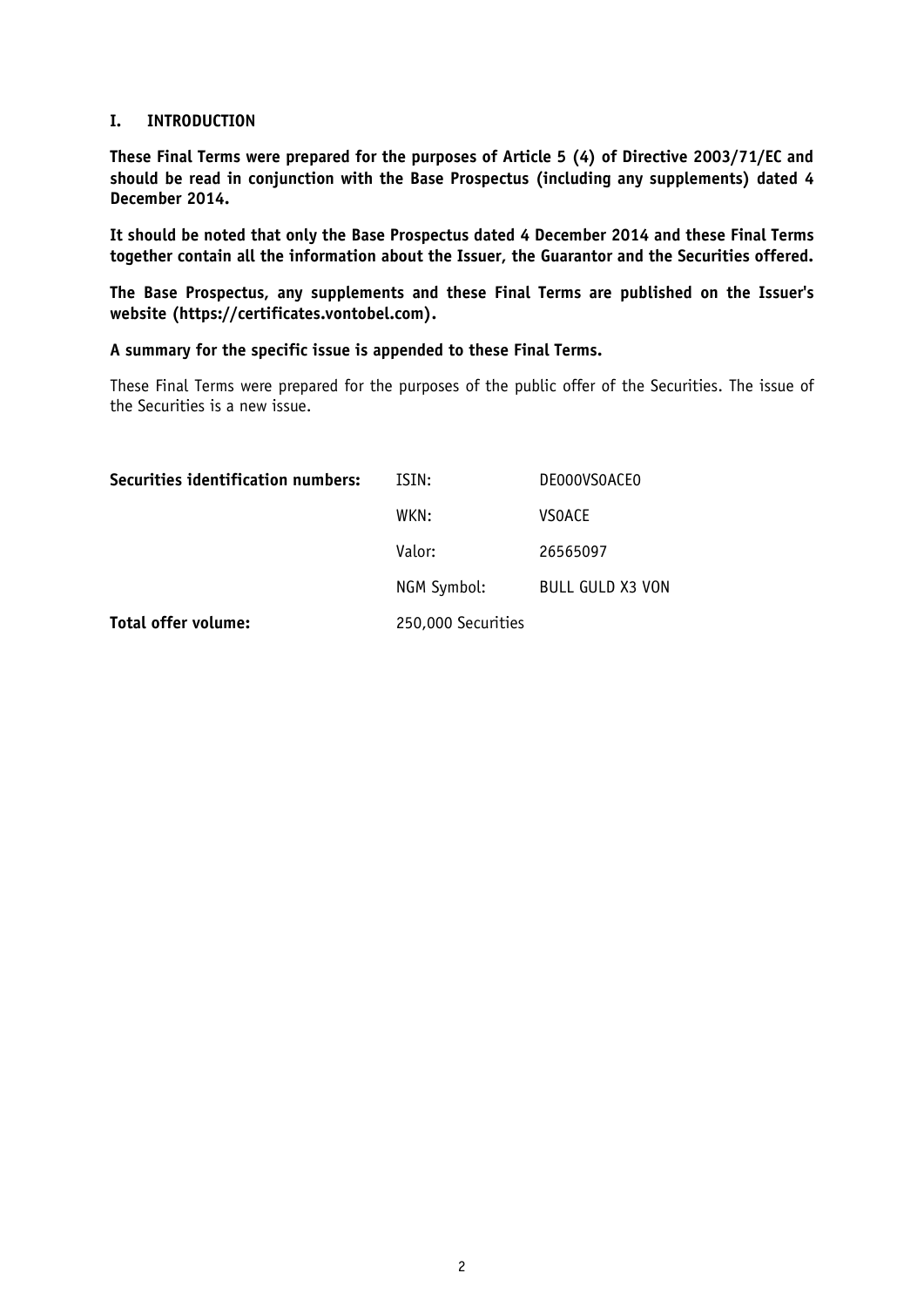## **II. TERMS AND CONDITIONS**

The information below completes the Terms and Conditions as laid out in chapter VII. of the Base Prospectus dated 4 December 2014 by completing the specific features of the Securities to be offered under these Final Terms as follows:

### **Section 2 Definitions**

| <b>Cash Amount</b>                |                             | The Cash Amount shall correspond to the Reference Price of the Underly-<br>ing on the Valuation Date divided by the Ratio.                                                                                                                                                                                             |
|-----------------------------------|-----------------------------|------------------------------------------------------------------------------------------------------------------------------------------------------------------------------------------------------------------------------------------------------------------------------------------------------------------------|
| <b>Currency Conversion</b>        |                             | All cash amounts payable under the Securities shall be converted into the<br>Settlement Currency at the Conversion Rate.                                                                                                                                                                                               |
|                                   | "Conversion Rate" means     |                                                                                                                                                                                                                                                                                                                        |
|                                   |                             | the relevant conversion rate between the Currency of the<br>Underlying and the Settlement Currency, as determined by the<br>European Central Bank for the Valuation Date and as retrievable on<br>the website of the European Central Bank, www.ecb.int, under the<br>heading "Euro Foreign Exchange Reference Rates". |
|                                   |                             | If such a Conversion Rate is not determined or published, the<br>Calculation Agent shall specify the Conversion Rate applicable at the<br>time of determination of the Reference Price on the Valuation Date<br>in its reasonable discretion.                                                                          |
| <b>Exercise Agent</b>             | shall mean                  | Bank Vontobel AG<br>for the attention of Corporate Actions<br>Gotthardstrasse 43<br>8002 Zurich<br>Switzerland<br>Telephone: +41 (0)58 283 74 69<br>+41 (0) 58 283 51 60<br>Fax:                                                                                                                                       |
| <b>Exercise Cut-Off Date</b>      |                             | shall mean each tenth (10 <sup>th</sup> ) Business Day before an Exercise Date.                                                                                                                                                                                                                                        |
| <b>Exercise Dates</b>             | February 2015.              | shall mean any last Business Day in each month, commencing as of 27                                                                                                                                                                                                                                                    |
| <b>Exercise Time</b>              | is 18:00 (Stockholm time)   |                                                                                                                                                                                                                                                                                                                        |
| <b>Governing Law</b>              |                             | The Securities shall be governed by German Law.                                                                                                                                                                                                                                                                        |
| <b>Issue Date</b>                 | shall mean 19 January 2015. |                                                                                                                                                                                                                                                                                                                        |
| <b>Issue Size</b>                 | (up to) 250,000 Securities. |                                                                                                                                                                                                                                                                                                                        |
| <b>Maturity Date</b>              | Date.                       | shall be at the latest the ninth (9 <sup>th</sup> ) <i>Business Day</i> following the <i>Valuation</i>                                                                                                                                                                                                                 |
| Minimum Exercise<br><b>Number</b> | is one (1) Security.        |                                                                                                                                                                                                                                                                                                                        |
| Ratio                             |                             | The Ratio shall be expressed as a fraction and shall amount to $10:1$ .                                                                                                                                                                                                                                                |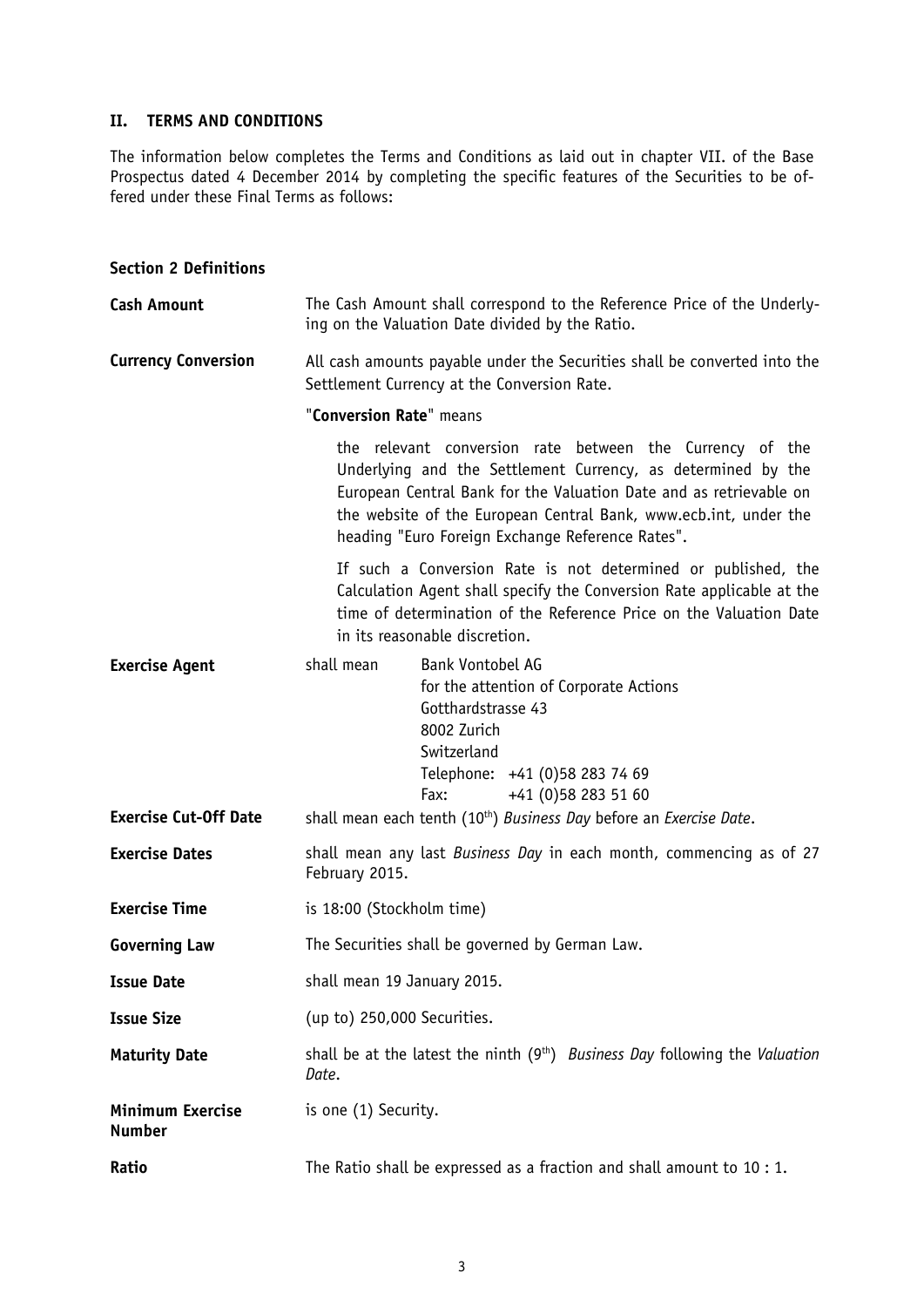| <b>Registry Type</b>                      | Swedish Registered Securities             |                                                                         |
|-------------------------------------------|-------------------------------------------|-------------------------------------------------------------------------|
| <b>Settlement Currency</b>                | of the Securities shall mean SEK.         |                                                                         |
| <b>Termination Cut-Off</b><br><b>Date</b> |                                           | shall be ten (10) Business Days prior to the relevant Termination Date. |
| <b>Termination Date</b>                   | February 2015.                            | shall mean any last Business Day in each month, commencing as of 27     |
| <b>Underlying</b>                         | 3X Long Index linked to Gold (Troy Ounce) |                                                                         |
|                                           | ISIN:                                     | CH0267227699                                                            |
|                                           | Currency of the Underlying:               | <b>USD</b>                                                              |

### **III. INDEX DESCRIPTION**

| Index name:           | 3X Long Index linked to Gold (Troy Ounce) (the "Factor Index")                          |
|-----------------------|-----------------------------------------------------------------------------------------|
| Reference Instrument: | Gold (Troy Ounce)                                                                       |
|                       | Index Calculation Agent: Bank Vontobel AG, Gotthardstrasse 43, 8002 Zurich, Switzerland |
| Information Page:     | https://indices.vontobel.com                                                            |

The composition and calculation of the *Factor Index* specified above is described in the following. The *Index Calculation Agent* will make an index guide available on the *Information Page* for each *Factor Index*, containing this description together with the stipulations in the Final Terms. The index guide constitutes the basis for calculating and publishing the *Factor Index*.

## **A) Index description**

The *Factor Index* reflects price movements of the *Reference Instrument* with a leverage factor of 3. An increase in the price of the *Reference Instrument* since the most recent calculation of an *Index Closing Value* results in a positive change of the *Factor Index* as compared to the previous price of the *Factor Index* and vice-versa. The *Factor Index* therefore replicates a "long" strategy.

The *Factor Index* consists of a leverage component and a financing component.

#### *Leverage component*

The leverage component tracks an investment in the *Reference Instrument*, whereby movements in the price of the *Reference Instrument* are multiplied by the *Leverage* (factor). This leverage effect occurs with either positive or negative movements in the *Reference Instrument*, having a disproportionate effect on the value of the *Factor Index*.

For example (leaving aside the financing component):

- An increase in the price of the *Reference Instrument* (compared to the most recent adjustment) by 2% results in an increase in the *Factor Index* by 3 x 2%;
- A decrease in the price of the *Reference Instrument* (compared to the most recent adjustment) by 2% results in a decrease in the *Factor Index* by 3 x 2%.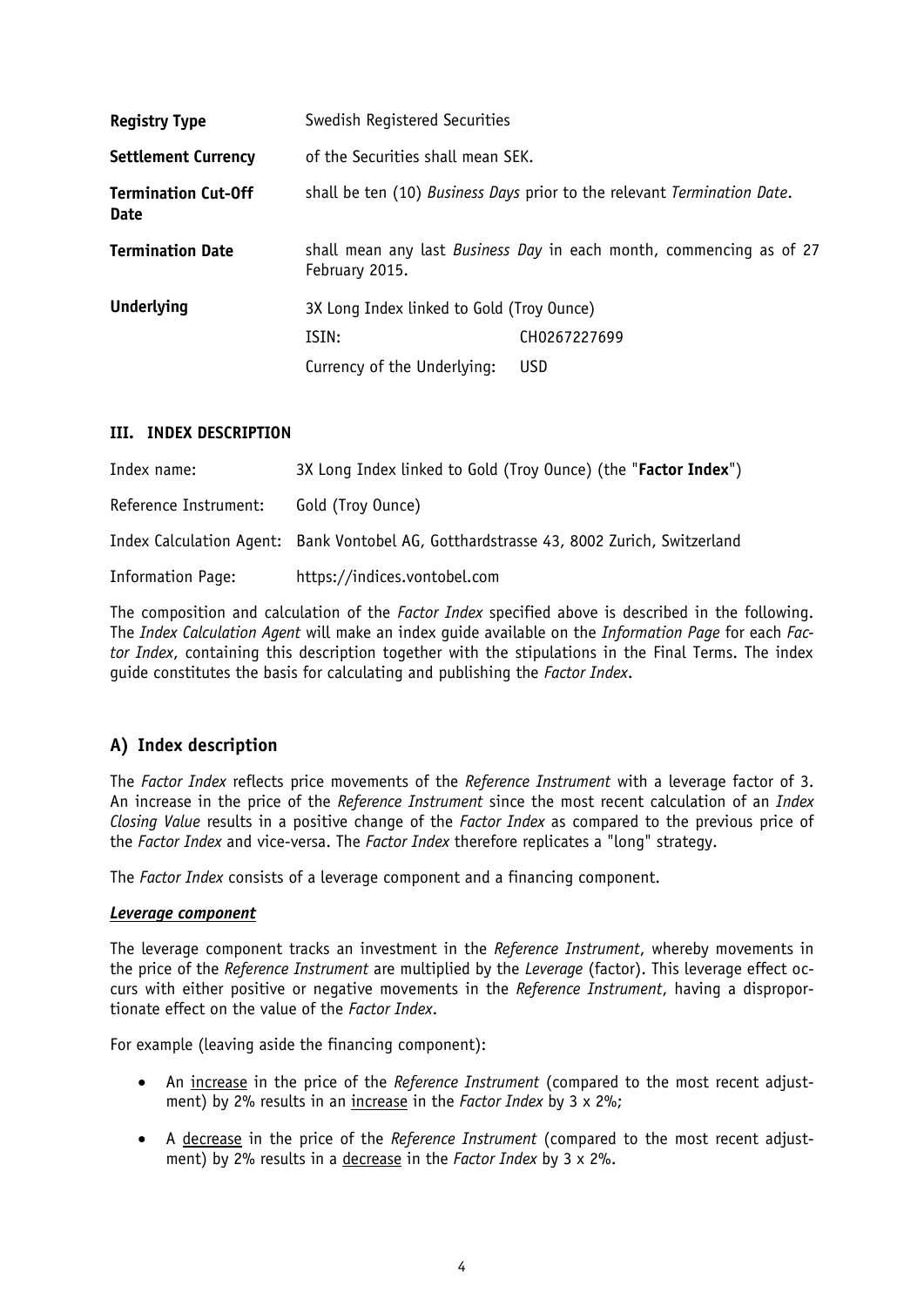#### *Financing component*

The financing component reflects the capital costs that would be incurred to finance the corresponding investment in the *Reference Instrument*. To this is added a fee charged by the *Index Calculation Agent* for the calculation and administration of the *Factor Index* (*Index Fee*).

The financing component therefore reduces the value of the *Factor Index*.

## **B) Index definitions**

The definitions below shall apply for the purposes of this index description.

"**Adjustment Date**" means the first Index Calculation Day of each calendar month.

- "**Extraordinary Adjustment Event**" means any of the following events as they relate to the *Reference Instrument*:
	- (a) a change in the quality, composition (e.g. a different degree of purity or different place of origin) or the standard unit of measurement by or on the *Reference Exchange* responsible for determining the *Valuation Price* of the *Reference Instrument*; or
	- (b) any other event which in the reasonable discretion of the *Index Calculation Agent* would have a comparable or similar impact on the calculation of the *Factor Index* in the event that no adjustment were to be made.
- "**Valuation Price**" of the *Reference Instrument* for an *Index Calculation Day* means subject to an *extraordinary adjustment* of the index calculation pursuant to section D) – the price of the *Reference Instrument*, as determined for that day on the *Reference Exchange* as London Gold Fixing PM Preis. If an *Index Calculation Day* falls on a day which is not a *Trading Day*, the *Valuation Price* of the immediately preceding *Index Calculation Day* shall continue to apply. If no *Valuation Price* for the *Reference Instrument* is determined or published on a *Trading Day*, the *Index Calculation Agent* shall determine the *Valuation Price* of the *Reference Instrument* for that day on the basis of the most recent prices set for the *Reference Instrument* in the international interbank market in its due discretion.
- "**Financing Spread**" represents (in the form of a premium over the relevant *Interest Rate*) the financing costs which may be incurred if the long strategy replicated by the *Factor Index* is financed with debt.

The *Financing Spread* on the *Index Start Date* corresponds to the *Initial Financing Spread*. The *Index Calculation Agent* then adjusts the "**Current Financing Spread**" in its due discretion on each *Adjustment Date* to reflect current market conditions and publishes it in accordance with section E) of this index description. The adjusted *Financing Spread* becomes applicable immediately from the relevant *Adjustment Date* onward.

"**Initial Financing Spread**" is 0.1% per annum.

- "**Trading Day**" means every day on which a Valuation Price for the *Reference Instrument* is normally determined on the *Reference Exchange*.
- "**Leverage**" is 3. It describes the effect of a change in the *Reference Instrument* on the respective *Factor Index*.

"**Index Calculation Agent**" means Bank Vontobel AG, Gotthardstrasse 43, 8002 Zurich, Switzerland.

"**Index Calculation Day**" means every day from Monday to Friday.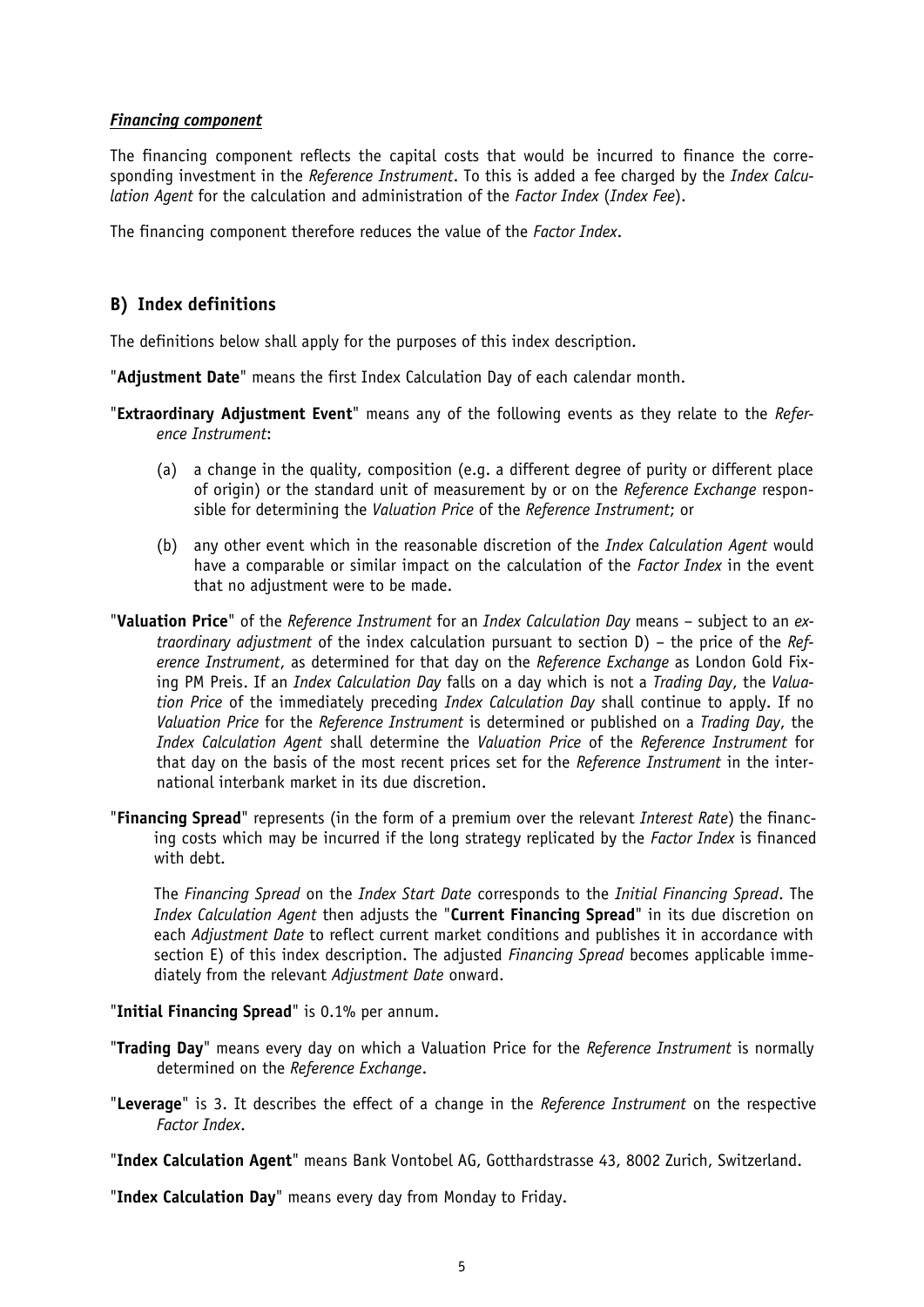"**Index Calculation Period**" means from Monday 0:00 to Friday 21:00 (London time in each case).

- "**Index Fee**" is 1.0% per annum. The *Index Fee* is charged each calendar day, beginning as of the *Index Start Date*. It is calculated on the basis of a 360-day year and the most recently calculated *Index Closing Value*.
- "**Index Closing Value**" is calculated for each *Index Calculation Day* by the *Index Calculation Agent* in accordance with section C) 1) of this index description on the basis of the *Valuation Price* of the *Reference Instrument* for that *Index Calculation Day* and published in accordance with section E) of this index description.

"**Index Start Date**" means 19 January 2015.

"**Index Start Value**" is 100 index points and represents the Index Closing Value on Index Calculation Day T=0 for the purposes of calculating the index in accordance with C).

"**Index Currency**" means USD.

"**Information Page**" means https://indices.vontobel.com.

"**Reference Instrument Price**" means at any time during the *Index Calculation Period* the price of the *Reference Instrument* in the international interbank market, as determined by the *Index Calculation Agent* in its reasonable discretion.

"**Reference Exchange**" means The London Bullion Market Association.

"**Reference Instrument**" means Gold (Troy Ounce).

Currency: USD ISIN: XC0009655157

"**Barrier**" is 28%. It indicates the maximum permitted negative change in price of the *Reference Instrument* compared with its most recent *Valuation Price* before an *Intraday Index Adjustment* takes place.

"**Derivatives Exchange**" means COMEX (CME Group).

"**Interest Rate**" means USD LIBOR O/N (overnight).

LIBOR stands for London InterBank Offered Rate. LIBOR is an average interest rate based on information submitted by the contributing banks. The panel banks indicate the interest rates at which they are able to refinance their own interbank activities in the relevant currency for the relevant term on an unsecured basis. To calculate the reference interest rate, the highest and lowest quartiles of these interest rates are eliminated, and the remaining interest rates are averaged. LIBOR is calculated for 7 different terms and 5 different currencies. The LIBOR interest rates (ICE Libor) are administered by ICE Benchmark Administration Limited (IBA) and determined each business day at 11 a.m. (London time). LIBOR O/N (overnight) stands for terms of 1 day.

If the *Interest Rate* is neither set nor published on an *Index Calculation Day*, the *Interest Rate* applied on the immediately preceding *Index Calculation Day* to calculate the Index in accordance with section C) is used.

If the *Interest Rate* has neither been set nor published for ten consecutive *Index Calculation Days*, the *Index Calculation Agent* has the right and obligation to stipulate in its reasonable discretion an alternative relevant *Interest Rate* which has functions comparable to the previous *Interest Rate.*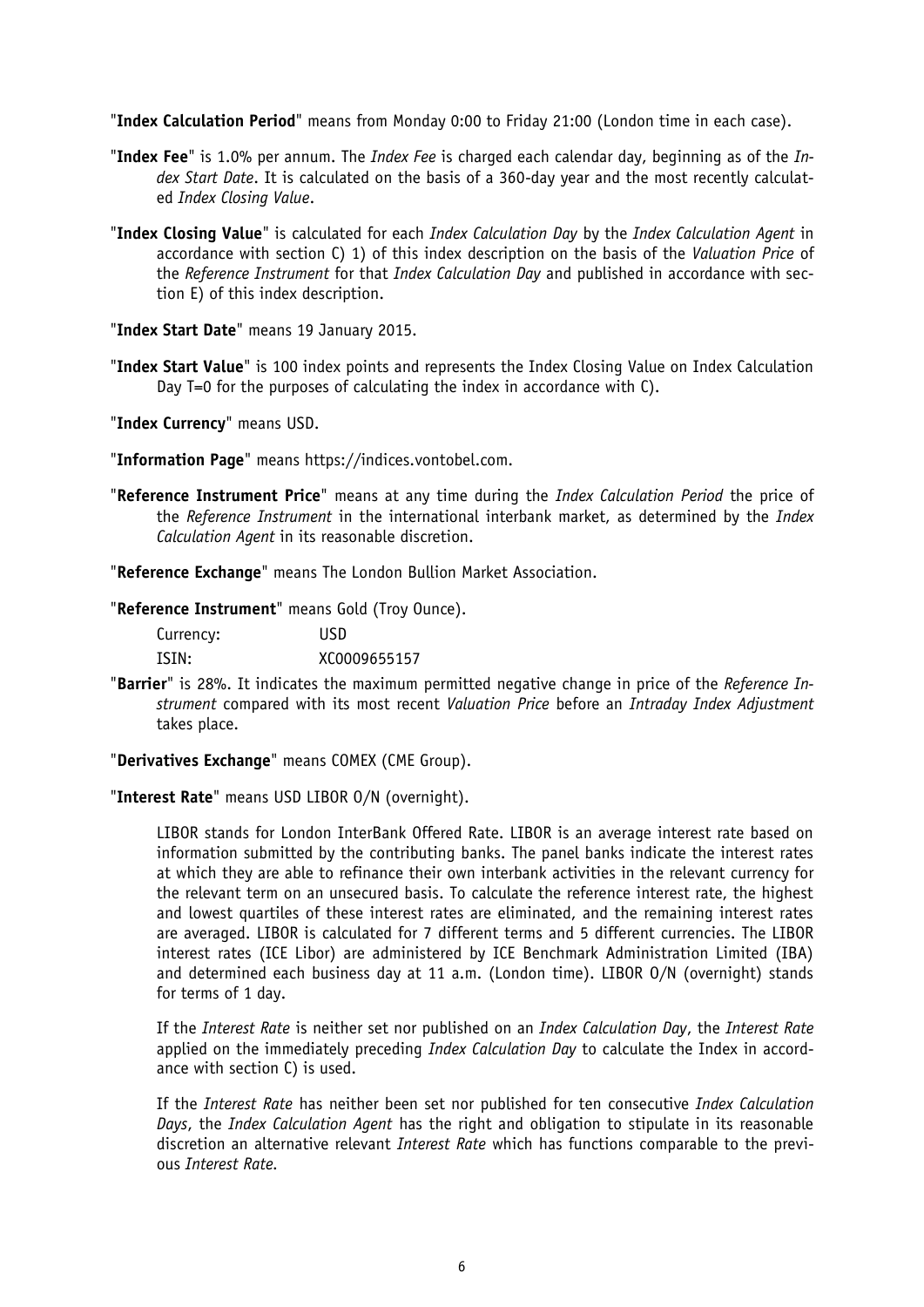## **C) Index calculation**

The *Factor Index* shall be calculated for the first time on the *Index Start Date*. The initial level of the Index on the *Index Start Date* corresponds to the *Index Start Value*. The respective current index level is calculated by the *Index Calculation Agent* on a continuous basis during the trading period of the *Reference Instrument* on the *Reference Exchange* on each *Index Calculation Date*, rounded to two decimal places and published in accordance with section E).

One index point corresponds to one unit of the *Index Currency*.

## **C) 1) Index formula**

The *Factor Index* is calculated for each time t during an *Index Calculation Day* T in accordance with the following formula:

$$
IDX_{t} = IDX_{T-1} \times \left\{ 1 + L \times \left( \frac{R_{t}}{R_{T-1}} - 1 \right) - \left[ (L-1) \times (IR_{T-1} + FS_{T}) + IG \right] \times \frac{d}{360} \right\}
$$
  
Leverage component

where:

| T .        |     | = current Index Calculation Day                                                                                                    |
|------------|-----|------------------------------------------------------------------------------------------------------------------------------------|
| IDX+       | $=$ | Index Value at time t on Index Calculation Day T                                                                                   |
|            |     | $IDX_{T-1}$ = Index Closing Value on Index Calculation Day T-1 which immediately pre-<br>cedes the current Index Calculation Day T |
| L,         |     | $=$ Leverage (Factor): 3                                                                                                           |
| $R_t$      |     | = Reference Instrument Price at time t                                                                                             |
| $R_{T-1}$  |     | $=$ Valuation Price on Index Calculation Day T-1                                                                                   |
| $IR_{T-1}$ |     | = Interest Rate on Index Calculation Day T-1                                                                                       |
| $FS_T$     | $=$ | Financing Spread on Index Calculation Day T                                                                                        |
| IG         | $=$ | Index Fee                                                                                                                          |
| d          | $=$ | Number of calendar days between Index Calculation Days T-1 and T                                                                   |

#### **C) 2) Intraday Index Adjustment**

If at time s on *Index Calculation Day* T the *Reference Instrument Price* falls below the most recent *Valuation Price* of the *Reference Instrument* by more than 28% (*Barrier*), an "**Intraday Index Adjustment**" takes place, simulating a new day:

s  $=$  T, i.e.  $IDX_{T-1}$  (new)  $= IDX_s$  $R_{T-1}$  (new) =  $R_{T-1}$  (old) x 0.72 d = 0

A new *Valuation Price* valid after time s  $(R<sub>T-1</sub>$  (new)) is calculated by multiplying the previous *Valuation Price* (R<sub>T-1</sub> (old)) by 0.72. The *financing component* remains unchanged. No additional interest or costs are incurred for the newly simulated day.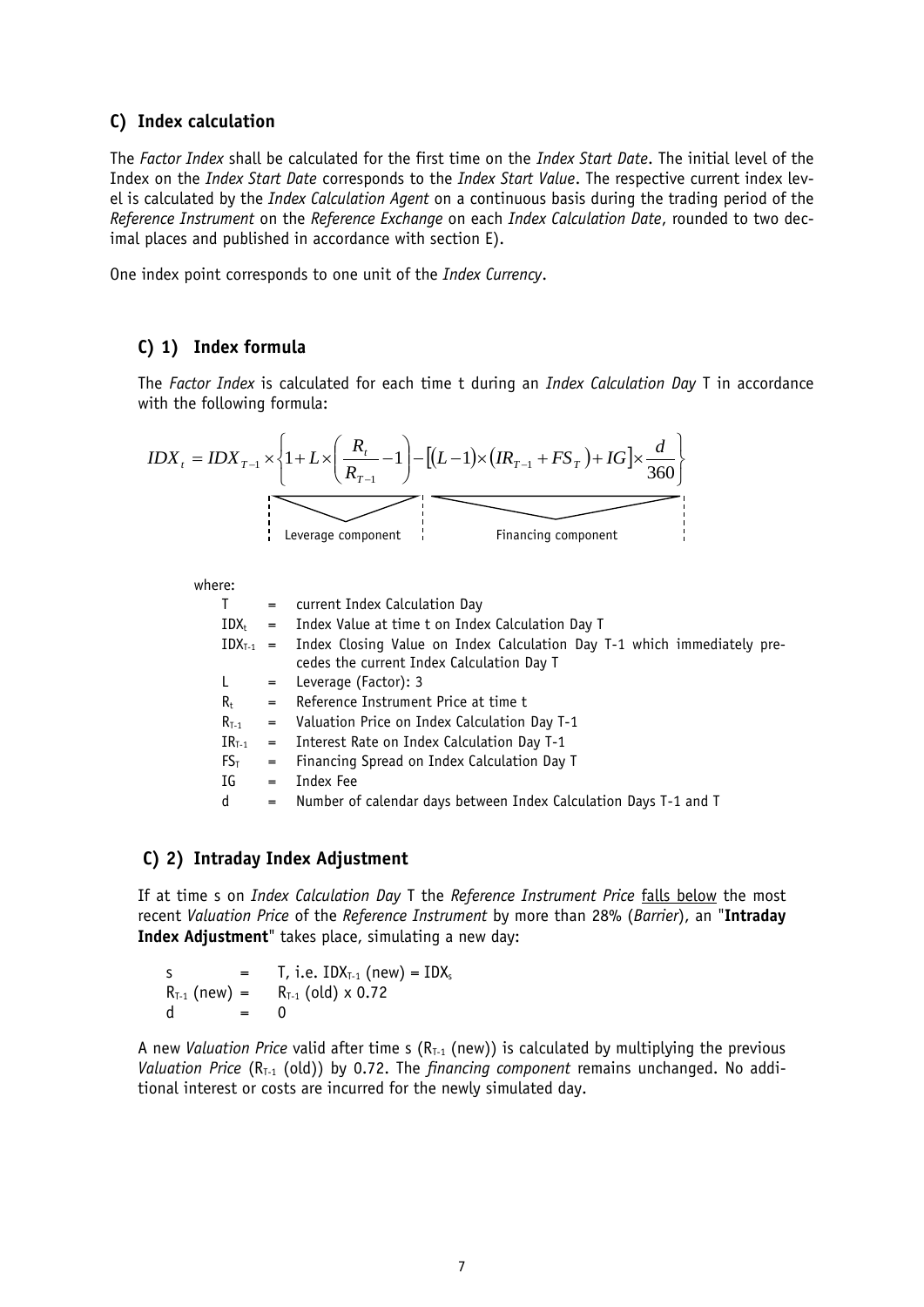## **D) Extraordinary adjustment of the index calculation**

In the event of an *Extraordinary Adjustment Event* occurring in relation to the *Reference Instrument*, the *Index Calculation Agent* will adjust the index calculation on the *Reference Date* (as defined below). In doing so, the *Index Calculation Agent* will endeavour – as far as possible – to calculate the *leverage component* as if no *Extraordinary Adjustment Event* had occurred.

The *Index Calculation Agent* will generally adjust the index calculation by correcting the relevant *Valuation Price* for the *Reference Instrument* on *Index Calculation Day* T-1 on the *Reference Date*, in its due discretion. The *Index Calculation Agent* may, in exercising its discretion, base the timing and substance of the adjustment on the manner in which the *Reference Exchange* or the *Derivatives Exchange*, respectively, make corresponding adjustments to the *Reference Instrument* itself or to futures or options contracts on the *Reference Instrument*, but shall not be obliged to do so. In cases of doubt about the application of the adjustment rules of the *Derivatives Exchange*, the *Index Calculation Agent* shall decide such questions in its reasonable discretion.

The *Index Calculation Agent* may adjust the index calculation in some other manner if it deems such adjustment necessary in its due discretion in order to reflect differences between this Index and the futures and options traded on the *Derivatives Exchange*.

The list of *Extraordinary Adjustment Events* listed in section B) is not exhaustive. The deciding factor is whether the *Derivatives Exchange* deems an adjustments of the contract size, an underlying or the involvement of relevant *Reference Exchange* determining the price of the *Reference Instrument* to be necessary. If neither futures nor options linked to the *Reference Instrument* are traded on the *Derivatives Exchange*, the adjustment shall be made in a manner in which the *Derivatives Exchange* would do so if corresponding futures or options were traded there. In cases of doubt about the application of the adjustment rules of the *Derivatives Exchange*, the *Index Calculation Agent* shall decide such questions in its reasonable discretion. The rules and regulations of the *Derivatives Exchange* shall apply in addition to the provisions set out above.

"**Reference Date**" within the meaning of this index description means the first *Index Calculation Day* on which the relevant futures or options are traded on the *Derivatives Exchange* after taking the adjustment into account, or would be so traded if corresponding futures or options were traded on the *Derivatives Exchange*.

Adjustments relating to the *Factor Index* and all other measures taken under this section will be published by the *Index Calculation Agent* in accordance with section E).

## **E) Notices**

All notices pertaining to the *Factor Index* will be given by means of publication on the *Information Page*. Such notices shall be deemed to have been given on the date on which they are first published.

Notices are given for information purposes only and do not represent a precondition for legal effectiveness.

## **IV. FURTHER INFORMATION ON THE OFFER OF THE SECURITIES**

#### *1. Stock exchange listing and trading arrangements*

Stock exchange listing: Application is made for the Securities to be admitted to trading on the Nordic Growth Market (Nordic Derivatives Exchange Sweden, NDX).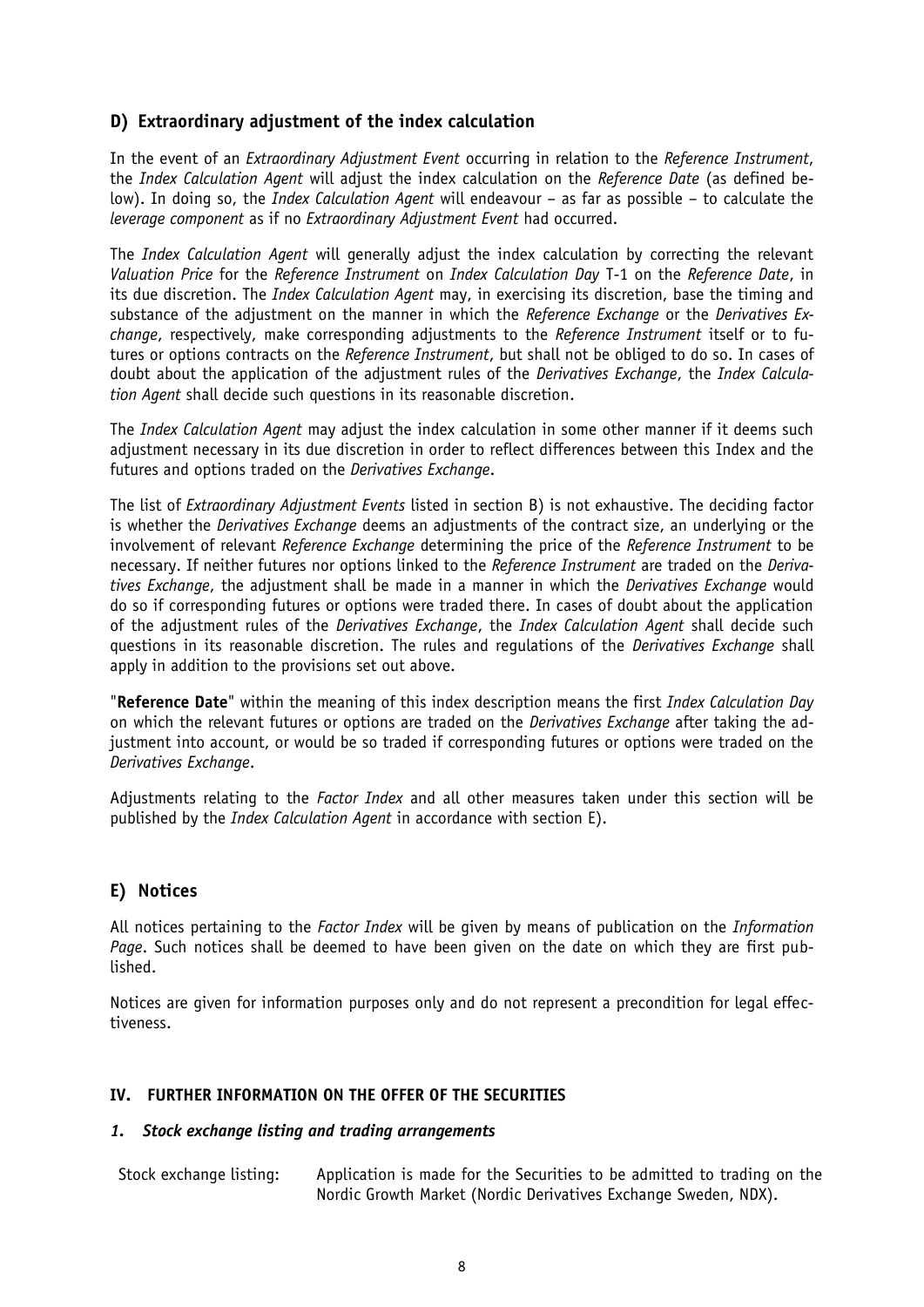#### Expected first trading date: 19 January 2015

## *2. Terms of the offer*

The Issue Price and the Value Date of the Securities and the start of the Public Offer are specified below.

| <b>Issue Price:</b> | SEK 81.05                                |  |
|---------------------|------------------------------------------|--|
| Value Date:         | 19 January 2015                          |  |
| Public Offer:       | in Sweden starting from: 16 January 2015 |  |

The Public Offer will end with the term of the Securities, but at the latest with the expiry of the validity of the Base Prospectus. The end of term is specified in chapter II. Terms and Conditions.

## *3. Publication of post-issuance information*

With the exception of the notices specified in the Terms and Conditions, the Issuer does not intend to publish any post-issuance information.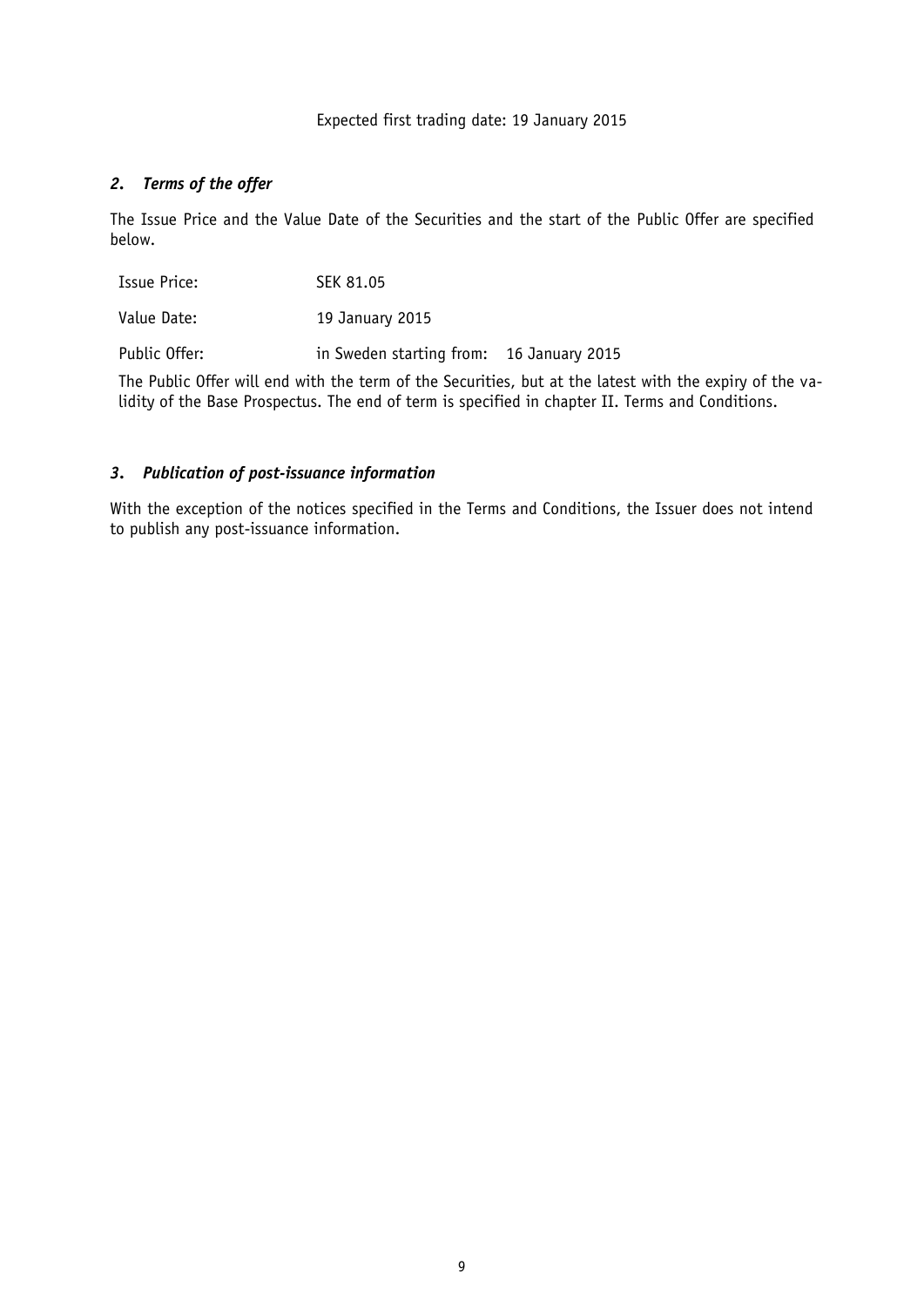### **APPENDIX - ISSUE-SPECIFIC SUMMARY**

**Summaries are made up of disclosure requirements known as** *"***Elements***"***. These Elements are numbered in Sections A – E (A.1 – E.7).**

**This summary contains all the Elements required to be included in a summary for this type of securities and Issuer. Because some Elements are not required to be addressed, there may be gaps in the numbering sequence of the Elements.**

**Even though an Element may be required to be inserted in the summary because of the type of securities and Issuer, it is possible that no relevant information can be given regarding the Element. In this case a short description of the Element is included in the summary with the mention of** *"***not applicable***"***.**

|     |                                                                                                                     | Section A - Introduction and warnings                                                                                                                                                                                                                                                                                                                                                                                                                                         |
|-----|---------------------------------------------------------------------------------------------------------------------|-------------------------------------------------------------------------------------------------------------------------------------------------------------------------------------------------------------------------------------------------------------------------------------------------------------------------------------------------------------------------------------------------------------------------------------------------------------------------------|
| A.1 | Warnings                                                                                                            | The summary should be read as introduction to the base prospectus dated<br>4 December 2014, as supplemented by the supplements dated 9 December<br>2014 and 11 December 2014, and as further supplemented (the "Base<br>Prospectus" or the "Prospectus").                                                                                                                                                                                                                     |
|     |                                                                                                                     | Any decision to invest in the securities (the "Securities") should be based<br>on a consideration of the Base Prospectus as a whole, including the in-<br>formation incorporated by reference together with any supplements and<br>the Final Terms published in connection with the issue of the Securities.                                                                                                                                                                  |
|     |                                                                                                                     | In the event that claims relating to the information contained in the Base<br>Prospectus are brought before a court, the plaintiff investor might, under<br>the national legislation of the states of the European Economic Area, have<br>to bear the costs of translating the Base Prospectus before the legal pro-<br>ceedings are initiated.                                                                                                                               |
|     |                                                                                                                     | Vontobel Financial Products GmbH (the "Issuer"), Bank Vontobel Europe<br>AG (the "Offeror") and Vontobel Holding AG (the "Guarantor") have as-<br>sumed responsibility for this summary including the translation thereof.<br>Vontobel Holding AG, however, has assumed responsibility only with re-<br>spect to the information relating to itself and to the guarantee (the<br>"Guarantee").                                                                                |
|     |                                                                                                                     | Those persons which have assumed responsibility for this summary includ-<br>ing any translation thereof, or persons responsible for the issue, can be<br>held liable, but only in the event that the summary is misleading, inaccu-<br>rate or inconsistent when read together with the other parts of the Base<br>Prospectus, or if, when read together with the other parts of the Base Pro-<br>spectus, it does not provide all the key information required.              |
| A.2 | Consent to the<br>use of the pro-<br>spectus/                                                                       | The Issuer and the Offeror consent to the use of the Base Prospectus for a<br>public offer of the Securities in Sweden ("Public Offer") (general con-<br>sent).                                                                                                                                                                                                                                                                                                               |
|     | offer period for<br>resale by financial<br>intermediaries/<br>conditions<br>to                                      | The subsequent resale and final placing of the Securities by financial in-<br>termediaries may take place during the period of validity of the Base Pro-<br>spectus in accordance with section 9 of the German Securities Prospectus<br>Act (Wertpapierprospektgesetz, "WpPG").                                                                                                                                                                                               |
|     | which consent is<br>linked/<br>statement that in-<br>formation<br>about<br>terms<br>the<br>and<br>conditions of the | This consent by the Issuer and the Offeror is subject to the conditions (i)<br>that the Base Prospectus and the Final Terms are provided to potential in-<br>vestors only together with all supplements published up to the time of<br>such provision and (ii) that, in making use of the Base Prospectus and the<br>Final Terms, the financial intermediary ensures that it complies with all<br>applicable laws and legal requirements in force in the respective jurisdic- |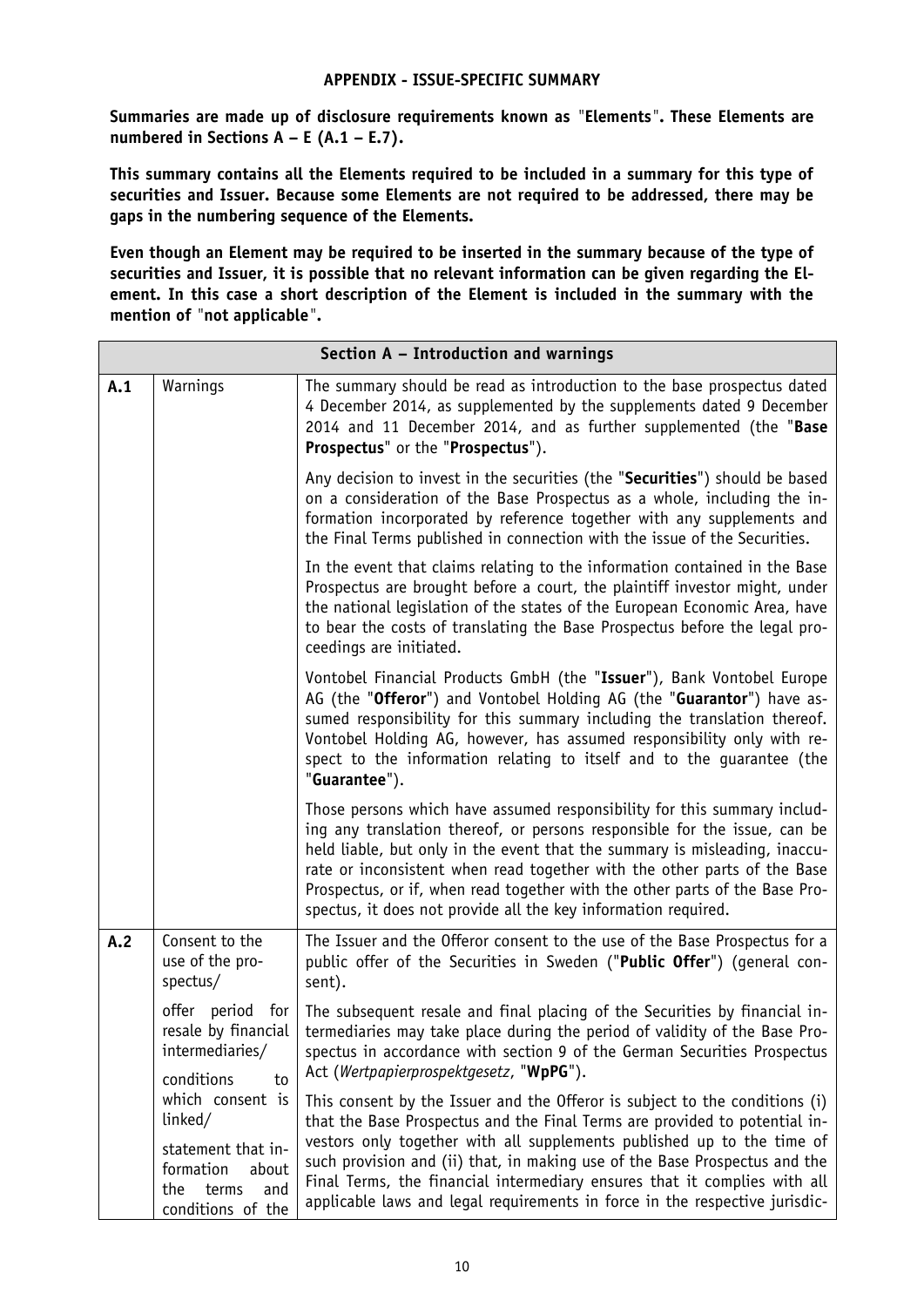|             |                                                                                          | Section B - Issuer and Guarantor                                                                                                                                                                                                                                                                                                                                                                                                                                                                                                                                                                                                                                                                                                                                                                |                                |                                |
|-------------|------------------------------------------------------------------------------------------|-------------------------------------------------------------------------------------------------------------------------------------------------------------------------------------------------------------------------------------------------------------------------------------------------------------------------------------------------------------------------------------------------------------------------------------------------------------------------------------------------------------------------------------------------------------------------------------------------------------------------------------------------------------------------------------------------------------------------------------------------------------------------------------------------|--------------------------------|--------------------------------|
| B.1         | Legal and com-<br>mercial name                                                           | The legal and commercial name of the Issuer is Vontobel Financial Prod-<br>ucts GmbH.                                                                                                                                                                                                                                                                                                                                                                                                                                                                                                                                                                                                                                                                                                           |                                |                                |
| B.2         | Domicile, legal<br>form, applicable<br>legislation and                                   | The domicile of the Issuer is Frankfurt am Main. Its business address is:<br>Bockenheimer Landstraße 24, 60323 Frankfurt am Main, Federal Republic<br>of Germany.                                                                                                                                                                                                                                                                                                                                                                                                                                                                                                                                                                                                                               |                                |                                |
|             | country of incor-<br>poration                                                            | The Issuer is a limited liability company (Gesellschaft mit beschränkter Haf-<br>tung, "GmbH") incorporated under German law in the Federal Republic of<br>Germany and is registered with the commercial register of the local court<br>(Amtsgericht) at Frankfurt am Main under the register number HRB 58515.                                                                                                                                                                                                                                                                                                                                                                                                                                                                                 |                                |                                |
| B.4b        | Known trends                                                                             | The Issuer's business activities continue to be affected by the political and<br>economic environment on the financial markets and especially the sus-<br>tainability of the current stabilisation of the euro crisis. The political situ-<br>ation will also affect the Issuer's operations. Furthermore, the regulation<br>on "packaged retail and insurance-based investment products" ("so-called<br>PRIIPs Regulation") which is still expected to enter into force in 2014 will<br>also entail an increase in costs for the issue of securities. In addition the<br>consequences of the introduction of a financial transaction tax, as already<br>resolved by the ECOFIN Council on 22 January 2013 under the enhanced<br>cooperation procedure, cannot be foreseen at the present time. |                                |                                |
| B.5         | Group structure<br>and position of<br>the Issuer within<br>the group                     | All of the shares in the Issuer are held by Vontobel Holding AG, the parent<br>company of the Vontobel group (the "Vontobel Group"). Established in<br>1924 and headquartered in Zurich, the Vontobel Group is a Swiss private<br>banking group with international activities.                                                                                                                                                                                                                                                                                                                                                                                                                                                                                                                  |                                |                                |
| B.9         | Profit forecasts or<br>estimates                                                         | - not applicable -<br>A profit forecast or estimate has not been included.                                                                                                                                                                                                                                                                                                                                                                                                                                                                                                                                                                                                                                                                                                                      |                                |                                |
| <b>B.10</b> | Qualifications in<br>the audit report<br>on the historical<br>financial infor-<br>mation | - not applicable -<br>There are no such qualifications.                                                                                                                                                                                                                                                                                                                                                                                                                                                                                                                                                                                                                                                                                                                                         |                                |                                |
| <b>B.12</b> | Selected key his-<br>torical financial<br>information                                    | The selected financial information below has been taken from the Issuer's<br>audited annual financial statements as at 31 December 2012 and 2013 (in<br>accordance with the requirements of German Commercial Code (Han-<br>delsgesetzbuch, "HGB") in each case).                                                                                                                                                                                                                                                                                                                                                                                                                                                                                                                               |                                |                                |
|             |                                                                                          | <b>Balance sheet</b><br>(HGB)                                                                                                                                                                                                                                                                                                                                                                                                                                                                                                                                                                                                                                                                                                                                                                   | 31 December 2012<br><b>EUR</b> | 31 December 2013<br><b>EUR</b> |
|             |                                                                                          | Receivables from affiliated compa-<br>nies (current assets)                                                                                                                                                                                                                                                                                                                                                                                                                                                                                                                                                                                                                                                                                                                                     | 686,378,466                    | 934,601,744                    |
|             |                                                                                          | Bank balances (current assets)                                                                                                                                                                                                                                                                                                                                                                                                                                                                                                                                                                                                                                                                                                                                                                  | 3,107,151                      | 2,537,632                      |
|             |                                                                                          | Issuance liabilities (liabilities)                                                                                                                                                                                                                                                                                                                                                                                                                                                                                                                                                                                                                                                                                                                                                              | 686,266,607                    | 934, 157, 166                  |
|             |                                                                                          | Capital reserves<br>(equity)                                                                                                                                                                                                                                                                                                                                                                                                                                                                                                                                                                                                                                                                                                                                                                    | 2,000,000                      | 2,000,000                      |
|             |                                                                                          | Total assets                                                                                                                                                                                                                                                                                                                                                                                                                                                                                                                                                                                                                                                                                                                                                                                    | 700,443,003                    | 949,401,625                    |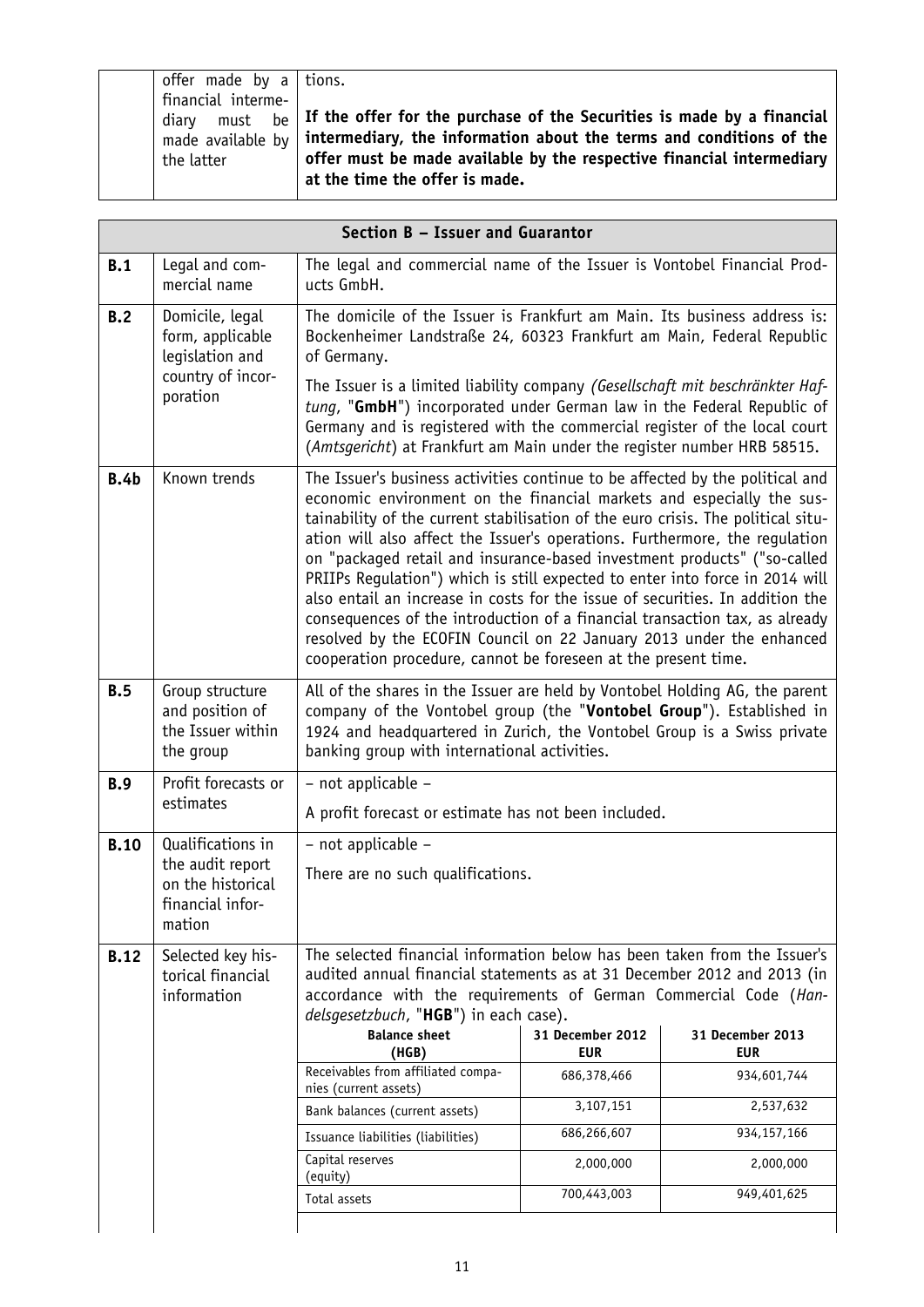|      |                                                                                                                                    | Income statement<br>(HGB)                                                                                                                                                                    | 1/1 to 31/12/2012<br><b>EUR</b> | 1/1 to 31/12/2013<br><b>EUR</b> |
|------|------------------------------------------------------------------------------------------------------------------------------------|----------------------------------------------------------------------------------------------------------------------------------------------------------------------------------------------|---------------------------------|---------------------------------|
|      |                                                                                                                                    | Realised and unrealised gains and<br>losses from the issuance business                                                                                                                       | $-82,393,445$                   | $-40,008,600$                   |
|      |                                                                                                                                    | Realised and unrealised gains and<br>losses from hedging transactions                                                                                                                        | 84,436,941                      | 42,250,568                      |
|      |                                                                                                                                    | Other operating<br>expenses                                                                                                                                                                  | 1,709,316                       | 1,954,504                       |
|      |                                                                                                                                    | Net income for the year                                                                                                                                                                      | 92,838                          | 85,161                          |
|      |                                                                                                                                    | The following selected financial information has been taken from the Is-<br>suer's unaudited interim financial statements as at 30 June 2014 (in ac-<br>cordance with HGB).                  |                                 |                                 |
|      |                                                                                                                                    | <b>Balance sheet</b><br>(HGB)                                                                                                                                                                | 31 December 2013<br><b>EUR</b>  | 30 June 2014<br><b>EUR</b>      |
|      |                                                                                                                                    | Receivables from affiliated compa-<br>nies (Assets/ Current assets)                                                                                                                          | 934,601,744                     | 1,005,387,004                   |
|      |                                                                                                                                    | <b>Bank balances</b><br>(Assets/ Current assets)                                                                                                                                             | 2,537,632                       | 2,819,062                       |
|      |                                                                                                                                    | Issuance liabilities<br>(Equity and liabilities/ Liabilities)                                                                                                                                | 934, 157, 166                   | 1,005,387,004                   |
|      |                                                                                                                                    | Capital reserves<br>(Equity and liabilities/ Equity)                                                                                                                                         | 2,000,000                       | 2,000,000                       |
|      |                                                                                                                                    | Total assets                                                                                                                                                                                 | 949,401,625                     | 1,022,817,396                   |
|      |                                                                                                                                    |                                                                                                                                                                                              |                                 |                                 |
|      |                                                                                                                                    | <b>Income statement</b><br>(HGB)                                                                                                                                                             | 1/1 to 30/06/2013<br><b>EUR</b> | 1/1 to 30/06/2014<br><b>EUR</b> |
|      |                                                                                                                                    | Realised and unrealised gains and<br>losses from the issuance business                                                                                                                       | -20,807,113                     | -5,613,654                      |
|      |                                                                                                                                    | Realised and unrealised gains and<br>losses from hedging transactions                                                                                                                        | 22,104,832                      | 6,807,814                       |
|      |                                                                                                                                    | Other operating expenses                                                                                                                                                                     | 1,021,730                       | 790,581                         |
|      |                                                                                                                                    | Net income for the half-year                                                                                                                                                                 | 102,460                         | 191,243                         |
|      | Statement about<br>the Issuer's pro-<br>spects                                                                                     | There has been no material adverse change in the prospects of the Issuer<br>since the date for its last published audited financial statements (31 De-<br>cember 2013).                      |                                 |                                 |
|      | Statement about<br>changes in the Is-                                                                                              | - not applicable -                                                                                                                                                                           |                                 |                                 |
|      | suer's position                                                                                                                    | There have been no significant changes in the financial or trading posi-<br>tion of the Issuer subsequent to the period covered by the historical fi-<br>nancial information (30 June 2014). |                                 |                                 |
| B.13 | Recent events                                                                                                                      | - not applicable -                                                                                                                                                                           |                                 |                                 |
|      | particular to the<br>Issuer which are<br>to a material ex-<br>tent relevant to<br>the evaluation of<br>the Issuer's sol-<br>vency. | There have been no recent events particular to the Issuer which are to a<br>material extent relevant to the evaluation of the Issuer's solvency.                                             |                                 |                                 |
| B.14 | Group structure<br>and position of                                                                                                 | With respect to the organizational structure, see B.5.                                                                                                                                       |                                 |                                 |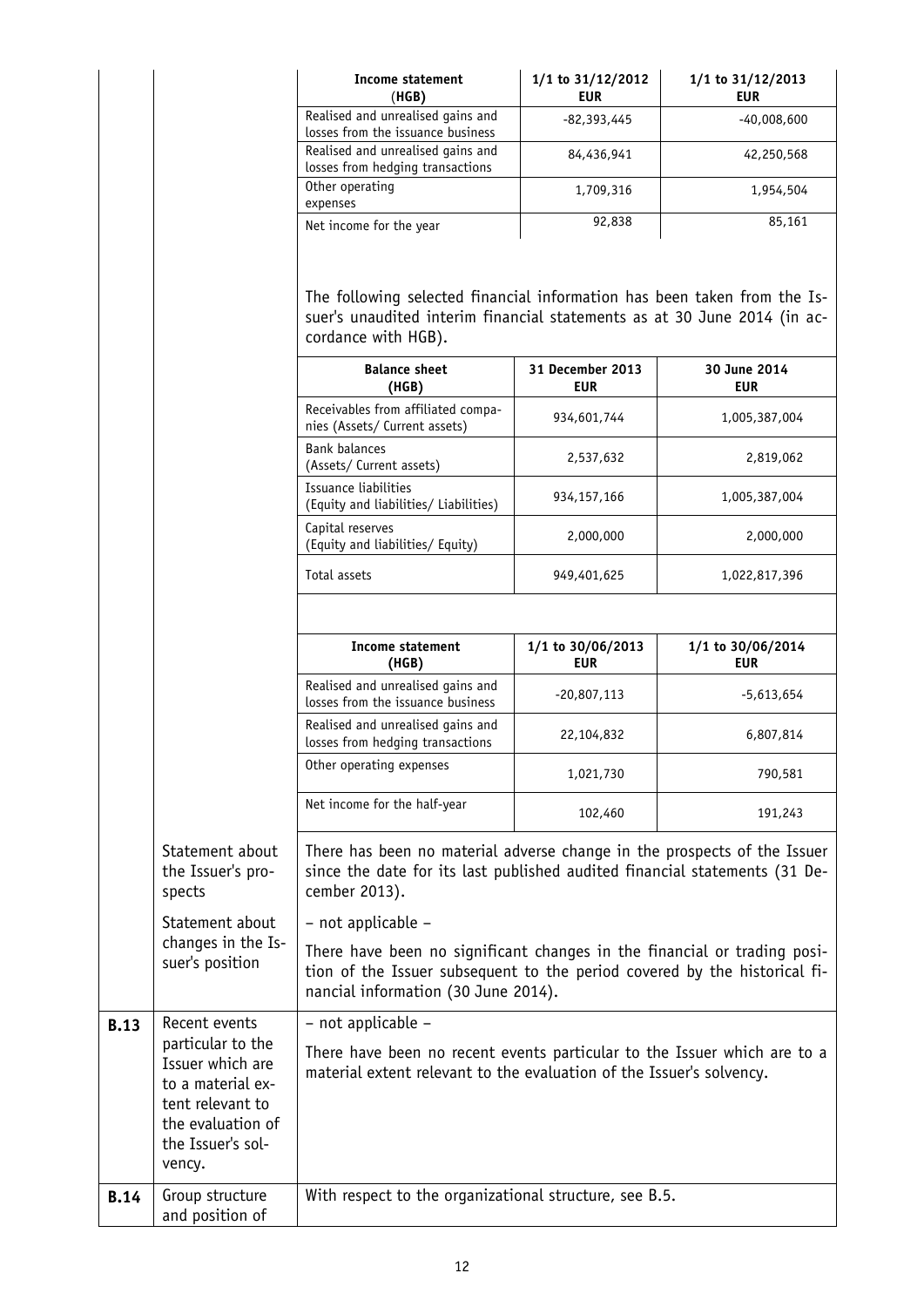|                            | the Issuer within                                                      | - not applicable -                                                                                                                                                                                                                                                                                                                                                                                                                                                                                                                                                                                                                                                                                                           |
|----------------------------|------------------------------------------------------------------------|------------------------------------------------------------------------------------------------------------------------------------------------------------------------------------------------------------------------------------------------------------------------------------------------------------------------------------------------------------------------------------------------------------------------------------------------------------------------------------------------------------------------------------------------------------------------------------------------------------------------------------------------------------------------------------------------------------------------------|
|                            | the group/                                                             | The Issuer has no subsidiaries.                                                                                                                                                                                                                                                                                                                                                                                                                                                                                                                                                                                                                                                                                              |
|                            | dependence of<br>the Issuer on oth-<br>er entities within<br>the group |                                                                                                                                                                                                                                                                                                                                                                                                                                                                                                                                                                                                                                                                                                                              |
| <b>B.15</b>                | Description of the<br>Issuer's principal<br>activities                 | The Issuer's principal activity is to issue securities and derivative securities<br>and to carry out financial transactions and auxiliary transactions of finan-<br>cial transactions. Activities that require authorisation under the German<br>Banking Act (Gesetz über das Kreditwesen) are excluded. The Issuer may fur-<br>thermore conduct all business activities that are directly or indirectly relat-<br>ed to its main purpose and also carry out all activities that could directly or<br>indirectly serve to promote the main purpose of the Issuer. The Issuer may<br>also set up, acquire, or dispose of subsidiaries or branches in Germany and<br>other countries, or acquire interests in other companies. |
| <b>B.16</b>                | Interests in and<br>control of the Is-<br>suer                         | All of the shares in the Issuer are held by Vontobel Holding AG, the parent<br>company of the Vontobel Group. There is no control agreement and no prof-<br>it and loss transfer agreement between the Issuer and Vontobel Holding AG.                                                                                                                                                                                                                                                                                                                                                                                                                                                                                       |
|                            |                                                                        | With respect to interests in and control of Vontobel Holding AG, see B.19<br>with B.16.                                                                                                                                                                                                                                                                                                                                                                                                                                                                                                                                                                                                                                      |
| <b>B.18</b>                | Description of the<br>nature and scope<br>of the guarantee             | The proper payment by the Issuer of all amounts payable in accordance with<br>the terms and conditions (the "Terms and Conditions") of the Securities is-<br>sued under the Base Prospectus is guaranteed by the Guarantor.                                                                                                                                                                                                                                                                                                                                                                                                                                                                                                  |
|                            |                                                                        | The Guarantee represents an independent, unsecured and unsubordinated<br>obligation of the Guarantor.                                                                                                                                                                                                                                                                                                                                                                                                                                                                                                                                                                                                                        |
|                            |                                                                        | Upon first demand by the respective security holders (the "Security Hold-<br>ers") and their written confirmation that an amount under the Securities<br>has not been paid when due by the Issuer, the Guarantor will pay to them<br>immediately all amounts required to fulfil the intent and purpose of the<br>Guarantee.                                                                                                                                                                                                                                                                                                                                                                                                  |
|                            |                                                                        | The intent and purpose of the Guarantee is to ensure that, under all factu-<br>al or legal circumstances and irrespective of motivations, defences, or ob-<br>jections on the grounds of which payments may fail to be made by the Is-<br>suer, and irrespective of the effectiveness and enforceability of the obliga-<br>tions of the Issuer under the Securities, the Security Holders receive the<br>amounts payable on the redemption date and in the manner specified in<br>the Terms and Conditions.                                                                                                                                                                                                                  |
|                            |                                                                        | The Guarantee represents an independent guarantee under Swiss law. All<br>rights and obligations arising from the Guarantee are subject in all re-<br>spects to Swiss law. The courts of law of the Canton of Zurich have exclu-<br>sive jurisdiction over all actions and legal disputes relating to the Guaran-<br>tee. The place of jurisdiction is Zurich 1.                                                                                                                                                                                                                                                                                                                                                             |
| <b>B.19</b><br>with<br>B.1 | Legal and com-<br>mercial name                                         | The Guarantor's legal and commercial name is Vontobel Holding AG.                                                                                                                                                                                                                                                                                                                                                                                                                                                                                                                                                                                                                                                            |
| <b>B.19</b><br>with        | Domicile, legal<br>form, applicable                                    | Guarantor is domiciled<br>in Zurich.<br>business<br>address is:<br>The<br>Its<br>Gotthardstrasse 43, 8002 Zurich, Switzerland.                                                                                                                                                                                                                                                                                                                                                                                                                                                                                                                                                                                               |
| B.2                        | legislation and<br>country of incor-<br>poration                       | The Guarantor is a stock corporation (Aktiengesellschaft) under Swiss law<br>listed on the SIX Swiss Exchange AG and was incorporated in Switzerland.<br>The Guarantor is entered in the commercial register of the Canton of Zur-                                                                                                                                                                                                                                                                                                                                                                                                                                                                                           |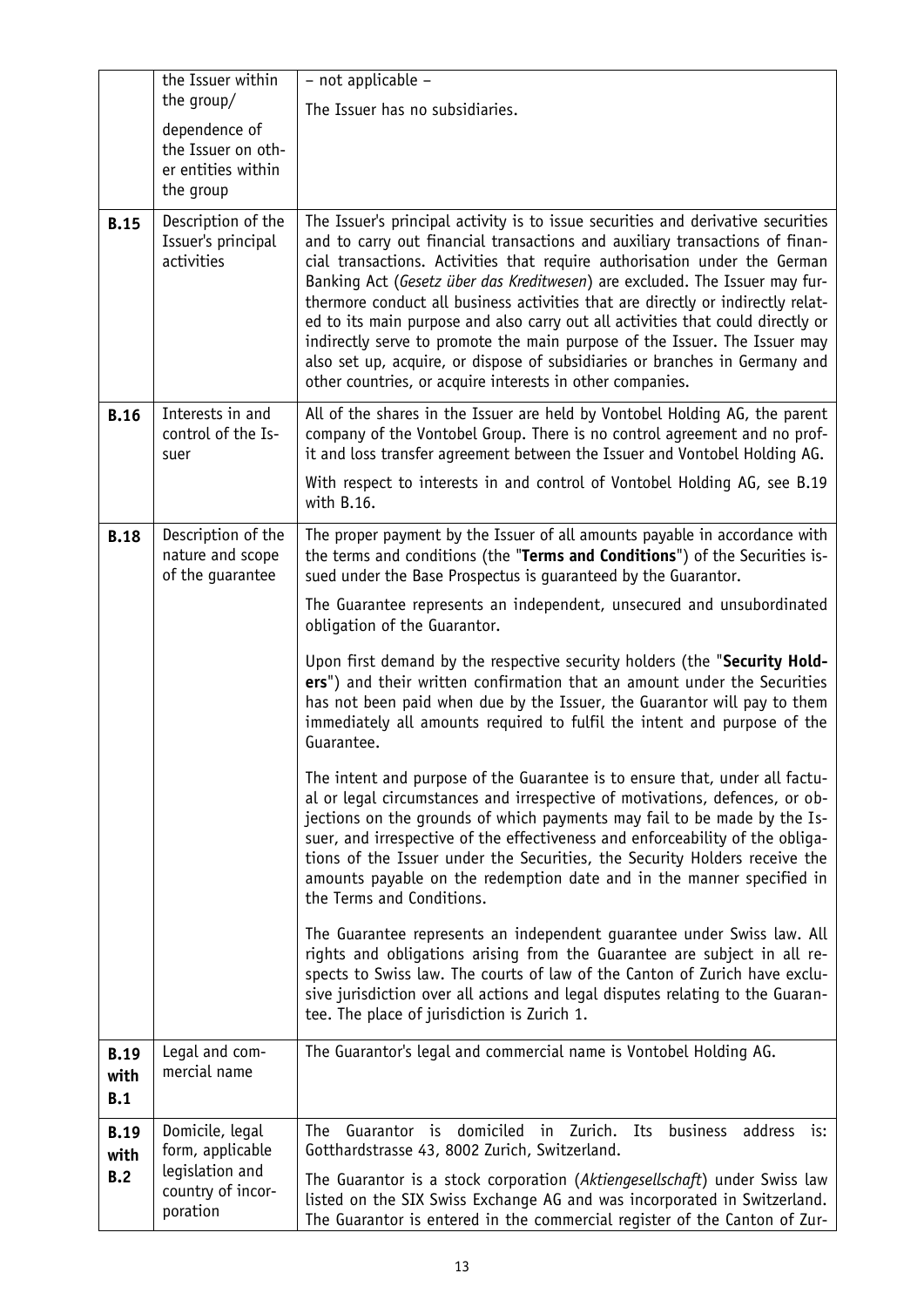|                                    |                                                                         | ich under register number CH-020.3.928.014-4.                                                                                                                                                                                                                                                                                                                                                                                                                                                                                                                                                                                                                                                                           |                                               |                                               |
|------------------------------------|-------------------------------------------------------------------------|-------------------------------------------------------------------------------------------------------------------------------------------------------------------------------------------------------------------------------------------------------------------------------------------------------------------------------------------------------------------------------------------------------------------------------------------------------------------------------------------------------------------------------------------------------------------------------------------------------------------------------------------------------------------------------------------------------------------------|-----------------------------------------------|-----------------------------------------------|
| <b>B.19</b><br>with<br>B.4b        | Known trends                                                            | The prospects of Vontobel Holding AG are influenced in context of the<br>continuing business operations of the companies of Vontobel-Group, by<br>changes in the environment (markets, regulations), as well as by market,<br>liquidity, credit and operational risks usually assumed with the launch of<br>new activities (new products and services, new markets) and by reputa-<br>tional risks. In addition to the various market factors such as interest<br>rates, credit spreads, exchange rates, prices of shares, prices of commodi-<br>ties and corresponding volatilities, the current monetary and interest rate<br>policies of central banks are particularly to be mentioned as key influence<br>factors. |                                               |                                               |
| <b>B.19</b><br>with<br>B.5         | Group structure<br>and position of<br>the Guarantor<br>within the group | The Guarantor is the parent company of the Vontobel Group which consists<br>of banks, capital markets companies and other Swiss and foreign compa-<br>nies. The Guarantor holds all of the shares in the Issuer.                                                                                                                                                                                                                                                                                                                                                                                                                                                                                                        |                                               |                                               |
| <b>B.19</b>                        | Profit forecasts or                                                     | - not applicable -                                                                                                                                                                                                                                                                                                                                                                                                                                                                                                                                                                                                                                                                                                      |                                               |                                               |
| with                               | estimates                                                               | A profit forecast or estimate has not been included.                                                                                                                                                                                                                                                                                                                                                                                                                                                                                                                                                                                                                                                                    |                                               |                                               |
| <b>B.9</b>                         |                                                                         |                                                                                                                                                                                                                                                                                                                                                                                                                                                                                                                                                                                                                                                                                                                         |                                               |                                               |
| <b>B.19</b>                        | Qualifications in                                                       | - not applicable -                                                                                                                                                                                                                                                                                                                                                                                                                                                                                                                                                                                                                                                                                                      |                                               |                                               |
| with<br><b>B.10</b>                | the audit report<br>on historical fi-<br>nancial infor-<br>mation       | There are no such qualifications.                                                                                                                                                                                                                                                                                                                                                                                                                                                                                                                                                                                                                                                                                       |                                               |                                               |
| <b>B.19</b><br>with<br><b>B.12</b> | Selected key his-<br>torical financial<br>information                   | The selected financial information below has been taken from the Guaran-<br>tor's audited consolidated annual financial statements as at 31 December<br>2012 and 2013 (in accordance with IFRSs in each case).                                                                                                                                                                                                                                                                                                                                                                                                                                                                                                          |                                               |                                               |
|                                    |                                                                         | <b>Income statement</b>                                                                                                                                                                                                                                                                                                                                                                                                                                                                                                                                                                                                                                                                                                 | <b>Financial year</b><br>ended<br>31/12/2012  | Financial year ended<br>31/12/2013            |
|                                    |                                                                         |                                                                                                                                                                                                                                                                                                                                                                                                                                                                                                                                                                                                                                                                                                                         | <b>CHF million</b>                            | <b>CHF million</b>                            |
|                                    |                                                                         | Total operating income                                                                                                                                                                                                                                                                                                                                                                                                                                                                                                                                                                                                                                                                                                  | (audited)<br>775.0                            | (audited)                                     |
|                                    |                                                                         | Operating expense                                                                                                                                                                                                                                                                                                                                                                                                                                                                                                                                                                                                                                                                                                       | 618.7                                         | 849.3<br>695.9                                |
|                                    |                                                                         | Group net profit                                                                                                                                                                                                                                                                                                                                                                                                                                                                                                                                                                                                                                                                                                        | 130.6                                         | 122.3                                         |
|                                    |                                                                         | <b>Balance sheet</b>                                                                                                                                                                                                                                                                                                                                                                                                                                                                                                                                                                                                                                                                                                    | 31/12/2012<br><b>CHF million</b><br>(audited) | 31/12/2013<br><b>CHF million</b><br>(audited) |
|                                    |                                                                         | Total assets                                                                                                                                                                                                                                                                                                                                                                                                                                                                                                                                                                                                                                                                                                            | 21,089.2                                      | 19,643.2                                      |
|                                    |                                                                         | Shareholders' equity                                                                                                                                                                                                                                                                                                                                                                                                                                                                                                                                                                                                                                                                                                    |                                               |                                               |
|                                    |                                                                         | (excluding minority interests)                                                                                                                                                                                                                                                                                                                                                                                                                                                                                                                                                                                                                                                                                          | 1,573.6                                       | 1,626.0                                       |
|                                    |                                                                         | Due from customers                                                                                                                                                                                                                                                                                                                                                                                                                                                                                                                                                                                                                                                                                                      | 2,478.6                                       | 1,839.7                                       |
|                                    |                                                                         | Due to customers                                                                                                                                                                                                                                                                                                                                                                                                                                                                                                                                                                                                                                                                                                        | 8,658.9                                       | 9,303.8                                       |
|                                    |                                                                         | Due from banks                                                                                                                                                                                                                                                                                                                                                                                                                                                                                                                                                                                                                                                                                                          | 2,631.1                                       | 1,197.8                                       |
|                                    |                                                                         | Due to banks                                                                                                                                                                                                                                                                                                                                                                                                                                                                                                                                                                                                                                                                                                            | 2,817.6                                       | 694.1                                         |
|                                    |                                                                         | BIS capital ratios <sup>1</sup>                                                                                                                                                                                                                                                                                                                                                                                                                                                                                                                                                                                                                                                                                         | 31/12/2012                                    | 31/12/2013                                    |
|                                    |                                                                         | CET 1 capital ratio <sup>2</sup> (%)                                                                                                                                                                                                                                                                                                                                                                                                                                                                                                                                                                                                                                                                                    | 27.2                                          | 25.5                                          |
|                                    |                                                                         | Tier 1 capital ratio <sup>3</sup> $(%)$                                                                                                                                                                                                                                                                                                                                                                                                                                                                                                                                                                                                                                                                                 | 27.2                                          | 25.5                                          |
|                                    |                                                                         | Total capital ratio (%)                                                                                                                                                                                                                                                                                                                                                                                                                                                                                                                                                                                                                                                                                                 | 27.2                                          | 25.5                                          |
|                                    |                                                                         | Risk ratio <sup>4</sup>                                                                                                                                                                                                                                                                                                                                                                                                                                                                                                                                                                                                                                                                                                 | 31/12/2012                                    | 31/12/2013                                    |
|                                    |                                                                         | Average Value at Risk (market risk)<br>(CHF million)                                                                                                                                                                                                                                                                                                                                                                                                                                                                                                                                                                                                                                                                    | 14.1                                          | 8.0                                           |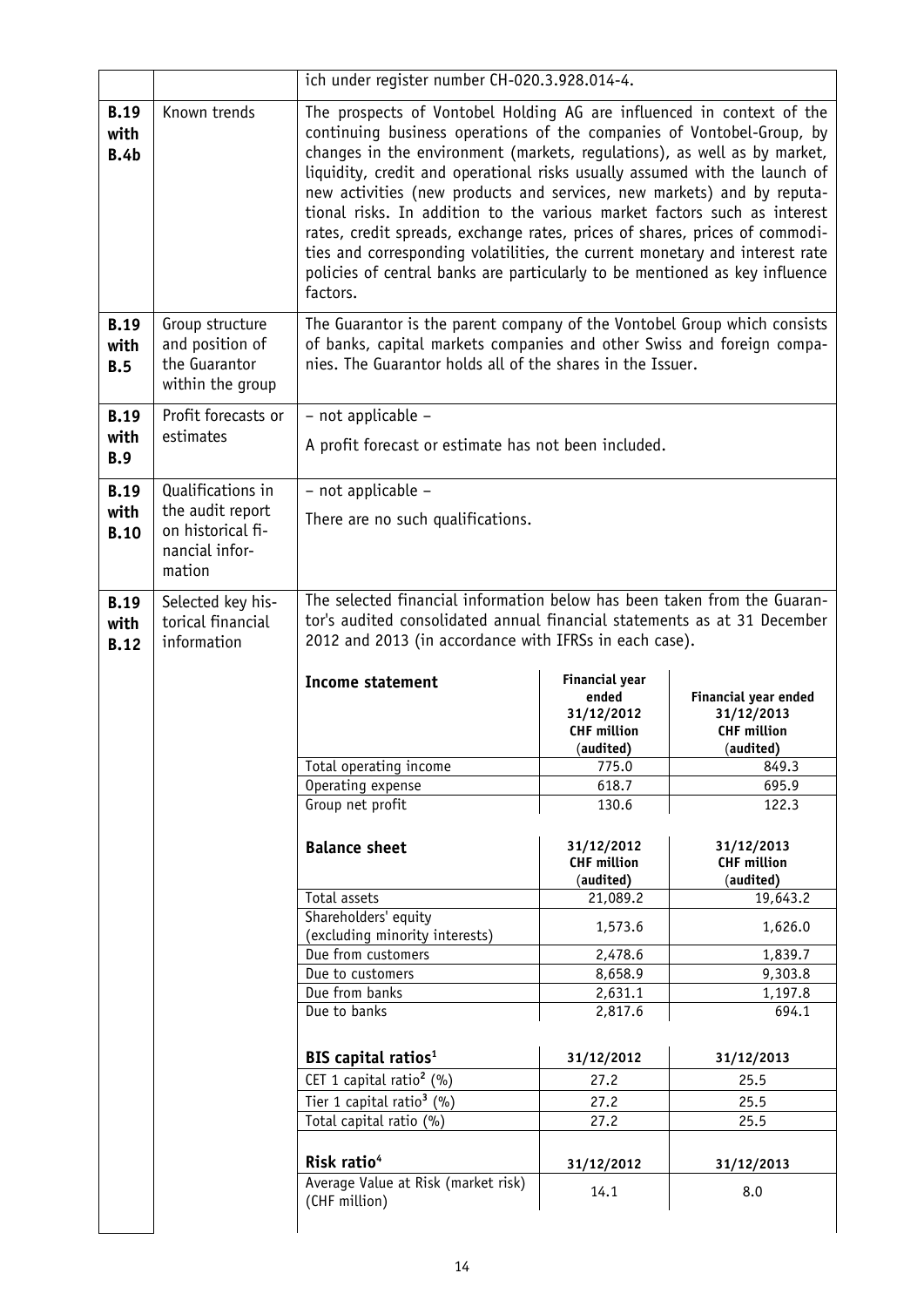- <sup>1)</sup> The Bank for International Settlements (BIS) is the oldest international organisation in the area of finance. It manages parts of the international foreign exchange reserves and is thus de facto regarded as the bank of the world's central banks. The BIS is based in Basel (Switzerland). It publishes capital adequacy requirements and related equity ratios.
- <sup>2)</sup> At the present time, the Vontobel Group only has Common Equity Tier 1 (CET1) capital.
- <sup>3)</sup> Tier 1 capital is also referred to as core capital. It is a component of a bank's capital and consists primarily of paid-in capital (share capital) and retained earnings (revenue reserves, liability reserve, fund for general banking risks).
- 4) Average Value at Risk 12 months for positions in the Financial Products division of the Investment Banking business unit. Historical simulation of Value at Risk; 99% confidence level; 1-day holding period; 4-year historical observation period.

The following selected financial information has been taken from the unaudited consolidated interim financial information as of 30 June 2014 (in accordance with IFRS).

|                                                                                                                                                                                                                                                                            | <b>Income statement</b>                                                                                                                                                                                                                                                   | 6 month ending<br>30/06/2013<br><b>CHF million</b> | 6 month ending 30/06/2014<br><b>CHF million</b> |  |
|----------------------------------------------------------------------------------------------------------------------------------------------------------------------------------------------------------------------------------------------------------------------------|---------------------------------------------------------------------------------------------------------------------------------------------------------------------------------------------------------------------------------------------------------------------------|----------------------------------------------------|-------------------------------------------------|--|
|                                                                                                                                                                                                                                                                            | Total operating income                                                                                                                                                                                                                                                    | 450.2                                              | 437.3                                           |  |
|                                                                                                                                                                                                                                                                            | Operating expense                                                                                                                                                                                                                                                         | 361.4                                              | 348.5                                           |  |
|                                                                                                                                                                                                                                                                            | Group net profit                                                                                                                                                                                                                                                          | 76.1                                               | 73.5                                            |  |
|                                                                                                                                                                                                                                                                            | <b>Balance sheet</b>                                                                                                                                                                                                                                                      | 31/12/2013<br><b>CHF million</b>                   | 30/06/2014<br><b>CHF million</b>                |  |
|                                                                                                                                                                                                                                                                            | Total assets                                                                                                                                                                                                                                                              | 19,643,2                                           | 19,791.2                                        |  |
|                                                                                                                                                                                                                                                                            | Shareholders' equity<br>(excl. minority inter-<br>ests)                                                                                                                                                                                                                   | 1,626.0                                            | 1,620.4                                         |  |
|                                                                                                                                                                                                                                                                            | Due from customers                                                                                                                                                                                                                                                        | 1,839.7                                            | 2,254.5                                         |  |
|                                                                                                                                                                                                                                                                            | Due to customers                                                                                                                                                                                                                                                          | 9,303.8                                            | 8,466.2                                         |  |
|                                                                                                                                                                                                                                                                            | <b>BIS capital ratios</b>                                                                                                                                                                                                                                                 | 31/12/2013                                         | 30/06/2014                                      |  |
|                                                                                                                                                                                                                                                                            | Tier-1-capital ratio (%)                                                                                                                                                                                                                                                  | 25.5                                               | 26.1                                            |  |
|                                                                                                                                                                                                                                                                            | Net eligible BIS tier 1<br>capital (CHF m)                                                                                                                                                                                                                                | 1,348.2                                            | 1,387.1                                         |  |
|                                                                                                                                                                                                                                                                            | Total risk weighted po-<br>sitions (CHF m)                                                                                                                                                                                                                                | 5,294.1                                            | 5,312.9                                         |  |
|                                                                                                                                                                                                                                                                            | Risk ratio                                                                                                                                                                                                                                                                | $31/12/20131$ )                                    | 30/06/2014 <sup>2</sup> )                       |  |
|                                                                                                                                                                                                                                                                            | Average Value at Risk<br>(market risk)<br>(CHF million)                                                                                                                                                                                                                   | 8.0                                                | 6.0                                             |  |
| <sup>1</sup> ) Average Value at Risk (12 months) for positions in the Financial Products division of the<br>Investment Banking business unit. Historical simulation of Value at Risk; 99% confidence<br>level; 1-day holding period; 4-year historical observation period. |                                                                                                                                                                                                                                                                           |                                                    |                                                 |  |
|                                                                                                                                                                                                                                                                            | <sup>2</sup> ) Average Value at Risk (6 months) for positions in the Financial Products division of the<br>Investment Banking business unit. Historical simulation of Value at Risk; 99% confidence<br>level; 1-day holding period; 4-year historical observation period. |                                                    |                                                 |  |
| Statement about<br>the Guarantor's<br>prospects                                                                                                                                                                                                                            | There has been no material adverse change in the prospects of the Guar-<br>antor since the date of its last published audited financial statements (31<br>December 2013).                                                                                                 |                                                    |                                                 |  |
| Statement about<br>changes in the                                                                                                                                                                                                                                          | - not applicable -                                                                                                                                                                                                                                                        |                                                    |                                                 |  |
| Guarantor's posi-<br>tion                                                                                                                                                                                                                                                  | There have been no significant changes in the financial or trading posi-<br>tion of the Guarantor subsequent to the period covered by the historical<br>financial information (30 June 2014).                                                                             |                                                    |                                                 |  |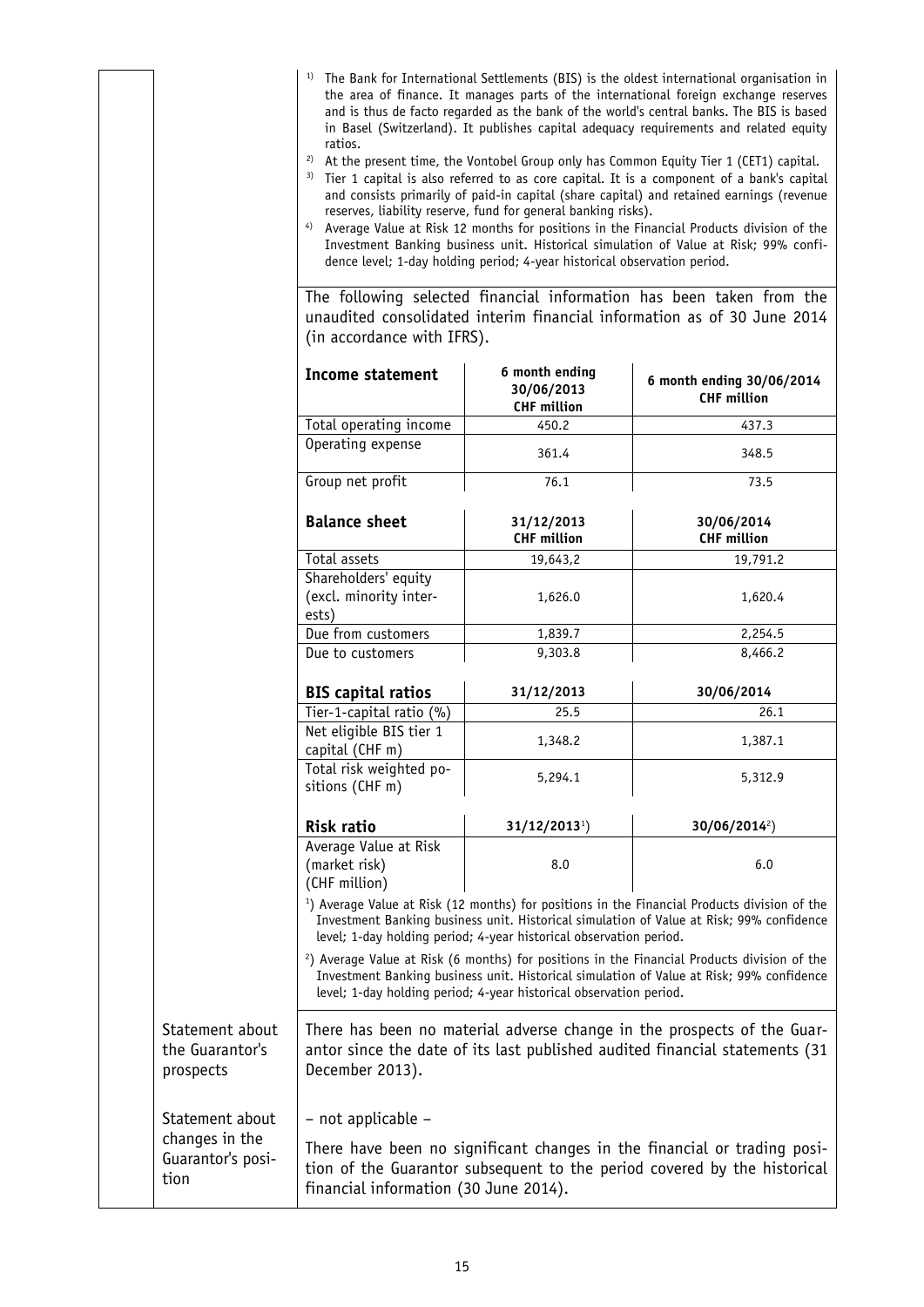| <b>B.19</b><br>with<br><b>B.13</b><br><b>B.19</b><br>with<br><b>B.14</b> | Recent events<br>particular to the<br>Guarantor which<br>are to a material<br>extent relevant to<br>the evaluation of<br>the Guarantor's<br>solvency<br>Group structure<br>and position of<br>the Guarantor<br>within the group/<br>dependence of<br>the Guarantor on<br>other entities | - not applicable -<br>There have been no recent events particular to the Guarantor which are to<br>a material extent relevant to the evaluation of the Guarantor's solvency.<br>The Guarantor is the parent company of the Vontobel Group. With respect to<br>other aspects of the organisational structure, see B.19 with B.5 above.<br>The business activities of the Guarantor are therefore affected in particular<br>by the situation and activities of the operating (consolidated) Vontobel<br>companies.                                                                                                                                                                                                                                                                                                                                                                                                                                                                                                                                                                                                                                                                                                                                                                                                                                                                                                                                                                                                                                                                                                                                                                                                                                                                                                                            |
|--------------------------------------------------------------------------|-----------------------------------------------------------------------------------------------------------------------------------------------------------------------------------------------------------------------------------------------------------------------------------------|---------------------------------------------------------------------------------------------------------------------------------------------------------------------------------------------------------------------------------------------------------------------------------------------------------------------------------------------------------------------------------------------------------------------------------------------------------------------------------------------------------------------------------------------------------------------------------------------------------------------------------------------------------------------------------------------------------------------------------------------------------------------------------------------------------------------------------------------------------------------------------------------------------------------------------------------------------------------------------------------------------------------------------------------------------------------------------------------------------------------------------------------------------------------------------------------------------------------------------------------------------------------------------------------------------------------------------------------------------------------------------------------------------------------------------------------------------------------------------------------------------------------------------------------------------------------------------------------------------------------------------------------------------------------------------------------------------------------------------------------------------------------------------------------------------------------------------------------|
| <b>B.19</b><br>with<br><b>B.15</b>                                       | within the group<br>Description of the<br>principal activities<br>of the Guarantor                                                                                                                                                                                                      | Pursuant to Article 2 of the Articles of Association, the object of the Guar-<br>antor is to invest in companies of all types in both Switzerland and abroad.<br>The Guarantor is the parent company of the Vontobel Group, which includes<br>in particular Bank Vontobel AG.<br>The Vontobel Group is a Swiss private banking group with international ac-<br>tivities headquartered in Zurich. It specialises in asset management for pri-<br>vate and institutional clients and partners and carries out its activities in<br>three business units, Private Banking, Investment Banking and Asset Man-<br>agement.                                                                                                                                                                                                                                                                                                                                                                                                                                                                                                                                                                                                                                                                                                                                                                                                                                                                                                                                                                                                                                                                                                                                                                                                                       |
| <b>B.19</b><br>with<br><b>B.16</b>                                       | Interests in and<br>control of the<br>Guarantor                                                                                                                                                                                                                                         | The principal shareholders in the Guarantor are Dr. Hans Vontobel, Ruth de<br>la Cour-Vontobel, Vontrust AG, other family shareholders, the Vontobel<br>Foundation, Pellegrinus Holding AG, Vontobel Holding AG itself including all<br>of the subsidiaries (own shares with no voting rights) and executive mem-<br>bers (the "Pool Members").<br>The Pool Members are parties to a shareholder pooling agreement covering<br>specific shares in the Guarantor which are defined in the agreement. As at<br>31 December 2013, 40% of all shares issued are bound by the shareholder<br>pooling agreement. Sales of pooled shares in the Guarantor require prior ap-<br>proval by the Pool Members. The Pool Members can freely dispose of any<br>other shares held.<br>In the context of long-term cooperation arrangements, the Pool Members<br>signed a participation agreement with the Raiffeisen Switzerland Genossen-<br>schaft on 7 June 2004 under which Raiffeisen Switzerland Genossenschaft<br>holds a total of 12.5% of the shares in the Guarantor.<br>On 20 June 2014, Raiffeisen Schweiz Genossenschaft announced the termi-<br>nation of this cooperation agreement with effect from 30 June 2017. In this<br>context the Guarantor expressed its intention to repurchase the 12.5%<br>shares in the Guarantor held by Raiffeisen Schweiz Genossenschaft for the<br>purposes of cancellation.<br>The Guarantor had formally exercised its repurchase right on 29 July 2014.<br>The repurchase of 8.125 million shares of the Guarantor was eventually ef-<br>fected as of 29 August 2014. Vontobel will submit a proposal regarding the<br>cancellation of the 8.125 million shares repurchased from Raiffeisen Schweiz<br>Genossenschaft to the ordinary general meeting of the Guarantor to be held<br>on 28 April 2015. |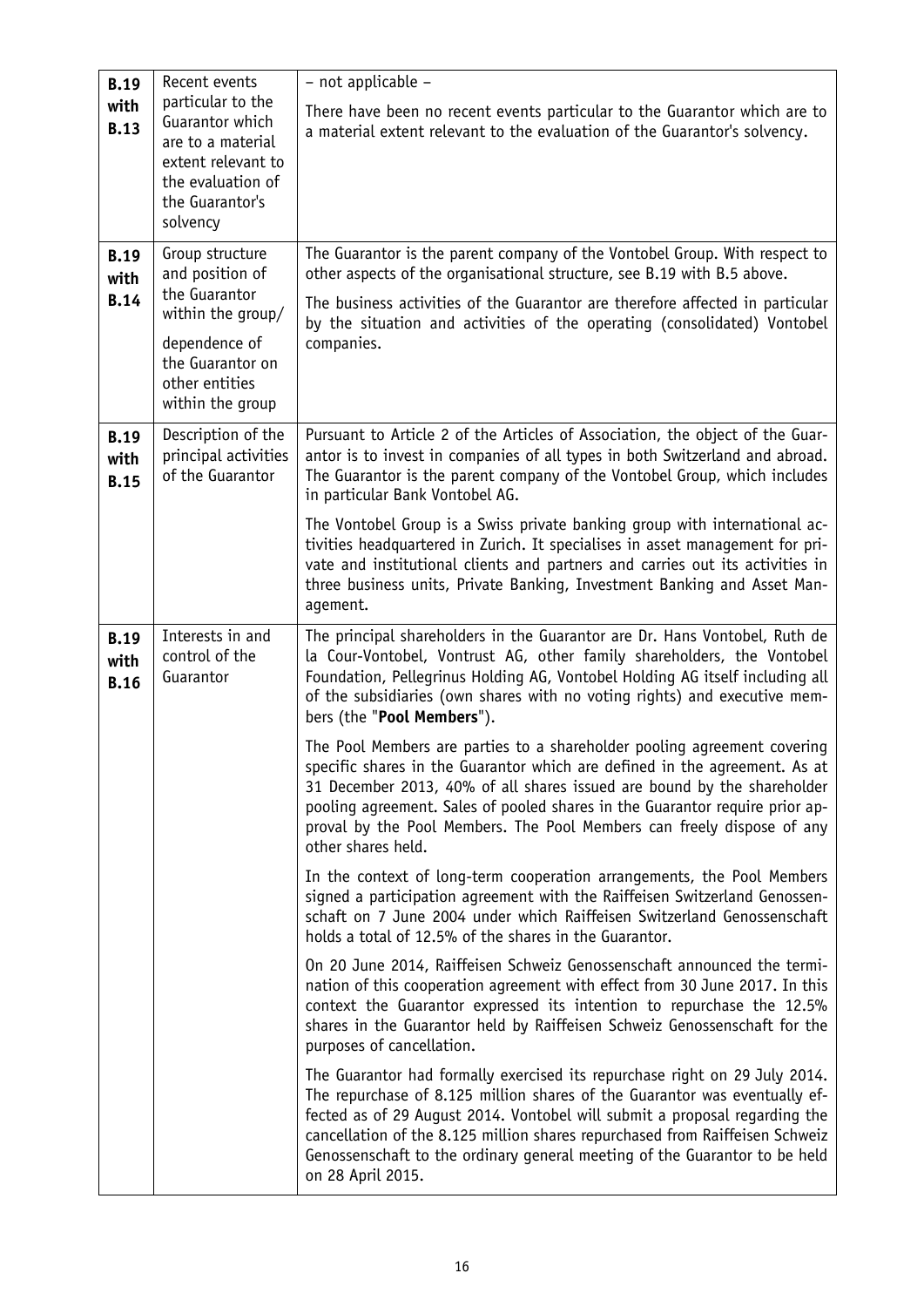| Section C - Securities                |                                                                                                                                                                                                                                                                                                                                                                                                                                                                                  |                                                                                                                                                                                                                                                                                                                                                        |
|---------------------------------------|----------------------------------------------------------------------------------------------------------------------------------------------------------------------------------------------------------------------------------------------------------------------------------------------------------------------------------------------------------------------------------------------------------------------------------------------------------------------------------|--------------------------------------------------------------------------------------------------------------------------------------------------------------------------------------------------------------------------------------------------------------------------------------------------------------------------------------------------------|
| C.1                                   | Type and class of<br>the securities, se-<br>curities identifica-<br>tion numbers                                                                                                                                                                                                                                                                                                                                                                                                 | The Securities (Constant Leverage Certificates) are tradeable and may be<br>freely transferred.                                                                                                                                                                                                                                                        |
|                                       |                                                                                                                                                                                                                                                                                                                                                                                                                                                                                  | <b>Form of the Securities</b>                                                                                                                                                                                                                                                                                                                          |
|                                       | The Securities will be in dematerialised form and will only be evidenced by<br>book entries in the system of the Central Securities Depository (as defined<br>below) for registration of securities and settlement of securities transac-<br>tions in accordance with Chapter 4 of the Swedish Financial Instruments<br>Accounts Act (lag (1998:1479) om kontoföring av finansiella instrument)<br>(the "SFIA Act") to the effect that there will be no certificated securities. |                                                                                                                                                                                                                                                                                                                                                        |
|                                       |                                                                                                                                                                                                                                                                                                                                                                                                                                                                                  | No definitive securities will be issued.                                                                                                                                                                                                                                                                                                               |
|                                       |                                                                                                                                                                                                                                                                                                                                                                                                                                                                                  | <b>Central Securities Depository</b>                                                                                                                                                                                                                                                                                                                   |
|                                       |                                                                                                                                                                                                                                                                                                                                                                                                                                                                                  | Euroclear Sweden AB, Klarabergsviadukten 63, Box 191, SE-101 23 Stock-<br>holm, Sweden                                                                                                                                                                                                                                                                 |
|                                       |                                                                                                                                                                                                                                                                                                                                                                                                                                                                                  | Securities identification numbers                                                                                                                                                                                                                                                                                                                      |
|                                       |                                                                                                                                                                                                                                                                                                                                                                                                                                                                                  | ISIN:<br>DE000VS0ACE0                                                                                                                                                                                                                                                                                                                                  |
|                                       |                                                                                                                                                                                                                                                                                                                                                                                                                                                                                  | WKN:<br><b>VSOACE</b>                                                                                                                                                                                                                                                                                                                                  |
|                                       |                                                                                                                                                                                                                                                                                                                                                                                                                                                                                  | Valor:<br>26565097                                                                                                                                                                                                                                                                                                                                     |
|                                       |                                                                                                                                                                                                                                                                                                                                                                                                                                                                                  | NGM Symbol: BULL GULD X3 VON                                                                                                                                                                                                                                                                                                                           |
| C.2                                   | Currency of the is-<br>sue                                                                                                                                                                                                                                                                                                                                                                                                                                                       | The currency of the Securities is SEK (the "Settlement Currency").                                                                                                                                                                                                                                                                                     |
| C.5                                   | Description of any                                                                                                                                                                                                                                                                                                                                                                                                                                                               | - not applicable -                                                                                                                                                                                                                                                                                                                                     |
|                                       | restrictions on the<br>transferability of<br>the securities                                                                                                                                                                                                                                                                                                                                                                                                                      | The Securities are freely transferable.                                                                                                                                                                                                                                                                                                                |
| C.8                                   | Description of the                                                                                                                                                                                                                                                                                                                                                                                                                                                               | Redemption on exercise or termination                                                                                                                                                                                                                                                                                                                  |
| rights attached to<br>cluding ranking | the securities in-<br>and limitations to                                                                                                                                                                                                                                                                                                                                                                                                                                         | The Securities grant the Security Holder the right to require the Issuer to<br>redeem the Securities on exercise or termination by the payment of a Cash<br>Amount, as described in C.15.                                                                                                                                                              |
|                                       | those rights                                                                                                                                                                                                                                                                                                                                                                                                                                                                     | <b>Governing law</b>                                                                                                                                                                                                                                                                                                                                   |
|                                       |                                                                                                                                                                                                                                                                                                                                                                                                                                                                                  | The form and content of the Securities as well as all rights and obligations<br>of the Issuer and of the Security Holders are determined in accordance with<br>German law, except that the registration of Swedish Registered Securities is<br>governed by Swedish law.                                                                                |
|                                       |                                                                                                                                                                                                                                                                                                                                                                                                                                                                                  | The form and content of the Guarantee and all rights and obligations aris-<br>ing from it are determined in accordance with Swiss law.                                                                                                                                                                                                                 |
|                                       |                                                                                                                                                                                                                                                                                                                                                                                                                                                                                  | <b>Ranking of the Securities</b>                                                                                                                                                                                                                                                                                                                       |
|                                       |                                                                                                                                                                                                                                                                                                                                                                                                                                                                                  | The obligations arising from the Securities constitute direct and unsecured<br>obligations of the Issuer that rank pari passu in relation to one another and<br>in relation to all other unsecured and unsubordinated obligations of the Is-<br>suer, with the exception of obligations that have priority due to mandatory<br>statutory requirements. |
|                                       |                                                                                                                                                                                                                                                                                                                                                                                                                                                                                  | Limitations to the rights                                                                                                                                                                                                                                                                                                                              |
|                                       |                                                                                                                                                                                                                                                                                                                                                                                                                                                                                  | In accordance with the Terms and Conditions, the Issuer may make adjust-<br>ments upon the occurrence of defined events in order to reflect relevant<br>changes or events relating to the respective Underlying (as defined in Ele-                                                                                                                    |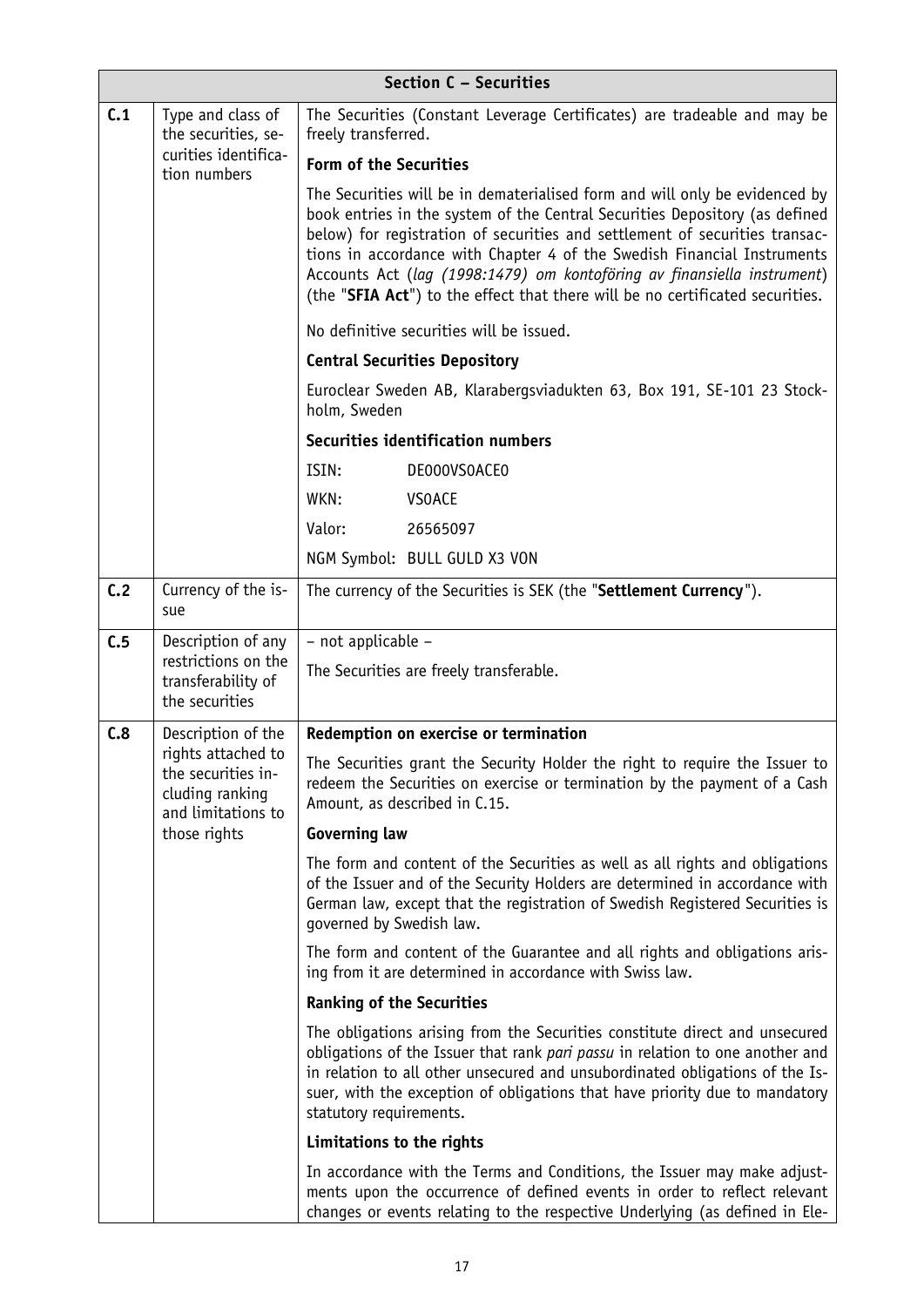|      |                                                                                                                            | ment C.20 below), or may terminate the Securities extraordinarily.                                                                                                                                                                                                                                                                                                                                                                                                                                                                                                                                                                                                                                                  |
|------|----------------------------------------------------------------------------------------------------------------------------|---------------------------------------------------------------------------------------------------------------------------------------------------------------------------------------------------------------------------------------------------------------------------------------------------------------------------------------------------------------------------------------------------------------------------------------------------------------------------------------------------------------------------------------------------------------------------------------------------------------------------------------------------------------------------------------------------------------------|
|      |                                                                                                                            | In the event that a market disruption occurs, there may be a delay in valu-<br>ing the Security in relation to the Underlying, and this may affect the value<br>of the Securities and/or delay the payment of the Cash Amount. In such<br>cases, the Issuer may, in its reasonable discretion, determine a rate, level or<br>price for the Underlying that is relevant for the purposes of valuing the Se-<br>curities.                                                                                                                                                                                                                                                                                             |
|      |                                                                                                                            | The Issuer has the right to terminate all of the Securities ordinarily by the<br>payment of the ordinary termination amount (which is calculated in the<br>same way as the Cash Amount) and to end the term of the Securities.                                                                                                                                                                                                                                                                                                                                                                                                                                                                                      |
| C.11 | Admission to trad-<br>ing on a regulated                                                                                   | Application will be made for the Securities to be admitted to trading on<br>the Nordic Growth Market (Nordic Derivatives Exchange Sweden, NDX).                                                                                                                                                                                                                                                                                                                                                                                                                                                                                                                                                                     |
|      | market or other<br>equivalent mar-<br>kets                                                                                 | The date on which the Securities are expected to be admitted to trading is<br>19 January 2015.                                                                                                                                                                                                                                                                                                                                                                                                                                                                                                                                                                                                                      |
| C.15 | Description of<br>how the value of<br>the investment is<br>affected by the<br>value of the un-<br>derlying instru-<br>ment | On the basis of the Securities, investors can participate in the perfor-<br>mance of a particular underlying without having to purchase the respec-<br>tive underlying (the "Factor Index") or the financial instrument to which<br>it is linked (the "Reference Instrument") directly. The Reference Instru-<br>ment is a precious metal or a commodity, for more detailed information<br>see C.20. Because of various features of the Securities, an investment in<br>the Securities is not comparable to a direct investment in the underlying<br>or the Reference Instrument.                                                                                                                                   |
|      |                                                                                                                            | The principal characteristic of Constant Leverage Certificates is that, after<br>allowing for the ratio, they reproduce the performance of the underlying,<br>i.e. the Factor Index, on a one-to-one basis. The Factor Index is com-<br>posed, calculated and published by Bank Vontobel AG, Zurich, a company<br>affiliated to the Issuer. It consists of a leverage component and a financ-<br>ing component.                                                                                                                                                                                                                                                                                                     |
|      |                                                                                                                            | The leverage component tracks an investment in the Reference Instru-<br>ment, whereby movements in the price of the Reference Instrument are<br>multiplied by the leverage ("Factor"). The Factor is specified at the start<br>of a new Factor Index and always remains unchanged for the entire calcu-<br>lation period of the Factor Index. Factor Indices therefore replicate a the-<br>oretical investment in a Reference Instrument, but movements in the<br>price of the Reference Instrument are multiplied by the Factor. This lever-<br>age effect has a disproportionate effect on the value of the Factor Index<br>in the case of both positive and negative movements in the Reference In-<br>strument. |
|      |                                                                                                                            | The financing component reflects the capital costs that would be incurred<br>to finance the corresponding investment in the Reference Instrument. Ad-<br>ditionally, a fee is charged by the index calculation agent for the calcula-<br>tion and administration of the index (index fee). The financing compo-<br>nent therefore reduces the value of the Factor Index.                                                                                                                                                                                                                                                                                                                                            |
|      |                                                                                                                            | The Cash Amount for the Constant Leverage Certificates is dependent on<br>the performance of the Underlying and corresponds to the Reference Price<br>(as defined in C.19) under consideration of the Ratio.                                                                                                                                                                                                                                                                                                                                                                                                                                                                                                        |
|      |                                                                                                                            | 3X Long Index linked to Gold (Troy Ounce) (for fur-<br>Underlying:<br>ther details, see C.20)                                                                                                                                                                                                                                                                                                                                                                                                                                                                                                                                                                                                                       |
|      |                                                                                                                            | Ratio:<br>10:1                                                                                                                                                                                                                                                                                                                                                                                                                                                                                                                                                                                                                                                                                                      |
|      |                                                                                                                            | See also the issue-specific information under C.16.                                                                                                                                                                                                                                                                                                                                                                                                                                                                                                                                                                                                                                                                 |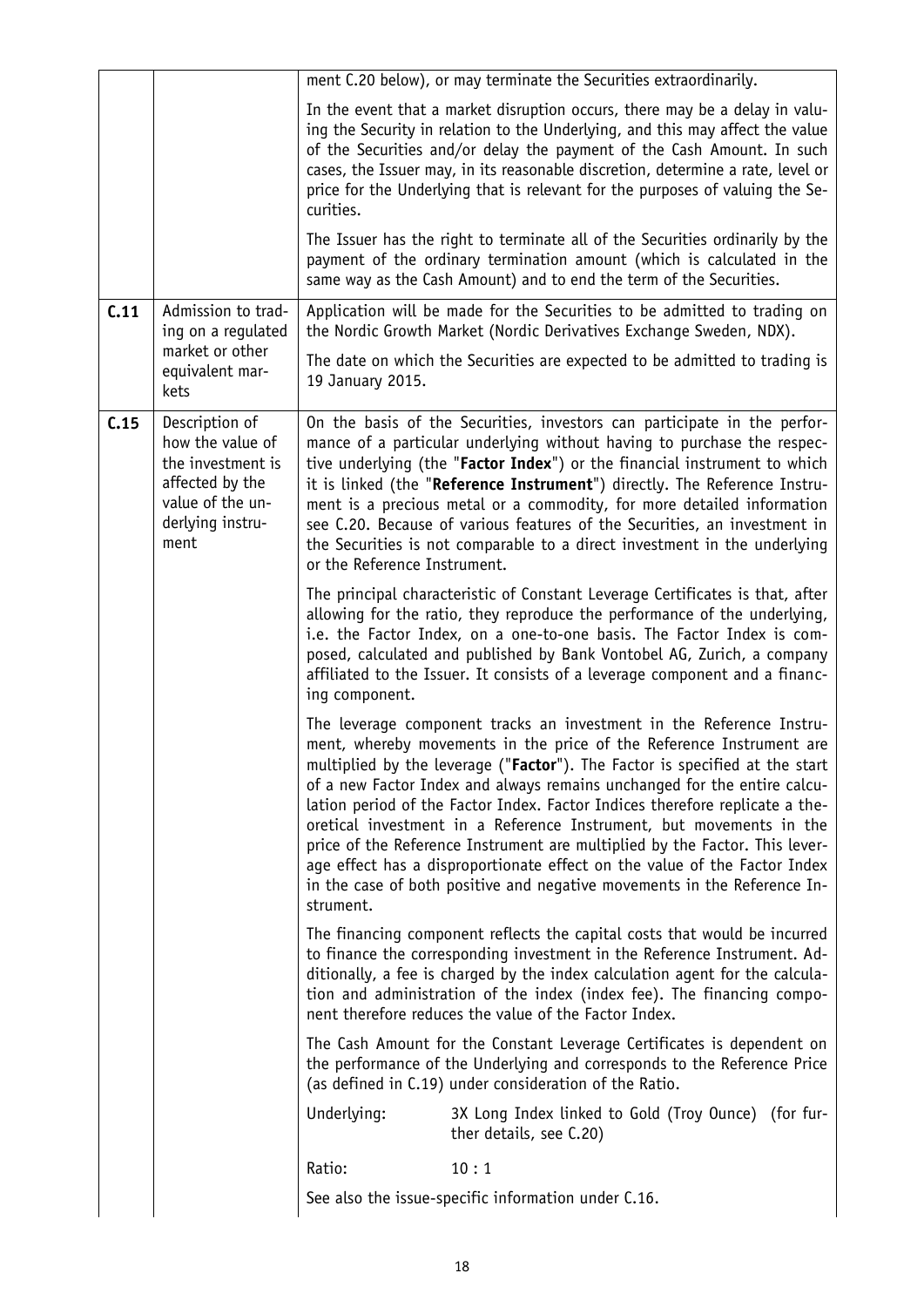| C.16 | Expiration or ma-<br>turity date                              | Constant Leverage Certificates do not have a fixed term and therefore do<br>not grant the Security Holder the right to demand payment of the Cash<br>Amount on a particular date, specified in advance at the time of issue,<br>based on a particular price of the Underlying. The calculation and (subse-<br>quent) payment of the Cash Amount takes place when the Security Holder<br>exercises the Securities effectively or when the Issuer ordinarily termi-<br>nates the Securities. |  |  |
|------|---------------------------------------------------------------|--------------------------------------------------------------------------------------------------------------------------------------------------------------------------------------------------------------------------------------------------------------------------------------------------------------------------------------------------------------------------------------------------------------------------------------------------------------------------------------------|--|--|
|      |                                                               | Valuation Date:<br>(a) in the event of an exercise by the Security Holder,<br>the respective exercise date;                                                                                                                                                                                                                                                                                                                                                                                |  |  |
|      |                                                               | (b) in the event of an ordinary termination by the Is-<br>suer, the ordinary termination date.                                                                                                                                                                                                                                                                                                                                                                                             |  |  |
|      |                                                               | Maturity Date:<br>the ninth $(9th)$ business day following the Valuation<br>Date.                                                                                                                                                                                                                                                                                                                                                                                                          |  |  |
| C.17 | Description of the<br>settlement proce-<br>dure               | Amounts due are calculated by the Calculation Agent and made available to<br>the Central Securities Depository by the Issuer on the Maturity Date via the<br>Paying Agents for credit to the relevant Security Holders. The transfer by<br>the Central Securities Depository or pursuant to the Central Securities De-<br>pository's instruction shall release the Issuer from its payment obligations<br>under the Securities in the amount of such payment.                              |  |  |
|      |                                                               | If a due payment is required to be made on a day that is not a Business<br>Day, the payment may be postponed until the next following Business Day.                                                                                                                                                                                                                                                                                                                                        |  |  |
|      |                                                               | Calculation Agent:<br>Bank Vontobel AG, Gotthardstrasse 43, 8002 Zurich,<br>Switzerland                                                                                                                                                                                                                                                                                                                                                                                                    |  |  |
|      |                                                               | Paying Agents:<br>Bank Vontobel AG, Gotthardstrasse 43, 8002 Zurich,<br>Switzerland; and<br>Svenska Handelsbanken AB (publ), SE-106 70 Stock-<br>holm, Sweden                                                                                                                                                                                                                                                                                                                              |  |  |
| C.18 | Description of re-<br>demption for de-<br>rivative securities | The Securities are redeemed by the payment of the Cash Amount. Further<br>details of the timing of redemption and how the amount is calculated can<br>be found under C.15 to C.17.                                                                                                                                                                                                                                                                                                         |  |  |
|      |                                                               | The Cash Amount is converted into the Settlement Currency of the Securi-<br>ties on the Valuation Date in accordance with the relevant conversion rate.                                                                                                                                                                                                                                                                                                                                    |  |  |
| C.19 | Exercise price/ fi-<br>nal reference price                    | The amount of the Cash Amount depends on the Reference Price of the Un-<br>derlying on the Valuation Date.                                                                                                                                                                                                                                                                                                                                                                                 |  |  |
|      | of the underlying                                             | The Reference Price is the closing price of the Underlying on the Valuation<br>Date, as calculated and published in accordance with the index description.                                                                                                                                                                                                                                                                                                                                 |  |  |
| C.20 | Description of the<br>underlying and<br>where information     | The underlying to which the Securities are linked is the 3X Long Index<br>linked to Gold (Troy Ounce) (the "Underlying") which is composed and cal-<br>culated by the index calculation agent.                                                                                                                                                                                                                                                                                             |  |  |
|      | on the underlying<br>can be found                             | ISIN Underlying:<br>CH0267227699                                                                                                                                                                                                                                                                                                                                                                                                                                                           |  |  |
|      |                                                               | Reference Instrument:<br>Gold (Troy Ounce)                                                                                                                                                                                                                                                                                                                                                                                                                                                 |  |  |
|      |                                                               | Index calculation agent:<br>Bank Vontobel AG, Gotthardstrasse 43, 8002 Zur-<br>ich, Switzerland                                                                                                                                                                                                                                                                                                                                                                                            |  |  |
|      |                                                               | Further information about the Underlying is available on the internet at<br>https://indices.vontobel.com/.                                                                                                                                                                                                                                                                                                                                                                                 |  |  |

| Section D - Risks |                 |                               |  |  |
|-------------------|-----------------|-------------------------------|--|--|
| $\vert$ D.2       | Key information | Insolvency risk of the Issuer |  |  |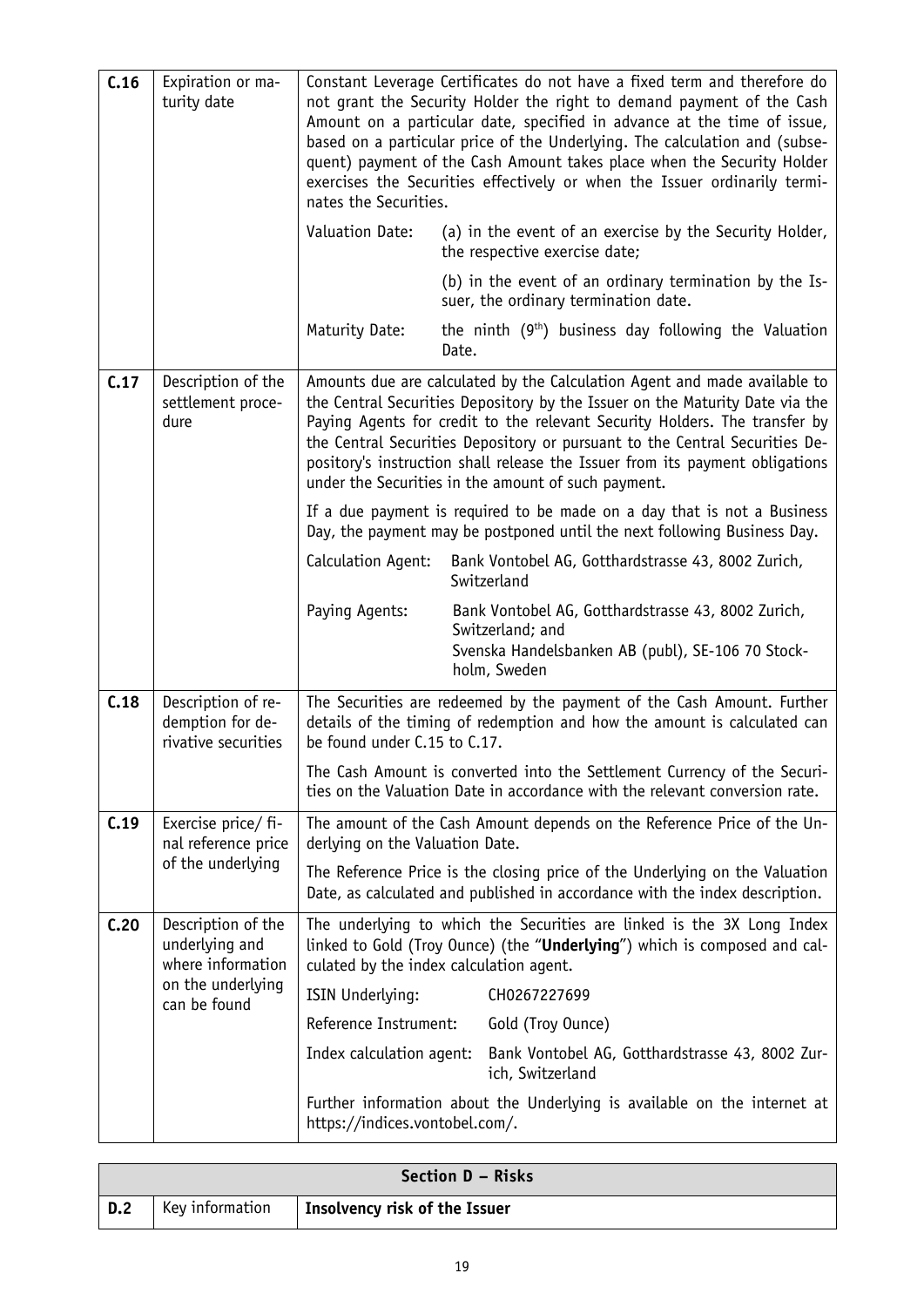| on the key risks<br>relating to the Is-<br>suer and the<br>Guarantor | The investors are exposed to the risk of the insolvency and therefore the il-<br>liquidity of the Issuer. There is therefore a general risk that the Issuer will<br>be unable to fulfil all or some of its obligations arising from the Securities.<br>In this event there is a threat of financial loss up to and including a total<br>loss, irrespective of the performance of the Underlying.                                                                                                                                                                                                        |
|----------------------------------------------------------------------|---------------------------------------------------------------------------------------------------------------------------------------------------------------------------------------------------------------------------------------------------------------------------------------------------------------------------------------------------------------------------------------------------------------------------------------------------------------------------------------------------------------------------------------------------------------------------------------------------------|
|                                                                      | The Securities are not covered by a deposit protection scheme. Furthermore,<br>the Issuer is also not a member of a deposit protection fund or similar pro-<br>tection system, which would reimburse the Security Holders' claims in full or<br>in part if the Issuer became insolvent.                                                                                                                                                                                                                                                                                                                 |
|                                                                      | For this reason, investors should take into consideration the creditworthi-<br>ness of the Issuer when making their investment decisions. The Issuer's lia-<br>ble share capital amounts to only EUR 50,000. A purchase of the Securities<br>therefore exposes the investor to a significantly greater credit risk than in<br>the case of an issuer with a higher level of capital resources.                                                                                                                                                                                                           |
|                                                                      | The Issuer enters into OTC hedging transactions (hedging transactions ne-<br>gotiated individually between two parties) exclusively with other companies<br>within the Vontobel Group. As a result of this lack of diversification, the Is-<br>suer is exposed to cluster risk with respect to the possible insolvency of its<br>counterparties, which would not be the case with a more widely diversified<br>selection of contractual partners. Illiquidity or insolvency on the part of<br>companies affiliated to the Issuer could therefore result directly in the il-<br>liquidity of the Issuer. |
|                                                                      | Market risk of the Issuer                                                                                                                                                                                                                                                                                                                                                                                                                                                                                                                                                                               |
|                                                                      | A difficult macroeconomic situation may lead to a lower issue size and have<br>a negative impact on the Issuer's results of operations. In this regard, the<br>general market performance of securities depends in particular on the per-<br>formance of the capital markets, which is in turn influenced by the general<br>situation of the global economy and the economic and political framework<br>in the respective countries (known as market risk).                                                                                                                                             |
|                                                                      | <b>Insolvency risk of the Guarantor</b>                                                                                                                                                                                                                                                                                                                                                                                                                                                                                                                                                                 |
|                                                                      | The investor bears the risk of the insolvency of the Guarantor. There is a<br>general risk that the Guarantor will be unable to fulfil all or some of the ob-<br>ligations arising under the Guarantee undertaking. For this reason, investors<br>should take into consideration not only the creditworthiness of the Issuer,<br>but also the creditworthiness of the Guarantor when making their invest-<br>ment decisions.                                                                                                                                                                            |
|                                                                      | The Guarantor is not a member of a deposit protection fund or similar pro-<br>tection system, which would reimburse the Security Holders' claims in full or<br>in part if the Guarantor became insolvent.                                                                                                                                                                                                                                                                                                                                                                                               |
|                                                                      | <b>Business risks relating to the Guarantor</b>                                                                                                                                                                                                                                                                                                                                                                                                                                                                                                                                                         |
|                                                                      | The Guarantor's business is influenced by the prevailing market conditions<br>and the impact they have on the operating (consolidated) Vontobel compa-<br>nies. The factors influencing the Guarantor's business may be caused by<br>general market risks arising as a result of unfavourable movements in mar-<br>ket prices, such as interest rates, exchange rates, share prices, commodity<br>prices and the related volatilities, and have a negative impact on the valua-<br>tion of the underlyings and/or derivative financial products.                                                        |
|                                                                      | The Guarantor's financial condition may also be impacted by liquidity bot-<br>tlenecks that may be caused, for example, by cash outflows when loan<br>commitments are drawn down or when it is not possible to renew deposits,<br>with the result that the Guarantor might be temporarily unable to meet<br>short-term financing requirements.                                                                                                                                                                                                                                                          |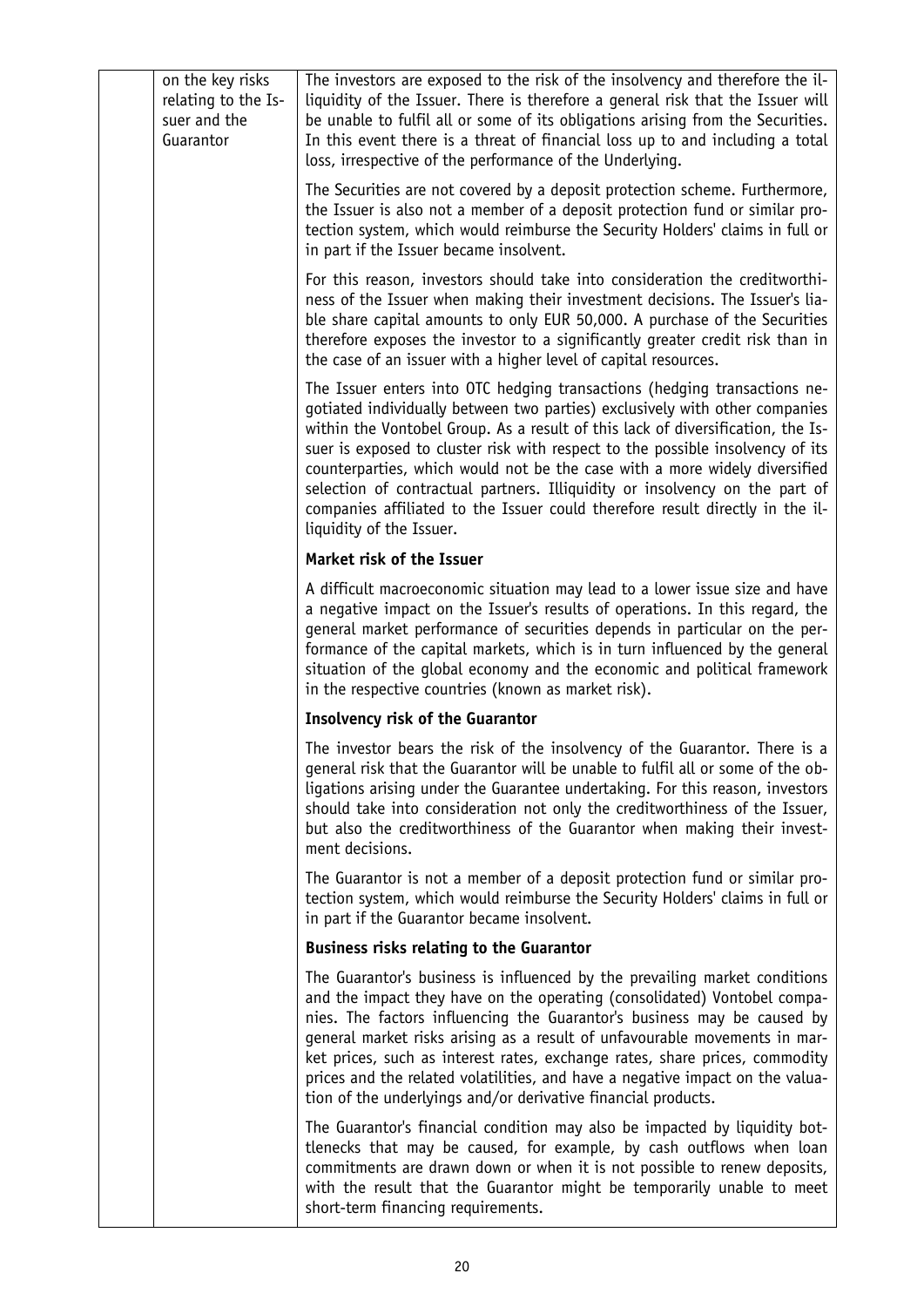| D.3                    | Key information<br>on the key risks<br>relating to the se-<br>curities/<br>Risk of total loss | Risk of loss due to dependence on the performance of the Underlying                                                                                                                                                                                                                                                                                                                                                                                                                                                                                                                                                                                                                                                                                                                                                                                                          |
|------------------------|-----------------------------------------------------------------------------------------------|------------------------------------------------------------------------------------------------------------------------------------------------------------------------------------------------------------------------------------------------------------------------------------------------------------------------------------------------------------------------------------------------------------------------------------------------------------------------------------------------------------------------------------------------------------------------------------------------------------------------------------------------------------------------------------------------------------------------------------------------------------------------------------------------------------------------------------------------------------------------------|
| D.6                    |                                                                                               | The Securities are financial instruments whose value is derived from the val-<br>ue of another reference object, the Underlying. The Underlying is a Factor<br>Index whose performance is largely dependent in turn on the performance<br>of another financial instrument, the Reference Instrument.                                                                                                                                                                                                                                                                                                                                                                                                                                                                                                                                                                         |
|                        |                                                                                               | In the case of Securities linked to Factor Indices of the long type, a de-<br>crease of the Reference Instrument is disadvantageous for the investor.                                                                                                                                                                                                                                                                                                                                                                                                                                                                                                                                                                                                                                                                                                                        |
|                        |                                                                                               | Investors should also bear in mind that the Underlying is designed in such a<br>way that the performance of the Reference Instrument is incorporated in<br>the calculation of the Underlying together with a leverage effect. A change<br>in the Reference Instrument results in a disproportionate change in the<br>price of the Underlying and therefore also in the price of the Securities.<br>Consequently, these Securities entail disproportionate risks of loss if the<br>Reference Instrument and therefore also the Underlying moves in a direc-<br>tion that is unfavourable from the point of view of the investor. As a result<br>of the particular method of calculating the Factor Index, sideways move-<br>ments in the Reference Instrument can also result in significant decrease of<br>the price of the Factor Index and therefore also of the Security. |
|                        |                                                                                               | There is no guarantee that the performance of the Underlying or its Refer-<br>ence Instrument will match the investor's expectations. If the Reference In-<br>strument of the Underlying moves in a direction that is disadvantageous for<br>the investor, there is a risk of loss up to and including a total loss.                                                                                                                                                                                                                                                                                                                                                                                                                                                                                                                                                         |
| Market price risks     |                                                                                               |                                                                                                                                                                                                                                                                                                                                                                                                                                                                                                                                                                                                                                                                                                                                                                                                                                                                              |
|                        |                                                                                               | The price of a Security depends primarily on the price of the respective un-<br>derlying to which it is linked and replicates its performance after adjusting<br>for the ratioafter adjusting for the ratio. All of the positive and negative<br>factors affecting an underlying (especially those relating to the relevant<br>Reference Instrument and the risks entailed in an investment in such a Ref-<br>erence Instrument) are therefore also reflected in principle in the price of a<br>Security.                                                                                                                                                                                                                                                                                                                                                                    |
|                        |                                                                                               | The price of the Securities may perform negatively. This may be caused $-$ as<br>described above - by the price of the underlying to which the Security is<br>linked moving in the unfavourable direction or by other factors affecting<br>the price (such as the volatility, a deterioration in the Issuer's credit rating<br>and the performance of the economy as a whole).                                                                                                                                                                                                                                                                                                                                                                                                                                                                                               |
|                        | Option risks                                                                                  |                                                                                                                                                                                                                                                                                                                                                                                                                                                                                                                                                                                                                                                                                                                                                                                                                                                                              |
|                        |                                                                                               | An investment in the Securities may be subject to very pronounced fluctu-<br>ations in value and in some circumstances the embedded option will be<br>completely worthless on expiry.                                                                                                                                                                                                                                                                                                                                                                                                                                                                                                                                                                                                                                                                                        |
| <b>Volatility risk</b> |                                                                                               |                                                                                                                                                                                                                                                                                                                                                                                                                                                                                                                                                                                                                                                                                                                                                                                                                                                                              |
|                        |                                                                                               | An investment in Securities with underlyings (linked to Reference Instru-<br>ments) with a high volatility is fundamentally more risky since it entails<br>greater potential for incurring losses.                                                                                                                                                                                                                                                                                                                                                                                                                                                                                                                                                                                                                                                                           |
|                        |                                                                                               | Risks relating to historical performance                                                                                                                                                                                                                                                                                                                                                                                                                                                                                                                                                                                                                                                                                                                                                                                                                                     |
|                        |                                                                                               | The performance of an underlying, of its reference instrument or of a secu-<br>rity in the past is not an indicator of its performance in the future.                                                                                                                                                                                                                                                                                                                                                                                                                                                                                                                                                                                                                                                                                                                        |
|                        |                                                                                               | Risks relating to financing the purchase of the Security with debt                                                                                                                                                                                                                                                                                                                                                                                                                                                                                                                                                                                                                                                                                                                                                                                                           |
|                        |                                                                                               | Since the Securities do not provide any current income (such as interest or                                                                                                                                                                                                                                                                                                                                                                                                                                                                                                                                                                                                                                                                                                                                                                                                  |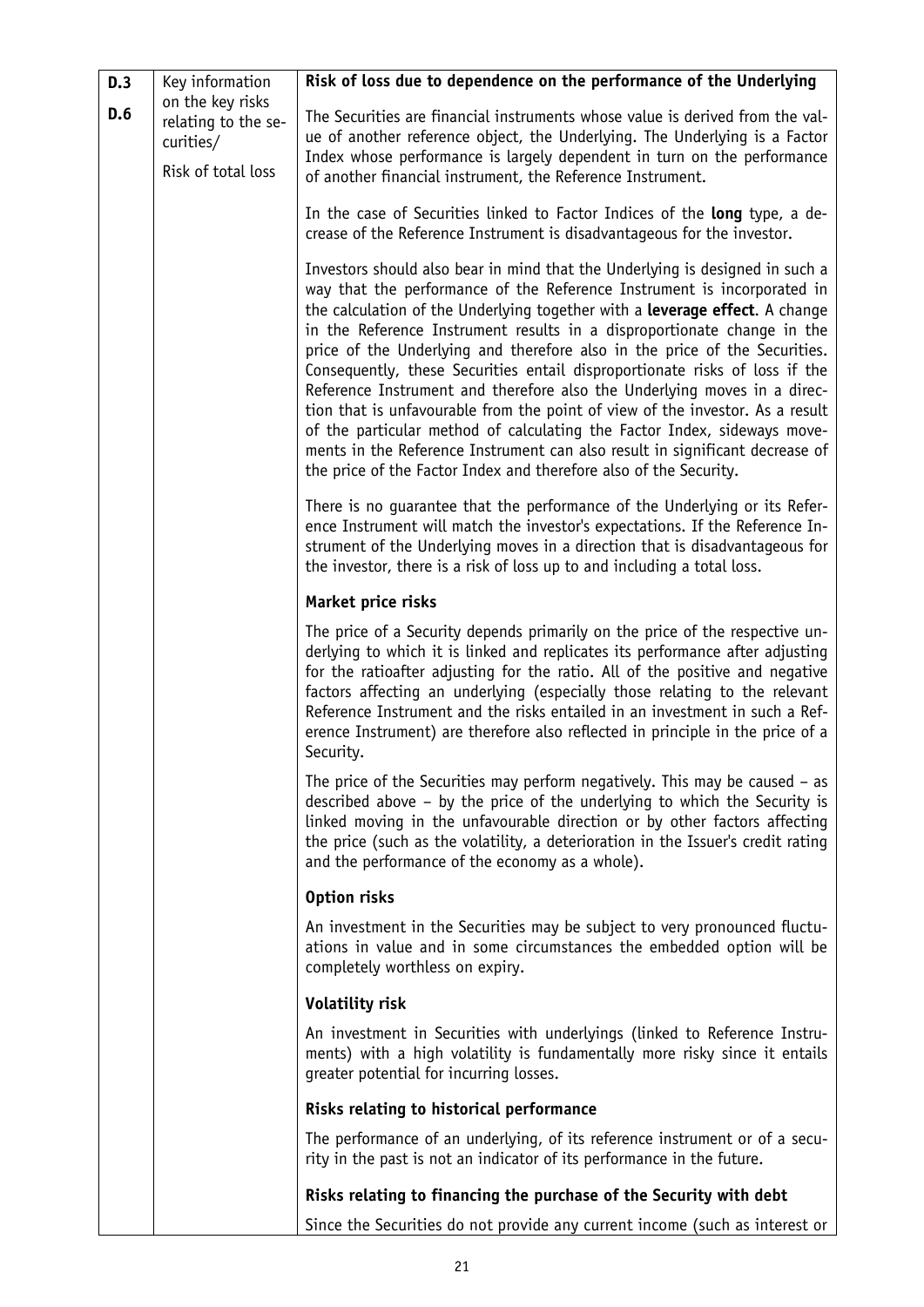| dividends), investors must not assume that they will be able to use such<br>current income to service any loan interest falling due during the term of<br>the Securities.                                                                                                                                                                                                                                   |
|-------------------------------------------------------------------------------------------------------------------------------------------------------------------------------------------------------------------------------------------------------------------------------------------------------------------------------------------------------------------------------------------------------------|
| Transactions designed to exclude or limit risk                                                                                                                                                                                                                                                                                                                                                              |
| Investors may not be able to hedge adequately against the risks associat-<br>ed with the Securities.                                                                                                                                                                                                                                                                                                        |
| <b>Inflation risk</b>                                                                                                                                                                                                                                                                                                                                                                                       |
| Inflation has a negative effect on the real value of assets held and on the<br>return generated in real terms.                                                                                                                                                                                                                                                                                              |
| Risks due to the economic cycle                                                                                                                                                                                                                                                                                                                                                                             |
| Losses from price falls may arise because investors do not take the cyclical<br>performance of the economy with its corresponding upward and downward<br>phases into account, or do not do so correctly, when making their invest-<br>ment decisions and consequently make investments, or hold or sell Securi-<br>ties, at phases of the economic cycle that are unfavourable from their<br>point of view. |
| Psychological market risk                                                                                                                                                                                                                                                                                                                                                                                   |
| Factors of a psychological nature may also have a significant influence on<br>the price of the Underlying and therefore on the performance of the Secu-<br>rities.                                                                                                                                                                                                                                          |
| Risks relating to trading in the Securities, liquidity risk                                                                                                                                                                                                                                                                                                                                                 |
| The Issuer and/or the Market Maker has no obligation to the Security<br>Holders to quote buying and selling prices on a regular basis. There is a<br>risk that the investor may not be able to sell the Securities in the market<br>at fair market prices or not be able to sell at all.                                                                                                                    |
| Risks relating to the Issue Price and the effect of transaction costs<br>and commissions                                                                                                                                                                                                                                                                                                                    |
| The Issue Price (as defined in E.3) and the selling price for the Securities<br>quoted in the secondary market may include a premium over the original<br>mathematical value of the Securities (so-called fair value) that is not appar-<br>ent to the investor.                                                                                                                                            |
| Risk relating to the taxation of the Securities                                                                                                                                                                                                                                                                                                                                                             |
| The payment of taxes, levies, fees, deductions or other amounts incurred<br>in connection with the Securities is the responsibility of the respective<br>Security Holder and not of the Issuer. All payments made by the Issuer<br>may be subject to taxes, levies, fees, deductions or other payments re-<br>quired to be made, paid, withheld or deducted.                                                |
| Risks relating to the effect of hedging transactions by companies of<br>the Vontobel Group                                                                                                                                                                                                                                                                                                                  |
| Hedging and trading transactions performed by the Issuer and by compa-<br>nies of the Vontobel Group in a Reference Instrument of a Factor Index<br>may have a negative impact on the value of the Securities.                                                                                                                                                                                              |
| Risks in connection with adjustments and market disruptions                                                                                                                                                                                                                                                                                                                                                 |
| The Issuer or the index calculation agent may make adjustments in order to<br>reflect relevant changes or events relating to the Underlying or its Refer-                                                                                                                                                                                                                                                   |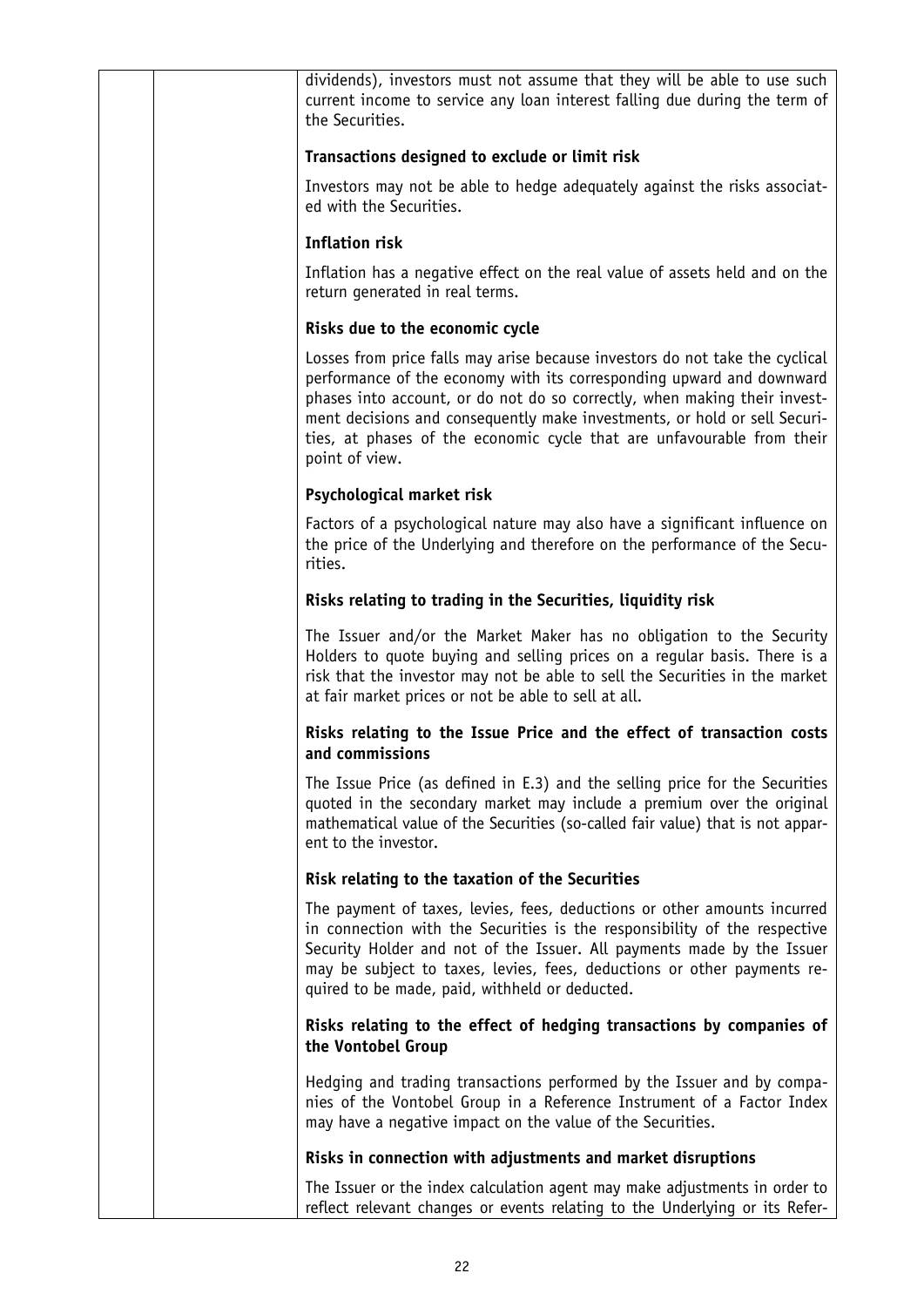| Risk of termination by the Issuer<br>The Issuer has an ordinary right of termination, and the investor therefore<br>faces the risk that the Issuer may terminate and redeem the Securities at a<br>time at which the investor would not otherwise have sold or exercised the<br>Securities. This may result in the investor not achieving the desired return<br>and may entail a loss up to and including a total loss.<br>In this event, the Security Holders bear the risk that their expectations<br>with respect to an increase in the value of the Securities can no longer be<br>met due to their termination. In such cases investors may no longer be<br>able to reinvest or may only be able to reinvest on less favourable terms<br>and conditions.<br>The Issuer also has an extraordinary termination right involving the same<br>risks for investors as in the case of ordinary termination.<br>Risks with respect to potential conflicts of interest<br>Conflicts of interest may exist among the companies of the Vontobel<br>Group (in particular with respect to their function as index calculation<br>agent) and third parties to the detriment of the investor. The principal<br>possible conflicts of interest are set out under E.4.<br><b>Information risk</b><br>There is a possibility that investors may make incorrect decisions because<br>of missing, incomplete or incorrect information, which may be outside the<br>Issuer's control.<br>Currency risk<br>Potential investors should be clear that an investment in the Securities is<br>associated with exchange rate risks since the rate of exchange between the<br>currency of the Underlying and the Settlement Currency of the Securities<br>may move in a direction that is to their disadvantage.<br>If the Settlement Currency of the Securities is different from the domestic<br>currency of the investor or the currency in which an investor wishes to re-<br>ceive payments, potential investors bear exchange rate risks.<br>Risks relating to the calculation and design of the Underlying<br>In addition to the leverage effect described above, costs (e.g. securities<br>lending costs) and fees (e.g. an index fee) may be incurred, depending on<br>the structure of the Factor Index and of the Underlying Reference Instru-<br>ment, that also have the effect of reducing the value of the Factor Index<br>and therefore the level of the Underlying.<br><b>Risk of total loss</b><br>The Securities are particularly risky investment instruments, which com-<br>bine features of derivatives transactions with those of leveraged products.<br>The Securities are therefore associated with disproportionate risks of loss<br>(risk of total loss).<br>If a loss arises, it will consist of the price paid for the Security and the<br>costs incurred, such as custodian fees or brokerage and/or stock exchange<br>commissions. This risk of loss exists irrespective of the financial condition | ence Instrument. The possibility cannot be excluded in this context that<br>an adjustment may prove to be disadvantageous for the investor. The Is-<br>suer may also be entitled to terminate the Securities extraordinarily. In<br>the least favourable case, a total loss of the capital invested may occur. |
|-------------------------------------------------------------------------------------------------------------------------------------------------------------------------------------------------------------------------------------------------------------------------------------------------------------------------------------------------------------------------------------------------------------------------------------------------------------------------------------------------------------------------------------------------------------------------------------------------------------------------------------------------------------------------------------------------------------------------------------------------------------------------------------------------------------------------------------------------------------------------------------------------------------------------------------------------------------------------------------------------------------------------------------------------------------------------------------------------------------------------------------------------------------------------------------------------------------------------------------------------------------------------------------------------------------------------------------------------------------------------------------------------------------------------------------------------------------------------------------------------------------------------------------------------------------------------------------------------------------------------------------------------------------------------------------------------------------------------------------------------------------------------------------------------------------------------------------------------------------------------------------------------------------------------------------------------------------------------------------------------------------------------------------------------------------------------------------------------------------------------------------------------------------------------------------------------------------------------------------------------------------------------------------------------------------------------------------------------------------------------------------------------------------------------------------------------------------------------------------------------------------------------------------------------------------------------------------------------------------------------------------------------------------------------------------------------------------------------------------------------------------------------------------------------------------------------------------------------------------------------------------------------------------------------------------------------------------------------------------------------------------|----------------------------------------------------------------------------------------------------------------------------------------------------------------------------------------------------------------------------------------------------------------------------------------------------------------|
|                                                                                                                                                                                                                                                                                                                                                                                                                                                                                                                                                                                                                                                                                                                                                                                                                                                                                                                                                                                                                                                                                                                                                                                                                                                                                                                                                                                                                                                                                                                                                                                                                                                                                                                                                                                                                                                                                                                                                                                                                                                                                                                                                                                                                                                                                                                                                                                                                                                                                                                                                                                                                                                                                                                                                                                                                                                                                                                                                                                                             |                                                                                                                                                                                                                                                                                                                |
|                                                                                                                                                                                                                                                                                                                                                                                                                                                                                                                                                                                                                                                                                                                                                                                                                                                                                                                                                                                                                                                                                                                                                                                                                                                                                                                                                                                                                                                                                                                                                                                                                                                                                                                                                                                                                                                                                                                                                                                                                                                                                                                                                                                                                                                                                                                                                                                                                                                                                                                                                                                                                                                                                                                                                                                                                                                                                                                                                                                                             |                                                                                                                                                                                                                                                                                                                |
|                                                                                                                                                                                                                                                                                                                                                                                                                                                                                                                                                                                                                                                                                                                                                                                                                                                                                                                                                                                                                                                                                                                                                                                                                                                                                                                                                                                                                                                                                                                                                                                                                                                                                                                                                                                                                                                                                                                                                                                                                                                                                                                                                                                                                                                                                                                                                                                                                                                                                                                                                                                                                                                                                                                                                                                                                                                                                                                                                                                                             |                                                                                                                                                                                                                                                                                                                |
|                                                                                                                                                                                                                                                                                                                                                                                                                                                                                                                                                                                                                                                                                                                                                                                                                                                                                                                                                                                                                                                                                                                                                                                                                                                                                                                                                                                                                                                                                                                                                                                                                                                                                                                                                                                                                                                                                                                                                                                                                                                                                                                                                                                                                                                                                                                                                                                                                                                                                                                                                                                                                                                                                                                                                                                                                                                                                                                                                                                                             |                                                                                                                                                                                                                                                                                                                |
|                                                                                                                                                                                                                                                                                                                                                                                                                                                                                                                                                                                                                                                                                                                                                                                                                                                                                                                                                                                                                                                                                                                                                                                                                                                                                                                                                                                                                                                                                                                                                                                                                                                                                                                                                                                                                                                                                                                                                                                                                                                                                                                                                                                                                                                                                                                                                                                                                                                                                                                                                                                                                                                                                                                                                                                                                                                                                                                                                                                                             |                                                                                                                                                                                                                                                                                                                |
|                                                                                                                                                                                                                                                                                                                                                                                                                                                                                                                                                                                                                                                                                                                                                                                                                                                                                                                                                                                                                                                                                                                                                                                                                                                                                                                                                                                                                                                                                                                                                                                                                                                                                                                                                                                                                                                                                                                                                                                                                                                                                                                                                                                                                                                                                                                                                                                                                                                                                                                                                                                                                                                                                                                                                                                                                                                                                                                                                                                                             |                                                                                                                                                                                                                                                                                                                |
|                                                                                                                                                                                                                                                                                                                                                                                                                                                                                                                                                                                                                                                                                                                                                                                                                                                                                                                                                                                                                                                                                                                                                                                                                                                                                                                                                                                                                                                                                                                                                                                                                                                                                                                                                                                                                                                                                                                                                                                                                                                                                                                                                                                                                                                                                                                                                                                                                                                                                                                                                                                                                                                                                                                                                                                                                                                                                                                                                                                                             |                                                                                                                                                                                                                                                                                                                |
|                                                                                                                                                                                                                                                                                                                                                                                                                                                                                                                                                                                                                                                                                                                                                                                                                                                                                                                                                                                                                                                                                                                                                                                                                                                                                                                                                                                                                                                                                                                                                                                                                                                                                                                                                                                                                                                                                                                                                                                                                                                                                                                                                                                                                                                                                                                                                                                                                                                                                                                                                                                                                                                                                                                                                                                                                                                                                                                                                                                                             |                                                                                                                                                                                                                                                                                                                |
|                                                                                                                                                                                                                                                                                                                                                                                                                                                                                                                                                                                                                                                                                                                                                                                                                                                                                                                                                                                                                                                                                                                                                                                                                                                                                                                                                                                                                                                                                                                                                                                                                                                                                                                                                                                                                                                                                                                                                                                                                                                                                                                                                                                                                                                                                                                                                                                                                                                                                                                                                                                                                                                                                                                                                                                                                                                                                                                                                                                                             |                                                                                                                                                                                                                                                                                                                |
|                                                                                                                                                                                                                                                                                                                                                                                                                                                                                                                                                                                                                                                                                                                                                                                                                                                                                                                                                                                                                                                                                                                                                                                                                                                                                                                                                                                                                                                                                                                                                                                                                                                                                                                                                                                                                                                                                                                                                                                                                                                                                                                                                                                                                                                                                                                                                                                                                                                                                                                                                                                                                                                                                                                                                                                                                                                                                                                                                                                                             |                                                                                                                                                                                                                                                                                                                |
|                                                                                                                                                                                                                                                                                                                                                                                                                                                                                                                                                                                                                                                                                                                                                                                                                                                                                                                                                                                                                                                                                                                                                                                                                                                                                                                                                                                                                                                                                                                                                                                                                                                                                                                                                                                                                                                                                                                                                                                                                                                                                                                                                                                                                                                                                                                                                                                                                                                                                                                                                                                                                                                                                                                                                                                                                                                                                                                                                                                                             |                                                                                                                                                                                                                                                                                                                |
|                                                                                                                                                                                                                                                                                                                                                                                                                                                                                                                                                                                                                                                                                                                                                                                                                                                                                                                                                                                                                                                                                                                                                                                                                                                                                                                                                                                                                                                                                                                                                                                                                                                                                                                                                                                                                                                                                                                                                                                                                                                                                                                                                                                                                                                                                                                                                                                                                                                                                                                                                                                                                                                                                                                                                                                                                                                                                                                                                                                                             |                                                                                                                                                                                                                                                                                                                |
|                                                                                                                                                                                                                                                                                                                                                                                                                                                                                                                                                                                                                                                                                                                                                                                                                                                                                                                                                                                                                                                                                                                                                                                                                                                                                                                                                                                                                                                                                                                                                                                                                                                                                                                                                                                                                                                                                                                                                                                                                                                                                                                                                                                                                                                                                                                                                                                                                                                                                                                                                                                                                                                                                                                                                                                                                                                                                                                                                                                                             |                                                                                                                                                                                                                                                                                                                |
|                                                                                                                                                                                                                                                                                                                                                                                                                                                                                                                                                                                                                                                                                                                                                                                                                                                                                                                                                                                                                                                                                                                                                                                                                                                                                                                                                                                                                                                                                                                                                                                                                                                                                                                                                                                                                                                                                                                                                                                                                                                                                                                                                                                                                                                                                                                                                                                                                                                                                                                                                                                                                                                                                                                                                                                                                                                                                                                                                                                                             |                                                                                                                                                                                                                                                                                                                |
|                                                                                                                                                                                                                                                                                                                                                                                                                                                                                                                                                                                                                                                                                                                                                                                                                                                                                                                                                                                                                                                                                                                                                                                                                                                                                                                                                                                                                                                                                                                                                                                                                                                                                                                                                                                                                                                                                                                                                                                                                                                                                                                                                                                                                                                                                                                                                                                                                                                                                                                                                                                                                                                                                                                                                                                                                                                                                                                                                                                                             |                                                                                                                                                                                                                                                                                                                |
|                                                                                                                                                                                                                                                                                                                                                                                                                                                                                                                                                                                                                                                                                                                                                                                                                                                                                                                                                                                                                                                                                                                                                                                                                                                                                                                                                                                                                                                                                                                                                                                                                                                                                                                                                                                                                                                                                                                                                                                                                                                                                                                                                                                                                                                                                                                                                                                                                                                                                                                                                                                                                                                                                                                                                                                                                                                                                                                                                                                                             |                                                                                                                                                                                                                                                                                                                |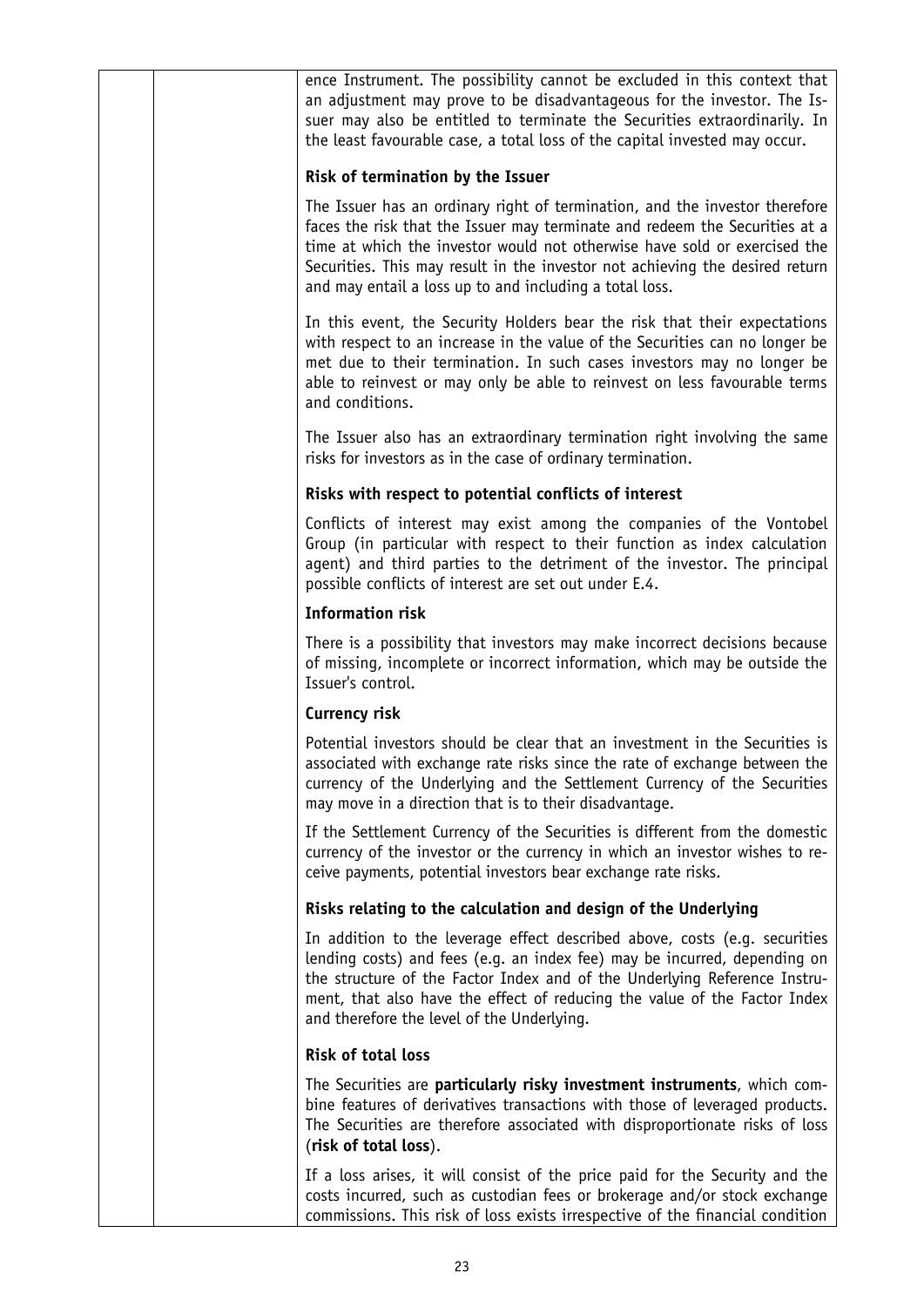| of the Issuer and of the Guarantor.                                                                                                                                                                                                                         |
|-------------------------------------------------------------------------------------------------------------------------------------------------------------------------------------------------------------------------------------------------------------|
| There is no provision for regular distributions, payments of interest or a<br>minimum repayment amount. The loss of capital may be substantial<br>with the result that in certain circumstances investors may suffer a to-<br>tal loss of their investment. |

|                                                  | Section E - Offer                                               |                                                                                                                                                      |                                                                                                                                                                                                                                                                                                                                                                                                                                                                                                                                                                                                                        |
|--------------------------------------------------|-----------------------------------------------------------------|------------------------------------------------------------------------------------------------------------------------------------------------------|------------------------------------------------------------------------------------------------------------------------------------------------------------------------------------------------------------------------------------------------------------------------------------------------------------------------------------------------------------------------------------------------------------------------------------------------------------------------------------------------------------------------------------------------------------------------------------------------------------------------|
| E.2b                                             | Reasons for the<br>offer and use of<br>proceeds                 | arising from the issue.                                                                                                                              | The proceeds from the issue of the Securities will be used to finance the Is-<br>suer's general business activities. The Issuer intends to generate profits<br>from the issue and will also use the issue proceeds to hedge against risks                                                                                                                                                                                                                                                                                                                                                                              |
| E.3                                              | Description of the                                              | <b>Issue Price:</b>                                                                                                                                  | SEK 81.05                                                                                                                                                                                                                                                                                                                                                                                                                                                                                                                                                                                                              |
|                                                  | terms and condi-<br>tions of the offer                          | Issue Date:                                                                                                                                          | 19 January 2015                                                                                                                                                                                                                                                                                                                                                                                                                                                                                                                                                                                                        |
|                                                  |                                                                 | Value Date:                                                                                                                                          | 19 January 2015                                                                                                                                                                                                                                                                                                                                                                                                                                                                                                                                                                                                        |
|                                                  |                                                                 | Offer Size:                                                                                                                                          | 250,000 Securities                                                                                                                                                                                                                                                                                                                                                                                                                                                                                                                                                                                                     |
|                                                  |                                                                 | Minimum Trading Volume:                                                                                                                              | 1 Security                                                                                                                                                                                                                                                                                                                                                                                                                                                                                                                                                                                                             |
|                                                  |                                                                 | Public Offer:                                                                                                                                        | in Sweden starting from:<br>16 January 2015                                                                                                                                                                                                                                                                                                                                                                                                                                                                                                                                                                            |
|                                                  |                                                                 |                                                                                                                                                      | The Issue Price of the Securities was determined by the Market Maker.                                                                                                                                                                                                                                                                                                                                                                                                                                                                                                                                                  |
| E.4                                              | Interests that are<br>material to the is-<br>sue/offer (includ- | therefore the value of the Securities.                                                                                                               | Conflicts of interest may exist among the companies of the Vontobel<br>Group that may have a negative effect on the value of the Underlying and                                                                                                                                                                                                                                                                                                                                                                                                                                                                        |
|                                                  | ing conflicts of<br>interest)                                   |                                                                                                                                                      | Trading transactions relating to the Reference Instrument                                                                                                                                                                                                                                                                                                                                                                                                                                                                                                                                                              |
|                                                  |                                                                 |                                                                                                                                                      | During the term of the Securities, the companies of the Vontobel Group<br>may be involved in trading transactions, for their own account or for a<br>customer's account, that directly or indirectly relate to the Reference In-<br>strument. The companies of the Vontobel Group may also become counter-<br>parties in hedging transactions relating to the Issuer's obligations arising<br>from the Securities. Such trading or hedging transactions may have a neg-<br>ative impact on the value of the Reference Instrument and thus have a<br>negative impact on the Underlying and the value of the Securities. |
|                                                  |                                                                 |                                                                                                                                                      | <b>Exercise of other functions by companies of the Vontobel Group</b>                                                                                                                                                                                                                                                                                                                                                                                                                                                                                                                                                  |
| of the Securities.<br>associated determinations. |                                                                 |                                                                                                                                                      | The Underlying of the Securities is a proprietary index composed and cal-<br>culated by Bank Vontobel AG, Zurich, a company affiliated to the Issuer as<br>Index Calculation Agent. The index calculation agent consequently has a<br>direct influence on the Underlying and therefore - due to the dependence<br>of the Securities on the performance of the Underlying - also on the value                                                                                                                                                                                                                           |
|                                                  |                                                                 |                                                                                                                                                      | The Issuer and other companies of the Vontobel Group may also exercise<br>other functions in relation to the Securities, e.g. as calculation agent with<br>respect to payments due under the Securities or for the purpose of deter-<br>mining adjustment or disruption events, or as market maker. These func-<br>tions may also lead to conflicts of interest, both among the respective<br>companies of the Vontobel Group and between these companies and the<br>investors, in determining the prices of the Securities and in making other                                                                        |
|                                                  |                                                                 | <b>Activity as Market Maker for the Securities</b>                                                                                                   |                                                                                                                                                                                                                                                                                                                                                                                                                                                                                                                                                                                                                        |
|                                                  |                                                                 | Bank Vontobel Europe AG will act as market maker (the "Market Maker")<br>for the Securities. Through such liquidity providing activities, the Market |                                                                                                                                                                                                                                                                                                                                                                                                                                                                                                                                                                                                                        |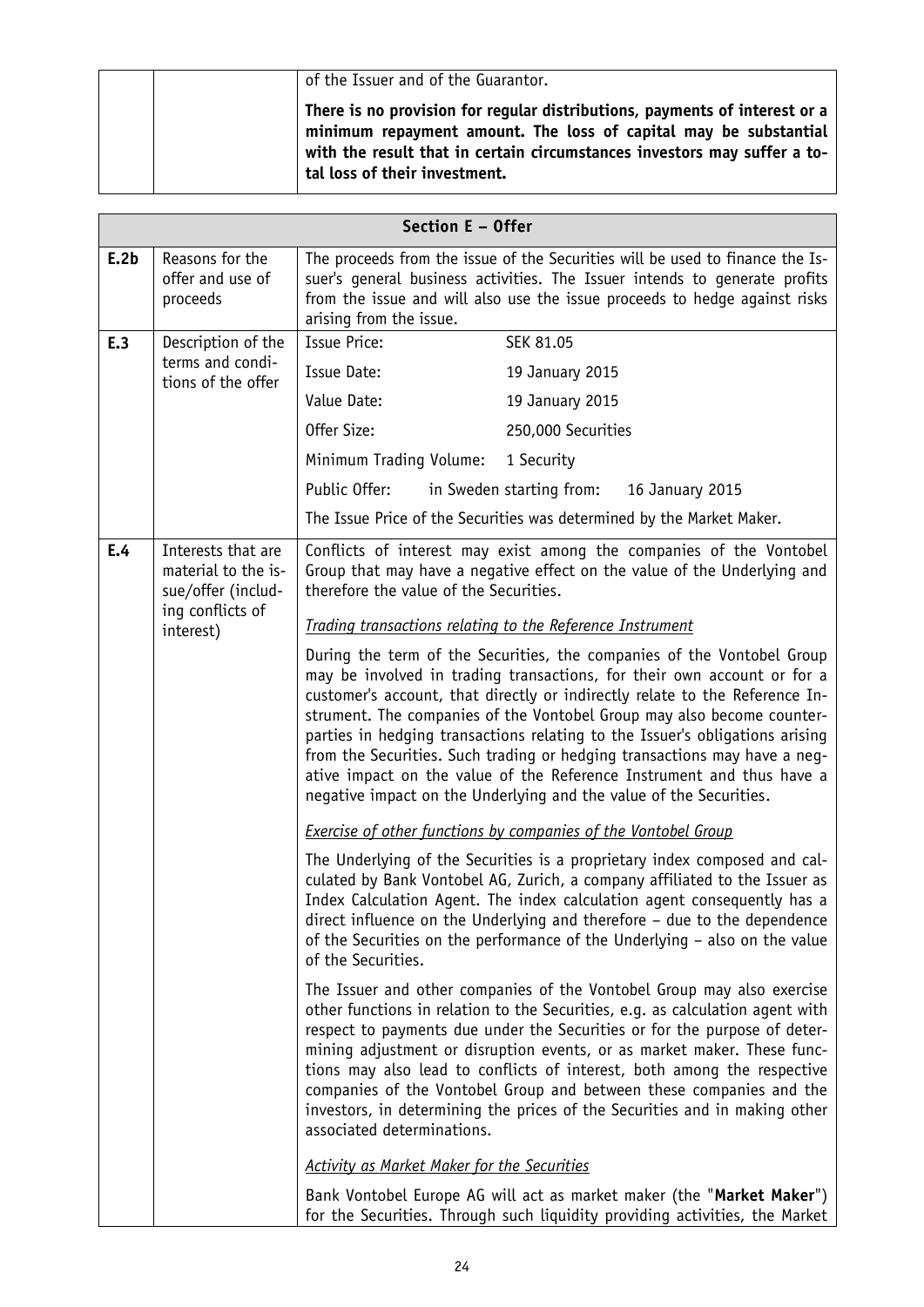|     |                                                                                         | Maker – supported by other companies of the Vontobel Group – will<br>determine the price of the Securities on the basis of internal pricing<br>models and a number of other factors.                                                                                                                                                                                                                                                                                                                                                                                                                                                                                                                                                                                                                                                                            |
|-----|-----------------------------------------------------------------------------------------|-----------------------------------------------------------------------------------------------------------------------------------------------------------------------------------------------------------------------------------------------------------------------------------------------------------------------------------------------------------------------------------------------------------------------------------------------------------------------------------------------------------------------------------------------------------------------------------------------------------------------------------------------------------------------------------------------------------------------------------------------------------------------------------------------------------------------------------------------------------------|
|     |                                                                                         | As a result, the prices set by the Market Maker may differ significantly<br>from the fair value of the Securities or the value they would be expected<br>to have in economic terms at a particular point in time. In addition, the<br>Market Maker may at any time revise the method it uses to determine the<br>prices quoted, e.g. by widening or narrowing the spreads between bid and<br>offer prices.                                                                                                                                                                                                                                                                                                                                                                                                                                                      |
|     |                                                                                         | Payment of commissions, own interests of third parties                                                                                                                                                                                                                                                                                                                                                                                                                                                                                                                                                                                                                                                                                                                                                                                                          |
|     |                                                                                         | In connection with the placing and/or the Public Offer of the Securities,<br>the Issuer or other companies of the Vontobel Group may pay commissions<br>to third parties. It is possible that these third parties may pursue their<br>own interests in the course of making an investment decision or invest-<br>ment recommendation.                                                                                                                                                                                                                                                                                                                                                                                                                                                                                                                           |
| E.7 | Estimated expens-<br>es charged to the<br>investor by the<br>Issuer or the Offe-<br>ror | $-$ not applicable $-$<br>The investor may purchase the Securities at the Issue Price or at the sell-<br>ing prices quoted by the Market Maker during the term of the Securities.<br>These prices include all costs incurred by the Issuer, Offeror and Market<br>Maker for the issue and distribution of the Securities (e.g. sales and dis-<br>tribution costs, structuring and hedging costs, including a profit margin)<br>(with respect to the reduction in value of the Securities due to the index<br>fee and, where applicable, the financing component, see C.15 above).<br>Details of any transaction costs should be requested from the relevant<br>sales partner or from the investor's house bank or broker. No further ex-<br>penses will be charged to the investor by the Issuer or the Offeror beyond<br>the Issue Price or the selling price. |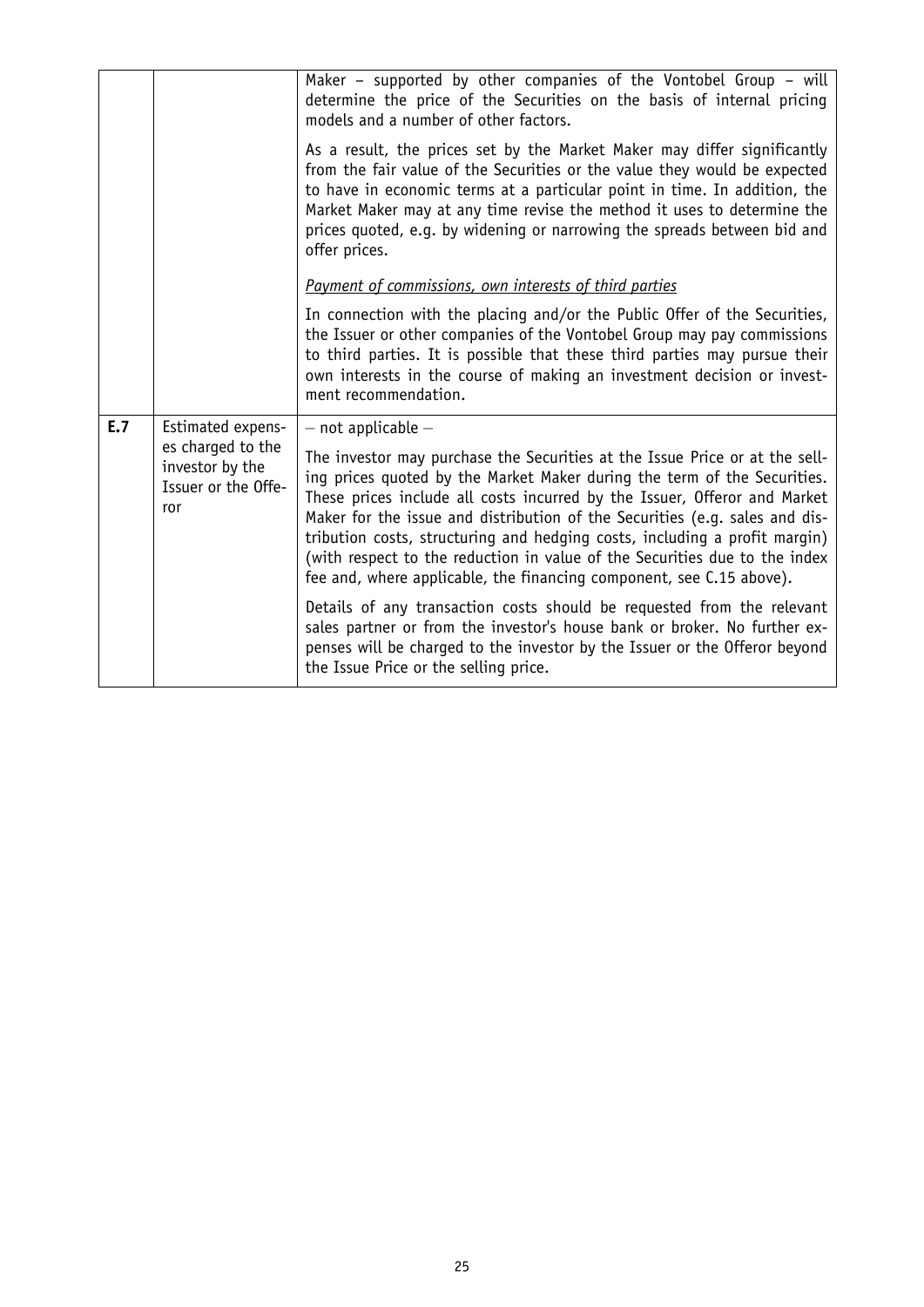## **Svensk översättning av sammanfattningen**

**Sammanfattningar består av informationskrav som kallas "Element". Elementen är numrerade i avsnitten A–E (A.1–E.7).**

**Den här sammanfattningen innehåller alla Element som ska ingå i en sammanfattning för dessa sorters värdepapper och Emittent. Eftersom det inte krävs att vissa Element behandlas kan det förekomma luckor i numreringen av Elementen.**

**Även om det krävs att ett Element ska ingå i sammanfattningen på grund av den aktuella typen av värdepapper eller Emittent, är det möjligt att ingen relevant information finns att ge om det specifika Elementet. I så fall ges en kort beskrivning av Elementet i sammanfattningen, med angivelsen "ej tillämpligt".**

|     |                                                                                 | Avsnitt A - Inledning och varningar                                                                                                                                                                                                                                                                                                                                                                                                                                     |
|-----|---------------------------------------------------------------------------------|-------------------------------------------------------------------------------------------------------------------------------------------------------------------------------------------------------------------------------------------------------------------------------------------------------------------------------------------------------------------------------------------------------------------------------------------------------------------------|
| A.1 | Varningar                                                                       | Sammanfattningen ska läsas som en inledning till grundprospektet<br>som är daterat 4 december 2014, jämte bilaga bilagorna som är date-<br>rade 9 december 2014 och 11 december 2014, jämte ytterligare bi-<br>laga ("Grundprospektet" eller "Prospektet").                                                                                                                                                                                                             |
|     |                                                                                 | Varje beslut att investera i Värdepapperna ("Värdepappren") ska ba-<br>seras på en bedömning av Grundprospektet i sin helhet, inklusive den<br>information som införlivats genom hänvisning samt eventuella bila-<br>gor och de Slutliga Villkor som publiceras i samband med emissionen<br>av Värdepappren.                                                                                                                                                            |
|     |                                                                                 | Om krav med anknytning till information som ingår i detta Grundpro-<br>spekt hamnar inför domstol, kan käranden enligt den nationella lag-<br>stiftningen i medlemsstaterna inom Europeiska ekonomiska samar-<br>betsområdet åläggas att bekosta översättningen av Grundprospektet<br>innan rättsprocessen inleds.                                                                                                                                                      |
|     |                                                                                 | Vontobel Financial Products GmbH ("Emittenten"), Bank Vontobel<br>Europe AG ("Anbudsgivaren") och Vontobel Holding AG ("Garantigi-<br>varen") har påtagit sig ansvaret för sammanfattningen, inklusive<br>översättningen av densamma. Däremot har Vontobel Holding AG en-<br>bart påtagit sig ansvar vad beträffar den information om sig själv och<br>Garantin ("Garantin").                                                                                           |
|     |                                                                                 | De personer som har påtagit sig ansvar för sammanfattningen, inklu-<br>sive översättningen av den, eller de personer som ansvarar för emiss-<br>ionen, kan bli skadeståndsansvariga, men endast om sammanfatt-<br>ningen är vilseledande, felaktig eller inkonsekvent när den läses till-<br>sammans med Grundprospektets andra delar, eller om den när den lä-<br>ses tillsammans med Grundprospektets andra delar inte ger all den<br>viktiga information som behövs. |
| A.2 | Samtycket till att<br>använda prospek-<br>tet/                                  | Emittenten och Anbudsgivaren samtycker till att använda Grundpro-<br>spektet för ett allmänt erbjudande som gäller Värdepapperna i Sve-<br>rige ("Offentligt erbjudande") (allmänt samtycke).                                                                                                                                                                                                                                                                           |
|     | erbjudandeperiod<br>återförsäljning<br>för<br>av finansiella mel-<br>lanhänder/ | Finansiella mellanhänders senare återförsäljning och slutlig placering<br>av Värdepapperna får ske under Grundprospektets löptid i enlighet<br>med kapitel 9 i den tyska lagen om Värdepappersprospekt (Wertpa-<br>pierprospektgesetz, "WpPG").                                                                                                                                                                                                                         |
|     | Villkor<br>som<br>sam-<br>tycket är förbundet                                   | Emittentens och Anbudsgivarens samtycke är förbehållet (i)<br>att<br>Grundprospektet och de slutliga Villkoren endast tillhandahålls möj-                                                                                                                                                                                                                                                                                                                               |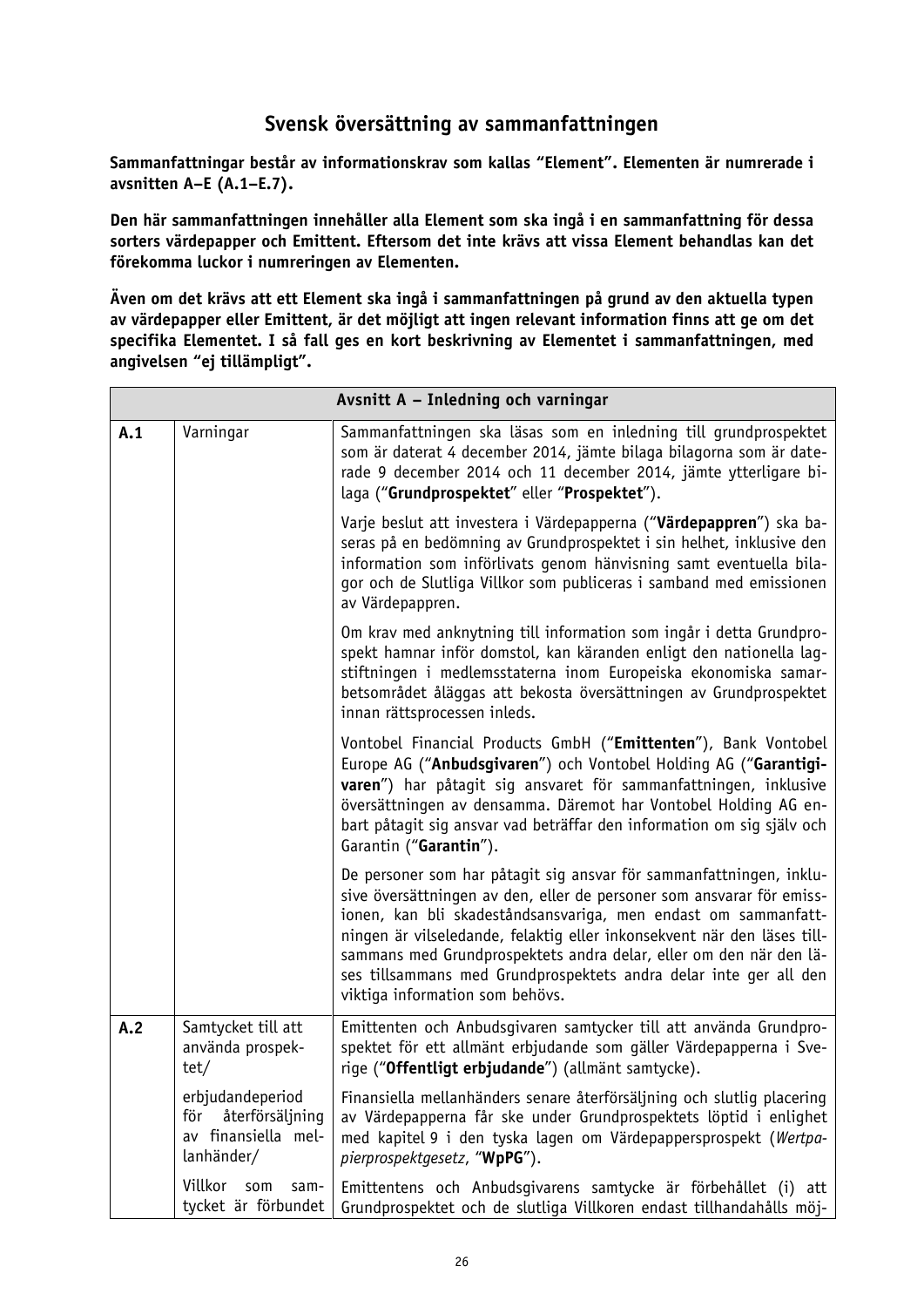| med/                                                                                 | liga investerare tillsammans med alla bilagor som publicerats före                                                                                                                                                                                              |
|--------------------------------------------------------------------------------------|-----------------------------------------------------------------------------------------------------------------------------------------------------------------------------------------------------------------------------------------------------------------|
| meddelande om att<br>finansiella mellan-<br>händer måste till-<br>handahålla inform- | den tidpunkt då dessa tillhandahålls, och (ii) att den finansiella mel-<br>lanhanden, då denne använder grundprospektet och de slutliga Vill-<br>koren, ser till att följa alla tillämpliga lagar och juridiska krav som<br>gäller i vederbörande jurisdiktion. |
| ation om de all-<br>männa Villkoren för<br>erbjudanden<br>som<br>dessa lägger fram   | Om ett erbjudande om köp av Värdepappren görs av en finansiell<br>mellanhand, ska informationen om de allmänna Villkoren för er-<br>bjudandet tillhandahållas av vederbörande finansiella mellanhand<br>vid den tidpunkt då erbjudandet läggs fram.             |

**F** 

|             |                                                                                                      | Avsnitt B - Emittent och Garantigivare                                                                                                                                                                                                                                                                                                                                                                                                                                                                                                                                                                                                                                                                                                                                                                                                                   |
|-------------|------------------------------------------------------------------------------------------------------|----------------------------------------------------------------------------------------------------------------------------------------------------------------------------------------------------------------------------------------------------------------------------------------------------------------------------------------------------------------------------------------------------------------------------------------------------------------------------------------------------------------------------------------------------------------------------------------------------------------------------------------------------------------------------------------------------------------------------------------------------------------------------------------------------------------------------------------------------------|
| B.1         | Registrerat namn<br>och handelsbeteck-<br>ning                                                       | Emittentens registrerade namn och handelsbeteckning är Vontobel<br>Financial Products GmbH.                                                                                                                                                                                                                                                                                                                                                                                                                                                                                                                                                                                                                                                                                                                                                              |
| B.2         | Säte, bolagsform,<br>tillämplig lagstift-<br>ning och land där<br>registrering gjorts                | Emittentens säte är i Frankfurt am Main. Företagets registrerade<br>adress är: Bockenheimer Landstraße 24, 60323 Frankfurt am Main,<br>Förbundsrepubliken Tyskland.<br>Emittenten är ett aktiebolag med begränsad ansvarighet (Gesellschaft<br>mit beschränkter Haftung, "GmbH") som är registrerat enligt tysk lag<br>i Förbundsrepubliken Tyskland och registrerat i handelsregistret hos<br>den lokala domstolens (Amtsgericht) i Frankfurt am Main med regis-<br>ternummer HRB 58515.                                                                                                                                                                                                                                                                                                                                                                |
| <b>B.4b</b> | Kända trender                                                                                        | Emittentens verksamhet påverkas fortfarande av det politiska och<br>ekonomiska klimatet på de finansiella marknaderna och särskilt av<br>hur hållbar den aktuella stabiliseringen av krisen i eurozonen är. Den<br>politiska situationen kommer också att inverka på Emittentens verk-<br>samhet. Dessutom kommer förordningen om "försäkringsbaserade in-<br>vesteringsprodukter för icke-professionella investerare" (den "så kal-<br>lade PRIIPs-förordningen") som fortfarande förväntas träda i kraft<br>2014 medföra en ökning av kostnaderna för emissioner av värdepap-<br>per. Dessutom går det inte att för närvarande förutspå vilka konse-<br>kvenser som följer av införandet av en skatt på finansiella transakt-<br>ioner enligt vad som redan beslutats i ECOFIN-rådet den 22 januari<br>2013 genom förfarandet för fördjupat samarbete. |
| B.5         | Koncernens struktur<br>och Emittentens<br>ställning inom kon-<br>cernen                              | Alla aktier i Emittenten ägs av Vontobel Holding AG som är moderbo-<br>lag i Vontobelkoncernen ("Vontobelkoncernen"). Den schweiziska<br>Vontobelkoncernen grundades år 1924 och har sitt säte i Zürich. Kon-<br>cernen bedriver bankverksamhet och är även aktiv internationellt.                                                                                                                                                                                                                                                                                                                                                                                                                                                                                                                                                                       |
| <b>B.9</b>  | Resultatprognos el-<br>ler -beräkningar                                                              | - Ej tillämpligt -                                                                                                                                                                                                                                                                                                                                                                                                                                                                                                                                                                                                                                                                                                                                                                                                                                       |
|             |                                                                                                      | Ingen resultatprognos eller -beräkning innefattas.                                                                                                                                                                                                                                                                                                                                                                                                                                                                                                                                                                                                                                                                                                                                                                                                       |
| <b>B.10</b> | Anmärkningar i re-<br>visionsberättelsen<br>vad beträffar histo-<br>risk finansiell in-<br>formation | - Ej tillämpligt -<br>Det finns inga sådana anmärkningar.                                                                                                                                                                                                                                                                                                                                                                                                                                                                                                                                                                                                                                                                                                                                                                                                |
| <b>B.12</b> | Utvald central hi-<br>storisk finansiell in-                                                         | Den utvalda finansiella informationen nedan har hämtats från Emit-<br>tentens reviderade årsredovisning för räkenskapsåren som avslutades<br>den 31 december 2012 och 2013 (enligt kraven i den tyska handels-                                                                                                                                                                                                                                                                                                                                                                                                                                                                                                                                                                                                                                           |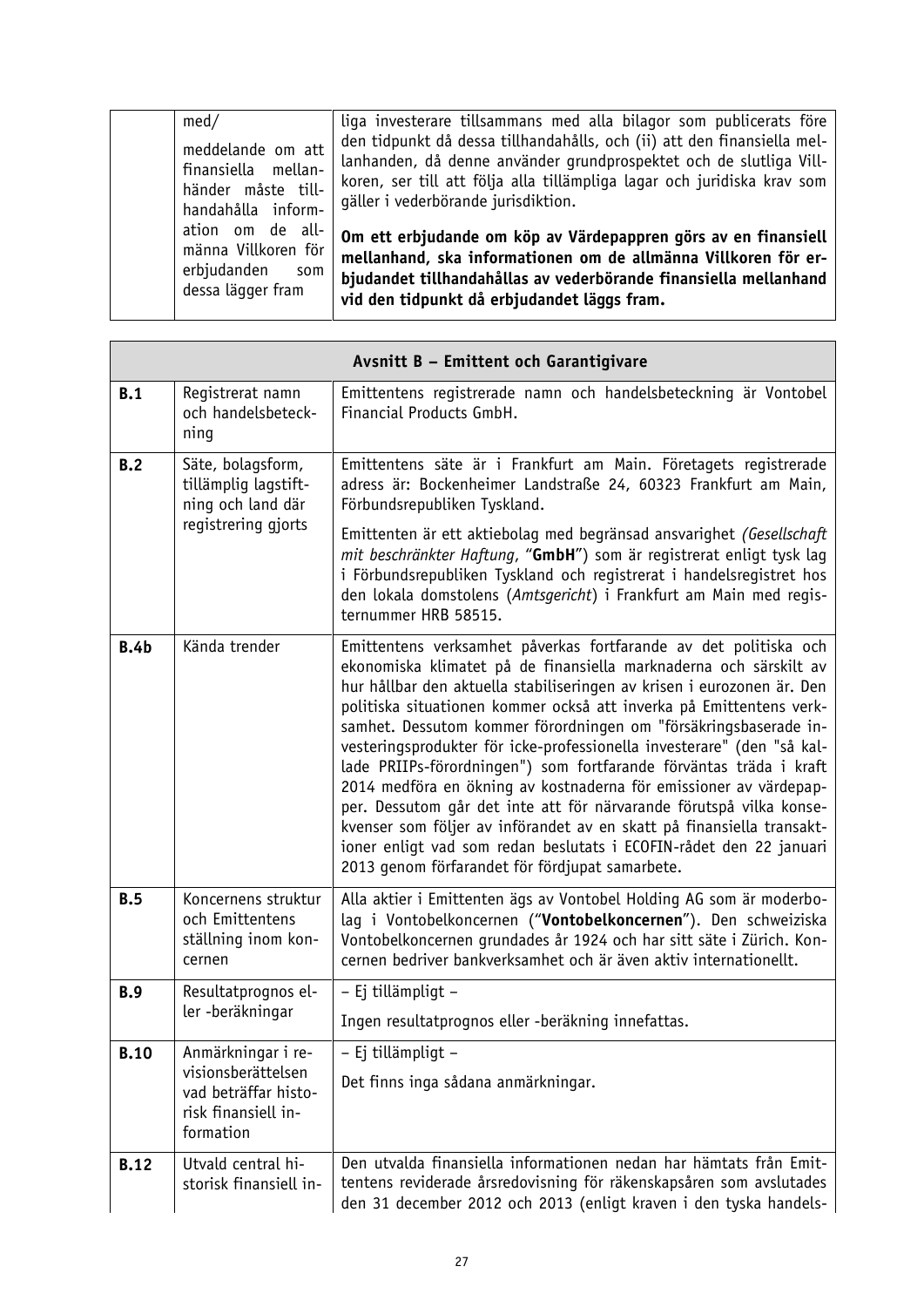| formation | lagen (Handelsgesetzbuch, "HGB") i varje enskilt fall).                                            |                                        |                                 |
|-----------|----------------------------------------------------------------------------------------------------|----------------------------------------|---------------------------------|
|           | Balansräkning<br>(HGB)                                                                             | 31 december 2012<br><b>EUR</b>         | 31 december 2013<br><b>EUR</b>  |
|           | Fordringar från koncernbolag (om-<br>sättningstillgångar)                                          | 686,378,466                            | 934,601,744                     |
|           | Banktillgodohavanden (omsätt-<br>ningstillgångar)                                                  | 3,107,151                              | 2,537,632                       |
|           | Emissionsskulder (skulder)                                                                         | 686,266,607                            | 934, 157, 166                   |
|           | Kapitalreserver<br>(eget kapital)                                                                  | 2,000,000                              | 2,000,000                       |
|           | Tillgångar totalt                                                                                  | 700,443,003                            | 949,401,625                     |
|           | Resultaträkning<br>(HGB)                                                                           | 1/1 till 31/12/2012<br><b>EUR</b>      | 1/1 till 31/12/2013<br>EUR      |
|           | Realiserade och orealiserade vinster<br>och förluster från emissionsverk-<br>samheten              | -82,393,445                            | $-40,008,600$                   |
|           | Realiserade och orealiserade vinster<br>och förluster från säkringstransakt-<br>ioner              | 84,436,941                             | 42,250,568                      |
|           | Övriga rörelse-<br>kostnader                                                                       | 1,709,316                              | 1,954,504                       |
|           | Årets nettoresultat                                                                                | 92,838                                 | 85,161                          |
|           | icke-granskade delårsrapport för perioden som avslutades den 30 juni<br>2014 (i enlighet med HGB). |                                        |                                 |
|           | Balansräkning<br>(HGB)                                                                             | 31 december 2013<br><b>EUR</b>         | 30 juni 2014<br><b>EUR</b>      |
|           | Fordringar från koncernbolag<br>(Tillgångar/Omsättningstillgångar)                                 | 934,601,744                            | 1,005,387,004                   |
|           | Banktillgodohavanden<br>(Tillgångar/Omsättningstillgångar)                                         | 2,537,632                              | 2,819,062                       |
|           | Emissionsskulder<br>(Eget kapital och skulder/Skulder)                                             | 934, 157, 166                          | 1,005,387,004                   |
|           | Kapitalreserver<br>(Eget kapital och skulder/Skulder)                                              | 2,000,000                              | 2,000,000                       |
|           | Tillgångar totalt                                                                                  | 949,401,625                            | 1,022,817,396                   |
|           |                                                                                                    |                                        |                                 |
|           |                                                                                                    |                                        |                                 |
|           | Resultaträkning<br>(HGB)                                                                           | $1/1$ till<br>30/06/2013<br><b>EUR</b> | $1/1$ till<br>30/06/2014<br>EUR |
|           | Realiserade och orealiserade vins-<br>ter och förluster från emissions-<br>verksamheten            | $-20,807,113$                          | $-5,613,654$                    |
|           | Realiserade och orealiserade vins-<br>ter och förluster från säkrings-<br>transaktioner            | 22,104,832                             | 6,807,814                       |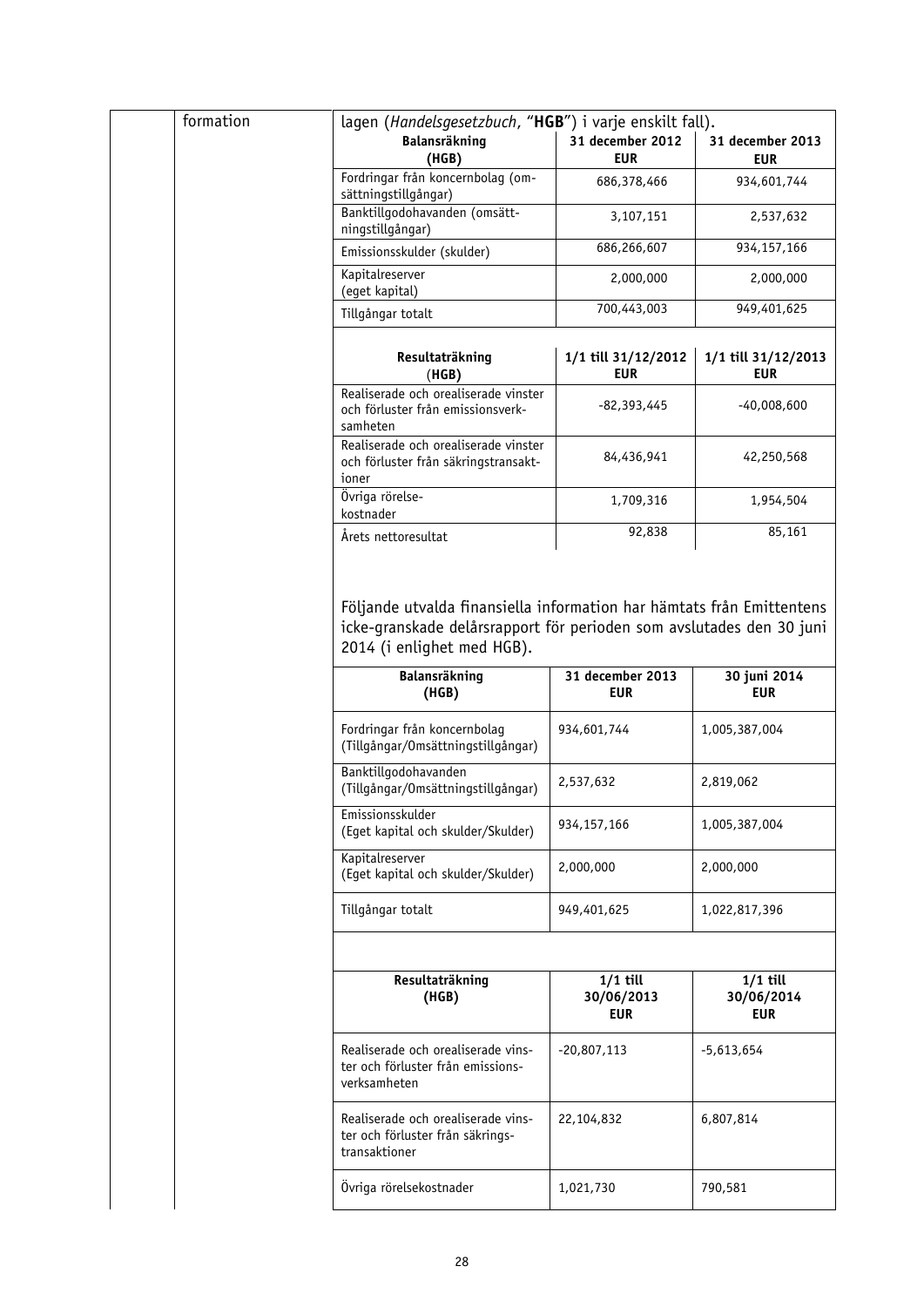|             |                                                                                         | Halvårets nettoresultat                                                                                                                                                                                                                                                                                                                                                                                                                                                                                                                                                                                                                                                                                                                                       | 102,460 | 191,243 |
|-------------|-----------------------------------------------------------------------------------------|---------------------------------------------------------------------------------------------------------------------------------------------------------------------------------------------------------------------------------------------------------------------------------------------------------------------------------------------------------------------------------------------------------------------------------------------------------------------------------------------------------------------------------------------------------------------------------------------------------------------------------------------------------------------------------------------------------------------------------------------------------------|---------|---------|
|             | Utlåtande om Emit-<br>tentens framtidsut-<br>sikter                                     | Det har inte förekommit några väsentligt negativa förändringar vad<br>gäller Emittentens framtidsutsikter sedan den 31 december 2013, vil-<br>ket är datumet för dess senaste publicerade reviderade årsredovis-<br>ning.                                                                                                                                                                                                                                                                                                                                                                                                                                                                                                                                     |         |         |
|             | Utlåtande om för-                                                                       | - Ej tillämpligt -                                                                                                                                                                                                                                                                                                                                                                                                                                                                                                                                                                                                                                                                                                                                            |         |         |
|             | ändringar i Emitten-<br>tens ställning                                                  | Det har inte förekommit några betydande förändringar vad gäller<br>Emittentens finansiella ställning eller ställning på marknaden sedan<br>den 30 juni 2014, alltså den period som omfattas av den historiska<br>finansiella informationen.                                                                                                                                                                                                                                                                                                                                                                                                                                                                                                                   |         |         |
| <b>B.13</b> | Nyligen inträffade<br>händelser som rör                                                 | - Ej tillämpligt -                                                                                                                                                                                                                                                                                                                                                                                                                                                                                                                                                                                                                                                                                                                                            |         |         |
|             | Emittenten och som<br>väsentligen gäller<br>bedömningen av<br>Emittentens sol-<br>vens. | Det har inte nyligen förekommit några händelser som rör Emittenten<br>och som är väsentligen relevanta för bedömningen av Emittentens<br>solvens.                                                                                                                                                                                                                                                                                                                                                                                                                                                                                                                                                                                                             |         |         |
| <b>B.14</b> | Koncernens struktur                                                                     | Vad beträffar den organisatoriska strukturen, se B.5.                                                                                                                                                                                                                                                                                                                                                                                                                                                                                                                                                                                                                                                                                                         |         |         |
|             | och Emittentens<br>ställning inom kon-                                                  | - Ej tillämpligt -                                                                                                                                                                                                                                                                                                                                                                                                                                                                                                                                                                                                                                                                                                                                            |         |         |
|             | cernen/                                                                                 | Emittenten har inga dotterbolag.                                                                                                                                                                                                                                                                                                                                                                                                                                                                                                                                                                                                                                                                                                                              |         |         |
|             | Emittentens bero-<br>endeförhållande till<br>andra enheter inom<br>koncernen            |                                                                                                                                                                                                                                                                                                                                                                                                                                                                                                                                                                                                                                                                                                                                                               |         |         |
| <b>B.15</b> | Beskrivning av<br>Emittentens huvud-<br>sakliga verksamhet                              | Emittentens huvudsakliga verksamhet är att emittera Värdepapper<br>och derivatinstrument samt att genomföra finansiella transaktioner<br>och tillhörande transaktioner för finansiella transaktioner. Verksam-<br>het som kräver tillstånd enligt den tyska bankverksamhetslagen (Ge-<br>setz über das Kreditwesen) innefattas ej. Dessutom kan Emittenten<br>bedriva all sådan affärsverksamhet som direkt eller indirekt har sam-<br>band med dess huvudsakliga syfte, samt bedriva all sådan verksamhet<br>som direkt eller indirekt kan syfta till att tjäna Emittentens huvud-<br>sakliga syfte. Emittenten kan även bilda, förvärva eller avyttra dot-<br>terbolag eller filialer i Tyskland och andra länder eller förvärva<br>ägande i andra företag. |         |         |
| <b>B.16</b> | Instanser med<br>ägande eller kon-<br>troll vad beträffar<br>Emittenten                 | Alla aktier i Emittenten ägs av Vontobel Holding AG som är moderbo-<br>lag i Vontobelkoncernen. Det finns varken något kontrollavtal eller<br>något avtal om resultatöverföring mellan Emittenten och Vontobel<br>Holding AG.<br>Vad beträffar ägande och kontroll av Vontobel Holding AG, se B.19<br>tillsammans med B.16.                                                                                                                                                                                                                                                                                                                                                                                                                                   |         |         |
| <b>B.18</b> | Beskrivning av Ga-<br>rantins natur och<br>omfattning                                   | Garantigivaren garanterar att Emittenten betalar alla betalningar i<br>enlighet med de allmänna Villkoren ("Allmänna Villkoren") för de<br>Värdepapper som emitteras i enlighet med Grundprospektet.                                                                                                                                                                                                                                                                                                                                                                                                                                                                                                                                                          |         |         |
|             |                                                                                         | Garantin utgör en oberoende, icke säkerställd och icke efterställd<br>förpliktelse för Garantigivaren.                                                                                                                                                                                                                                                                                                                                                                                                                                                                                                                                                                                                                                                        |         |         |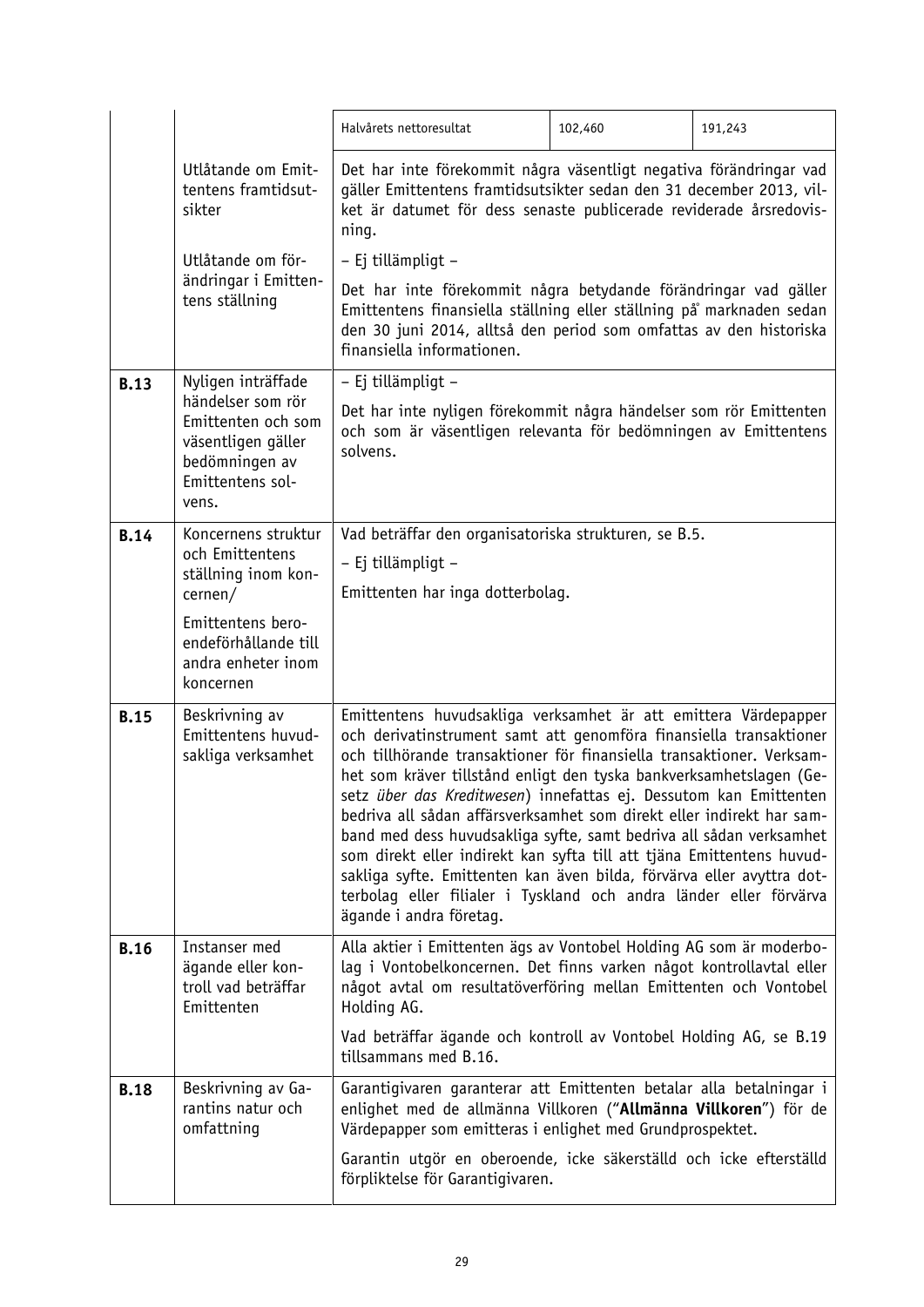|                                   |                                                                                                      | Efter en första begäran från respektive värdepappersinnehavare<br>("Värdepappersinnehavarna") och dennes skriftliga intyg över att<br>Emittenten inte har betalat ett belopp i samband med Värdepapperen<br>vid förfallotidpunkten, betalar Garantigivaren omedelbart alla belopp<br>som krävs för att uppfylla syftet med Garantin.<br>Syftet med Garantin är att se till att Värdepappersinnehavarna erhål-<br>ler betalning av alla utestående betalningar på inlösendagen, på det<br>sätt som anges i de Allmänna Villkoren, under alla faktiska och juri-<br>diska omständigheter och oavsett motivering, försvar eller invänd-<br>ningar vad beträffar skälet till att Emittenten inte gjort betalningar-<br>na, samt oavsett hur effektiva och verkställbara Emittentens förplik-<br>telser är under Värdepapperna.<br>Garantin utgör en självständig Garanti i enlighet med schweizisk lag.<br>Alla rättigheter och skyldigheter som uppstår på grund av Garantin<br>omfattas i alla avseenden av schweizisk lag. Domstolarna i kantonen<br>Zürich har exklusiv behörighet över alla åtgärder och rättstvister som<br>rör Garantin. Domstolarna i Zürich 1 är behöriga i detta hänseende. |
|-----------------------------------|------------------------------------------------------------------------------------------------------|---------------------------------------------------------------------------------------------------------------------------------------------------------------------------------------------------------------------------------------------------------------------------------------------------------------------------------------------------------------------------------------------------------------------------------------------------------------------------------------------------------------------------------------------------------------------------------------------------------------------------------------------------------------------------------------------------------------------------------------------------------------------------------------------------------------------------------------------------------------------------------------------------------------------------------------------------------------------------------------------------------------------------------------------------------------------------------------------------------------------------------------------------------------------------------------------------|
| <b>B.19</b><br>med<br>B.1         | Registrerat namn<br>och handelsbeteck-<br>ning                                                       | Garantigivarens registrerade namn och handelsbeteckning är Vonto-<br>bel Holding AG.                                                                                                                                                                                                                                                                                                                                                                                                                                                                                                                                                                                                                                                                                                                                                                                                                                                                                                                                                                                                                                                                                                              |
| <b>B.19</b><br>med<br>B.2         | Säte, bolagsform,<br>tillämplig lagstift-<br>ning och land där<br>registrering gjorts                | Garantigivarens säte är i Zürich. Företagets registrerade adress är:<br>Gotthardstrasse 43, 8002 Zürich, Schweiz.<br>Garantigivaren är ett aktiebolag (Aktiengesellschaft) enligt schweizisk<br>lag och är noterat på SIX Swiss Exchange AG. Företaget är registrerat<br>i Schweiz. Garantigivaren är registrerad i handelsregistret i kantonen<br>Zürich under registernummer CH-020.3.928.014-4.                                                                                                                                                                                                                                                                                                                                                                                                                                                                                                                                                                                                                                                                                                                                                                                                |
| <b>B.19</b><br>med<br><b>B.4b</b> | Kända trender                                                                                        | I samband med Vontobelkoncernens företags pågående affärsverk-<br>samheter påverkas Vontobel Holding AG:s framtidsutsikter av föränd-<br>ringar i miljön (marknader, förordningar), samt av marknads-, likvidi-<br>tets-, kredit och operativa risker som i vanliga fall är att förvänta i<br>samband med lansering av nya aktiviteter (nya produkter och tjäns-<br>ter, nya marknader) samt av risken för företagets anseende. Förutom<br>de olika faktorerna på marknaden, till exempel räntesatser, kredit-<br>spridning, valutakurser, aktiepriser, råvarupriser och motsvarande<br>volatilitet, är centralbankernas aktuella penning- och räntepolitik<br>särskilt värda att nämnas som viktiga påverkande faktorer.                                                                                                                                                                                                                                                                                                                                                                                                                                                                         |
| <b>B.19</b><br>med<br>B.5         | Koncernens struktur<br>och Garantigivarens<br>ställning inom kon-<br>cernen                          | Garantigivaren är moderbolag i Vontobelkoncernen som består av<br>banker, företag på kapitalmarknaderna och andra schweiziska och ut-<br>ländska företag. Garantigivaren innehar alla aktier i Emittenten.                                                                                                                                                                                                                                                                                                                                                                                                                                                                                                                                                                                                                                                                                                                                                                                                                                                                                                                                                                                        |
| <b>B.19</b><br>med<br><b>B.9</b>  | Resultatprognos el-<br>ler -beräkningar                                                              | - Ej tillämpligt -<br>Ingen resultatprognos eller -beräkning innefattas.                                                                                                                                                                                                                                                                                                                                                                                                                                                                                                                                                                                                                                                                                                                                                                                                                                                                                                                                                                                                                                                                                                                          |
| <b>B.19</b><br>med<br><b>B.10</b> | Anmärkningar i re-<br>visionsberättelsen<br>vad beträffar histo-<br>risk finansiell in-<br>formation | - Ej tillämpligt -<br>Det finns inga sådana anmärkningar.                                                                                                                                                                                                                                                                                                                                                                                                                                                                                                                                                                                                                                                                                                                                                                                                                                                                                                                                                                                                                                                                                                                                         |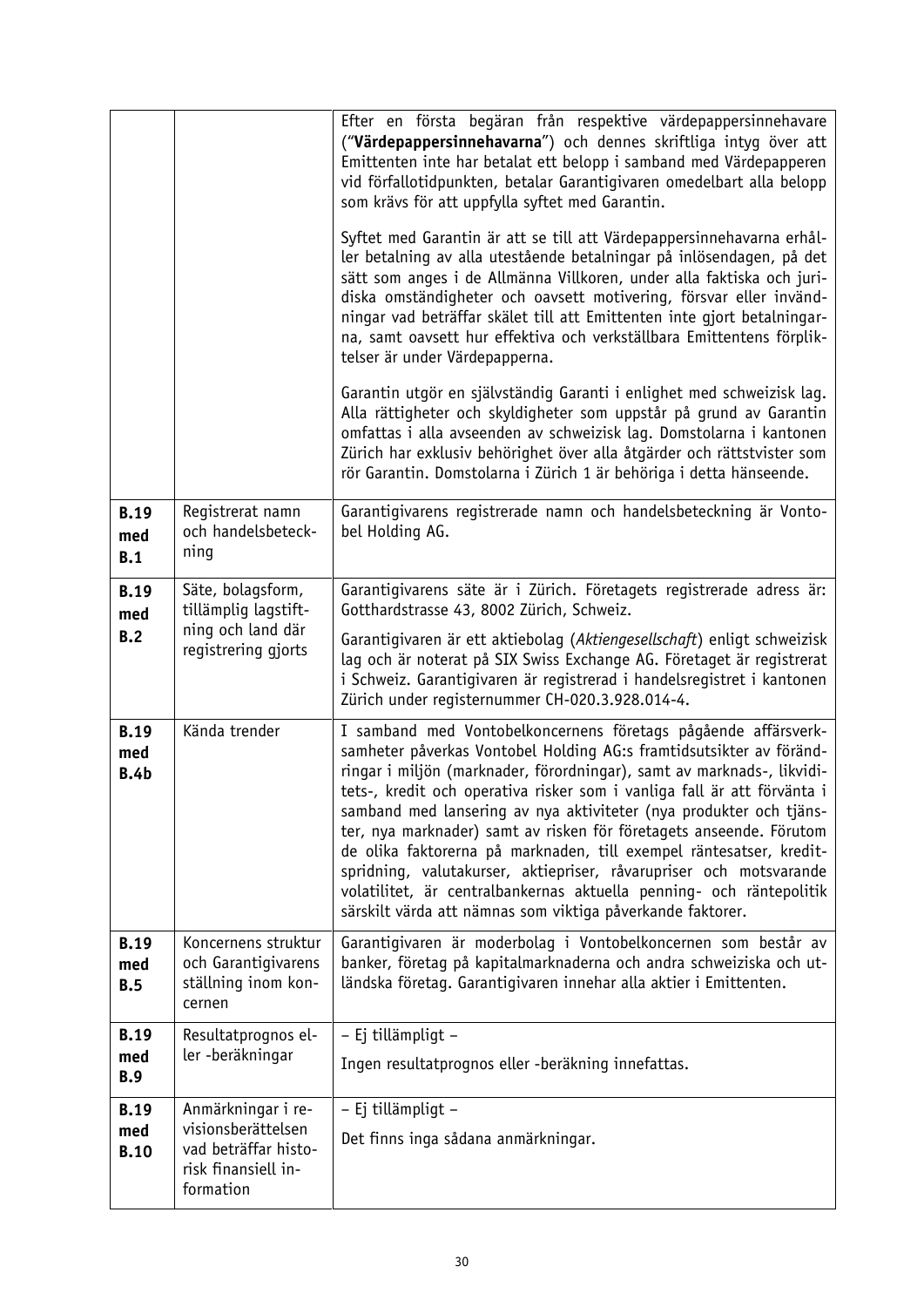| <b>B.19</b><br>med<br><b>B.12</b> | Utvald central hi-<br>storisk finansiell in-<br>formation | Den utvalda finansiella informationen nedan har hämtats från Garan-<br>tigivarens reviderade koncernredovisning för räkenskapsåren som av-<br>slutades den 31 december 2012 och 2013 (i enlighet med IFRS:er i<br>vardera fallet).                                                                                                                                                                                                                                                                                                                                                                                                                                                                                                                                                                                                                                                                                                                                                                                                                                                                                                                                                                                                                                                       |  |                                                                               |  |                                                                               |
|-----------------------------------|-----------------------------------------------------------|------------------------------------------------------------------------------------------------------------------------------------------------------------------------------------------------------------------------------------------------------------------------------------------------------------------------------------------------------------------------------------------------------------------------------------------------------------------------------------------------------------------------------------------------------------------------------------------------------------------------------------------------------------------------------------------------------------------------------------------------------------------------------------------------------------------------------------------------------------------------------------------------------------------------------------------------------------------------------------------------------------------------------------------------------------------------------------------------------------------------------------------------------------------------------------------------------------------------------------------------------------------------------------------|--|-------------------------------------------------------------------------------|--|-------------------------------------------------------------------------------|
|                                   |                                                           | Resultaträkning                                                                                                                                                                                                                                                                                                                                                                                                                                                                                                                                                                                                                                                                                                                                                                                                                                                                                                                                                                                                                                                                                                                                                                                                                                                                          |  | Räkenskapsåret<br>som avslutades<br>31/12/2012<br>miljoner CHF<br>(reviderat) |  | Räkenskapsåret<br>som avslutades<br>31/12/2013<br>miljoner CHF<br>(reviderat) |
|                                   |                                                           | Rörelseintäkter totalt                                                                                                                                                                                                                                                                                                                                                                                                                                                                                                                                                                                                                                                                                                                                                                                                                                                                                                                                                                                                                                                                                                                                                                                                                                                                   |  | 775.0                                                                         |  | 849.3                                                                         |
|                                   |                                                           | Rörelsekostnad                                                                                                                                                                                                                                                                                                                                                                                                                                                                                                                                                                                                                                                                                                                                                                                                                                                                                                                                                                                                                                                                                                                                                                                                                                                                           |  | 618.7                                                                         |  | 695.9                                                                         |
|                                   |                                                           | Koncernens nettoresultat                                                                                                                                                                                                                                                                                                                                                                                                                                                                                                                                                                                                                                                                                                                                                                                                                                                                                                                                                                                                                                                                                                                                                                                                                                                                 |  | 130.6                                                                         |  | 122.3                                                                         |
|                                   |                                                           | Balansräkning                                                                                                                                                                                                                                                                                                                                                                                                                                                                                                                                                                                                                                                                                                                                                                                                                                                                                                                                                                                                                                                                                                                                                                                                                                                                            |  | 31/12/2012<br>miljoner CHF<br>(reviderat)                                     |  | 31/12/2013<br>miljoner CHF<br>(reviderat)                                     |
|                                   |                                                           | Tillgångar totalt                                                                                                                                                                                                                                                                                                                                                                                                                                                                                                                                                                                                                                                                                                                                                                                                                                                                                                                                                                                                                                                                                                                                                                                                                                                                        |  | 21,089.2                                                                      |  | 19,643.2                                                                      |
|                                   |                                                           | Eget kapital                                                                                                                                                                                                                                                                                                                                                                                                                                                                                                                                                                                                                                                                                                                                                                                                                                                                                                                                                                                                                                                                                                                                                                                                                                                                             |  |                                                                               |  |                                                                               |
|                                   |                                                           | (exklusive icke-kontrollerande in-                                                                                                                                                                                                                                                                                                                                                                                                                                                                                                                                                                                                                                                                                                                                                                                                                                                                                                                                                                                                                                                                                                                                                                                                                                                       |  | 1,573.6                                                                       |  | 1,626.0                                                                       |
|                                   |                                                           | tressen)                                                                                                                                                                                                                                                                                                                                                                                                                                                                                                                                                                                                                                                                                                                                                                                                                                                                                                                                                                                                                                                                                                                                                                                                                                                                                 |  |                                                                               |  |                                                                               |
|                                   |                                                           | Från kunder                                                                                                                                                                                                                                                                                                                                                                                                                                                                                                                                                                                                                                                                                                                                                                                                                                                                                                                                                                                                                                                                                                                                                                                                                                                                              |  | 2,478.6                                                                       |  | 1,839.7                                                                       |
|                                   |                                                           | Till kunder                                                                                                                                                                                                                                                                                                                                                                                                                                                                                                                                                                                                                                                                                                                                                                                                                                                                                                                                                                                                                                                                                                                                                                                                                                                                              |  | 8,658.9                                                                       |  | 9,303.8                                                                       |
|                                   |                                                           | Från banker                                                                                                                                                                                                                                                                                                                                                                                                                                                                                                                                                                                                                                                                                                                                                                                                                                                                                                                                                                                                                                                                                                                                                                                                                                                                              |  | 2,631.1                                                                       |  | 1,197.8                                                                       |
|                                   |                                                           | Till banker                                                                                                                                                                                                                                                                                                                                                                                                                                                                                                                                                                                                                                                                                                                                                                                                                                                                                                                                                                                                                                                                                                                                                                                                                                                                              |  | 2,817.6                                                                       |  | 694.1                                                                         |
|                                   |                                                           |                                                                                                                                                                                                                                                                                                                                                                                                                                                                                                                                                                                                                                                                                                                                                                                                                                                                                                                                                                                                                                                                                                                                                                                                                                                                                          |  |                                                                               |  |                                                                               |
|                                   |                                                           | Kapitaltäckningskvoter BIS <sup>1</sup>                                                                                                                                                                                                                                                                                                                                                                                                                                                                                                                                                                                                                                                                                                                                                                                                                                                                                                                                                                                                                                                                                                                                                                                                                                                  |  | 31/12/2012                                                                    |  | 31/12/2013                                                                    |
|                                   |                                                           | Kapitaltäckningskvot för kärnpri-                                                                                                                                                                                                                                                                                                                                                                                                                                                                                                                                                                                                                                                                                                                                                                                                                                                                                                                                                                                                                                                                                                                                                                                                                                                        |  |                                                                               |  |                                                                               |
|                                   |                                                           | märkapital <sup>2</sup> (%)                                                                                                                                                                                                                                                                                                                                                                                                                                                                                                                                                                                                                                                                                                                                                                                                                                                                                                                                                                                                                                                                                                                                                                                                                                                              |  | 27.2                                                                          |  | 25.5                                                                          |
|                                   |                                                           | Kapitaltäckningskvot för primärka-                                                                                                                                                                                                                                                                                                                                                                                                                                                                                                                                                                                                                                                                                                                                                                                                                                                                                                                                                                                                                                                                                                                                                                                                                                                       |  |                                                                               |  |                                                                               |
|                                   |                                                           | pital $3$ (%)                                                                                                                                                                                                                                                                                                                                                                                                                                                                                                                                                                                                                                                                                                                                                                                                                                                                                                                                                                                                                                                                                                                                                                                                                                                                            |  | 27.2                                                                          |  | 25.5                                                                          |
|                                   |                                                           | Kapitaltäckningskvoter totalt (%)                                                                                                                                                                                                                                                                                                                                                                                                                                                                                                                                                                                                                                                                                                                                                                                                                                                                                                                                                                                                                                                                                                                                                                                                                                                        |  | 27.2                                                                          |  | 25.5                                                                          |
|                                   |                                                           | Riskförhållande <sup>4</sup>                                                                                                                                                                                                                                                                                                                                                                                                                                                                                                                                                                                                                                                                                                                                                                                                                                                                                                                                                                                                                                                                                                                                                                                                                                                             |  | 31/12/2012                                                                    |  | 31/12/2013                                                                    |
|                                   |                                                           | Genomsnittligt Value-at-Risk<br>(marknadsrisk) (miljoner CHF)                                                                                                                                                                                                                                                                                                                                                                                                                                                                                                                                                                                                                                                                                                                                                                                                                                                                                                                                                                                                                                                                                                                                                                                                                            |  | 14.1                                                                          |  | 8.0                                                                           |
|                                   |                                                           | Banken för internationell betalningsutjämning (Bank for International Settle-<br>1)<br>ments - BIS) är världens äldsta internationella organisation inom finansierings-<br>området. Banken hanterar en del av de internationella valutareserverna och anses<br>därför de facto vara banken för världens centralbanker. BIS är baserad i Basel<br>(Schweiz). Den publicerar kapitaltäckningskrav och liknande andelar för eget ka-<br>pital.<br><sup>2)</sup> För närvarande har Vontobelkoncernen endast kärnprimärkapital (CET1).<br>3)<br>Primärkapital kallas även för kärnkapital. Det är en del av bankens kapital och<br>består främst av inbetalat kapital (aktiekapital) och balanserade vinstmedel (in-<br>komstreserver, skuldreserv, fond för allmänna risker i bankrörelsen).<br>4)<br>Genomsnittlig Value-at-Risk 12 månader för positioner inom avdelningen för fi-<br>nansiella produkter inom affärsenheten investeringstjänster. Historisk simulering<br>av Value-at-Risk; konfidensnivå på 99 %; 1 dags innehavsperiod; 4-årig historisk<br>observationsperiod.<br>Följande utvalda finansiella information har hämtats från den icke-<br>granskade delårsrapporten över finansiell information för perioden<br>som avslutades den 30 juni 2014 (i enlighet med IFRS). |  |                                                                               |  |                                                                               |
|                                   |                                                           | Resultaträkning                                                                                                                                                                                                                                                                                                                                                                                                                                                                                                                                                                                                                                                                                                                                                                                                                                                                                                                                                                                                                                                                                                                                                                                                                                                                          |  | 6-månadersperioden som<br>avslutades 30.06.2013<br>miljoner CHF               |  | 6-månadersperioden som<br>avslutades 30.06.2014<br>miljoner CHF               |
|                                   |                                                           |                                                                                                                                                                                                                                                                                                                                                                                                                                                                                                                                                                                                                                                                                                                                                                                                                                                                                                                                                                                                                                                                                                                                                                                                                                                                                          |  |                                                                               |  |                                                                               |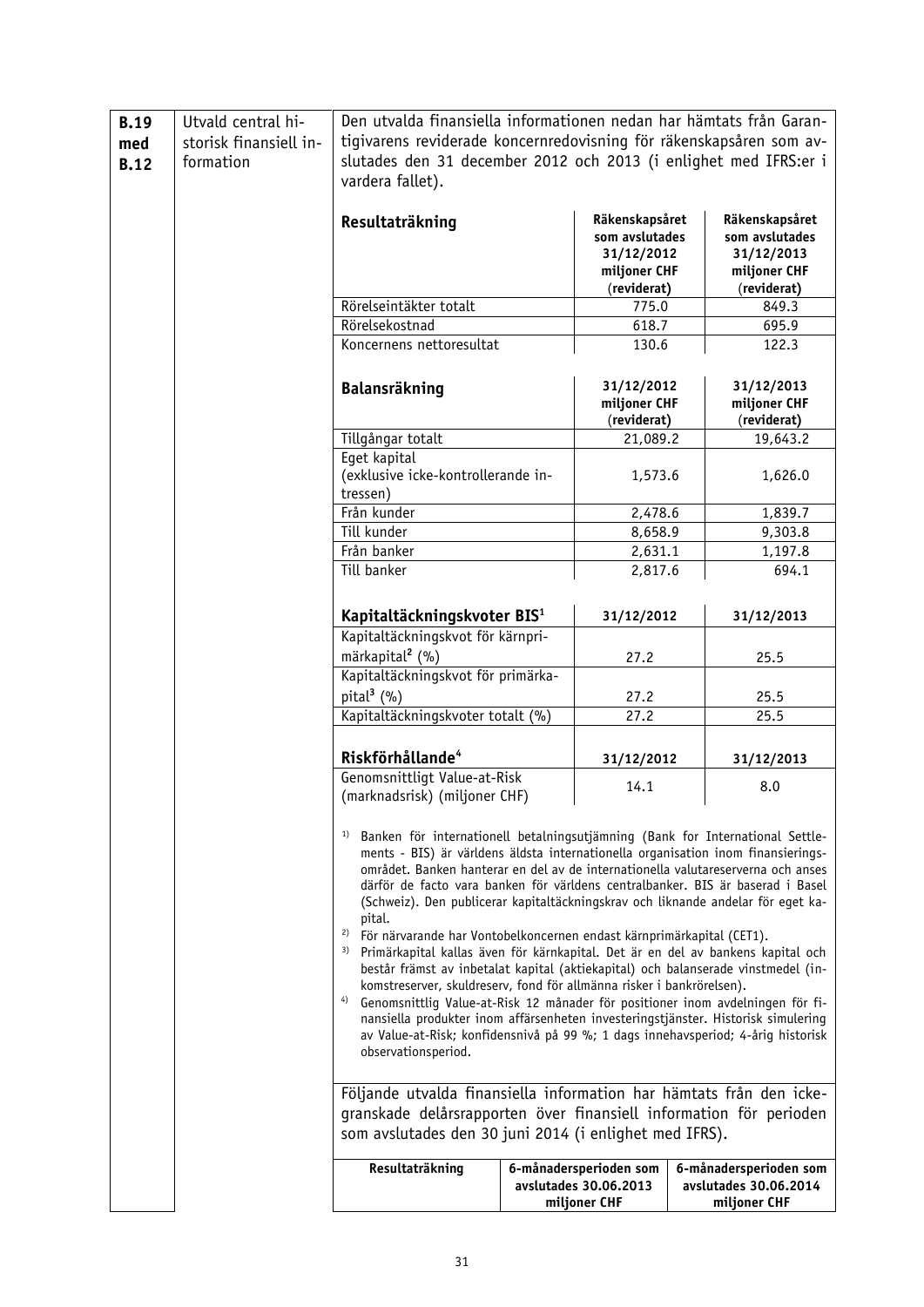|                                   |                                                                                                                                          | Rörelseintäkter totalt                                               | 450.2                                                                                                                                                                                                                                                                                                                                                                      | 437.3                      |
|-----------------------------------|------------------------------------------------------------------------------------------------------------------------------------------|----------------------------------------------------------------------|----------------------------------------------------------------------------------------------------------------------------------------------------------------------------------------------------------------------------------------------------------------------------------------------------------------------------------------------------------------------------|----------------------------|
|                                   |                                                                                                                                          |                                                                      | 361.4                                                                                                                                                                                                                                                                                                                                                                      | 348.5                      |
|                                   |                                                                                                                                          | Rörelsekostnad                                                       |                                                                                                                                                                                                                                                                                                                                                                            |                            |
|                                   |                                                                                                                                          | Koncernens nettoresultat                                             | 76.1                                                                                                                                                                                                                                                                                                                                                                       | 73.5                       |
|                                   |                                                                                                                                          | Balansräkning                                                        | 31/12/2013<br>miljoner CHF                                                                                                                                                                                                                                                                                                                                                 | 30/06/2014<br>miljoner CHF |
|                                   |                                                                                                                                          | Tillgångar totalt                                                    | 19,643,2                                                                                                                                                                                                                                                                                                                                                                   | 19,791.2                   |
|                                   |                                                                                                                                          | Eget kapital (exkl. icke-<br>kontrollerande intressen)               | 1,626.0                                                                                                                                                                                                                                                                                                                                                                    | 1,620.4                    |
|                                   |                                                                                                                                          | Från kunder                                                          | 1,839.7                                                                                                                                                                                                                                                                                                                                                                    | 2,254.5                    |
|                                   |                                                                                                                                          | Till kunder                                                          | 9,303.8                                                                                                                                                                                                                                                                                                                                                                    | 8,466.2                    |
|                                   |                                                                                                                                          | Kapitaltäckningskvoter                                               | 31/12/2013                                                                                                                                                                                                                                                                                                                                                                 | 30/06/2014                 |
|                                   |                                                                                                                                          | <b>BIS</b><br>Kapitaltäckningskvot<br>för                            |                                                                                                                                                                                                                                                                                                                                                                            | 26.1                       |
|                                   |                                                                                                                                          | primärkapital (%)<br>Netto BIS-berättigat pri-<br>märkapital (m CHF) | 25.5<br>1,348.2                                                                                                                                                                                                                                                                                                                                                            | 1,387.1                    |
|                                   |                                                                                                                                          | Riskavvägda positioner to-<br>talt (m CHF)                           | 5,294.1                                                                                                                                                                                                                                                                                                                                                                    | 5,312.9                    |
|                                   |                                                                                                                                          |                                                                      |                                                                                                                                                                                                                                                                                                                                                                            |                            |
|                                   |                                                                                                                                          | Riskförhållande<br>Genomsnittligt Value-at-                          | $31/12/20131$ )                                                                                                                                                                                                                                                                                                                                                            | $30/06/2014^2$             |
|                                   |                                                                                                                                          | Risk (marknadsrisk)<br>(miljoner CHF)                                | 8.0                                                                                                                                                                                                                                                                                                                                                                        | 6.0                        |
|                                   |                                                                                                                                          | observationsperiod.                                                  | <sup>1</sup> ) Genomsnittlig Value-at-Risk (12 månader) för positioner inom avdelningen för fi-<br>nansiella produkter inom affärsenheten investeringstjänster. Historisk simulering<br>av Value-at-Risk; konfidensnivå på 99 %; 1 dags innehavsperiod; 4-årig historisk<br><sup>2</sup> ) Genomsnittlig Value-at-Risk (6 månader) för positioner inom avdelningen för fi- |                            |
|                                   |                                                                                                                                          | observationsperiod.                                                  | nansiella produkter inom affärsenheten investeringstjänster. Historisk simulering<br>av Value-at-Risk; konfidensnivå på 99 %; 1 dags innehavsperiod; 4-årig historisk                                                                                                                                                                                                      |                            |
|                                   | Utlåtande om Ga-<br>rantiqivarens fram-<br>tidsutsikter                                                                                  | ning.                                                                | Det har inte förekommit några väsentligt negativa förändringar vad<br>gäller Garantigivarens framtidsutsikter sedan den 31 december 2013,<br>vilket är datumet för dess senaste publicerade reviderade årsredovis-                                                                                                                                                         |                            |
|                                   | Utlåtande om för-                                                                                                                        | - Ej tillämpligt -                                                   |                                                                                                                                                                                                                                                                                                                                                                            |                            |
|                                   | ändringar i Garanti-<br>givarens ställning                                                                                               | finansiella informationen.                                           | Det har inte förekommit några betydande förändringar vad gäller Ga-<br>rantigivarens finansiella ställning eller ställning på marknaden sedan<br>den 30 juni 2014, alltså den period som omfattas av den historiska                                                                                                                                                        |                            |
| <b>B.19</b><br>med<br><b>B.13</b> | Nyligen inträffade<br>händelser som rör<br>Garantigivaren och<br>som väsentligen<br>gäller bedömningen<br>av Garantigivarens<br>solvens. | - Ej tillämpligt -<br>Garantigivarens solvens.                       | Det har inte förekommit några nyligen inträffade händelser som rör<br>Garantigivaren och som är väsentligen relevanta för bedömningen av                                                                                                                                                                                                                                   |                            |
| <b>B.19</b><br>med                | Koncernens struktur<br>och Garantigivarens                                                                                               |                                                                      | Garantigivaren är moderbolag inom Vontobelkoncernen. Vad beträffar<br>organisationsstrukturens övriga aspekter, se B.19 med B.5 ovan.                                                                                                                                                                                                                                      |                            |
| <b>B.14</b>                       | ställning inom kon-                                                                                                                      |                                                                      | Garantigivarens affärsverksamhet påverkas därför särskilt av de opera-                                                                                                                                                                                                                                                                                                     |                            |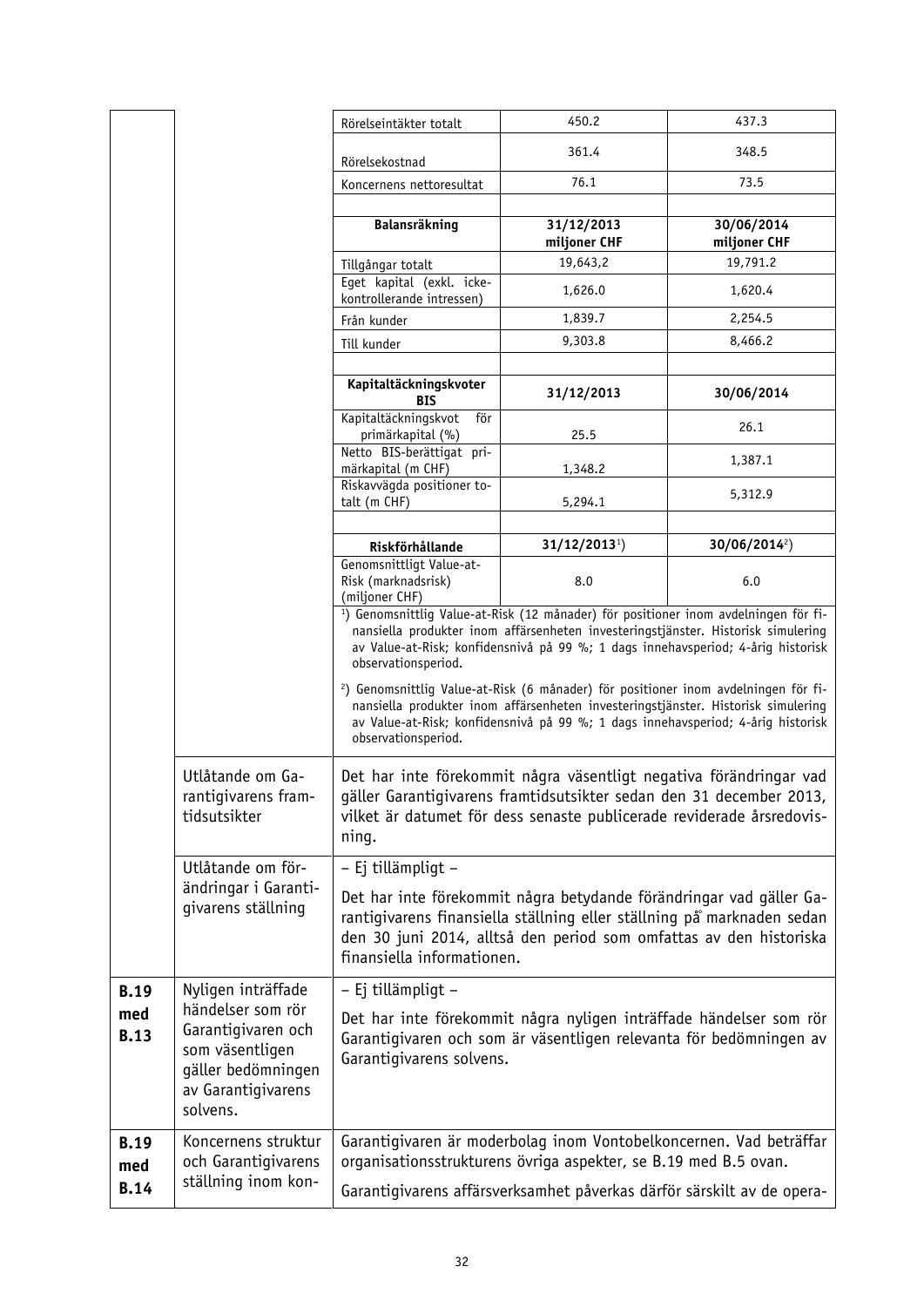|                                   | cernen/                                                                          | tiva Vontobelföretagens situation och verksamhet (konsoliderat).                                                                                                                                                                                                                                                                                                                                                                   |
|-----------------------------------|----------------------------------------------------------------------------------|------------------------------------------------------------------------------------------------------------------------------------------------------------------------------------------------------------------------------------------------------------------------------------------------------------------------------------------------------------------------------------------------------------------------------------|
|                                   | Garantigivarens be-<br>roendeförhållande<br>till andra enheter<br>inom koncernen |                                                                                                                                                                                                                                                                                                                                                                                                                                    |
| <b>B.19</b><br>med<br><b>B.15</b> | Beskrivning av Ga-<br>rantigivarens hu-<br>vudsakliga verk-<br>samhet            | I enlighet med bolagsordningens artikel 2 har Garantigivaren som<br>syfte att investera i alla slags företag, både i Schweiz och utomlands.<br>Garantigivaren är moderbolag i Vontobelkoncernen, vilket särskilt in-<br>nefattar Bank Vontobel AG.                                                                                                                                                                                 |
|                                   |                                                                                  | Vontobelkoncernen är en schweizisk privat bankkoncern med inter-<br>nationell verksamhet och med högkvarter i Zürich. Koncernen specia-<br>liserar sig på tillgångsförvaltning för privata kunder och institutioner<br>samt samarbetspartners och är verksam genom tre affärsenheter, pri-<br>vat bankverksamhet (Private Banking), investeringstjänster (Invest-<br>ment Banking) och tillgångsförvaltning (Asset Management).    |
| <b>B.19</b><br>med<br><b>B.16</b> | Instanser med<br>ägande eller kon-<br>troll vad beträffar<br>Garantigivaren      | De huvudsakliga aktieägarna i Garantigivaren är Dr. Hans Vontobel,<br>Ruth de la Cour-Vontobel, Vontrust AG, övriga aktieägare inom famil-<br>jen, Vontobelstiftelsen, Pellegrinus Holding AG, Vontobel Holding AG<br>själv, inklusive alla dotterbolagen (som äger aktier utan rösträtt)<br>samt verkställande medlemmar ("Poolmedlemmarna").                                                                                     |
|                                   |                                                                                  | Poolmedlemmarna deltar i ett poolingavtal för aktieägare som omfat-<br>tar vissa aktier i Garantigivaren som definieras i avtalet. Den 31 de-<br>cember 2013 var 40 % av alla emitterade aktier bundna av poolingav-<br>talet för aktieägare. Försäljning av aktier i Garantigivaren som omfat-<br>tas av poolen kräver förhandsgodkännande av poolmedlemmarna.<br>Poolmedlemmarna disponerar fritt över eventuella övriga aktier. |
|                                   |                                                                                  | I samband med långfristiga samarbetsavtal undertecknade poolmed-<br>med<br>Raiffeisen<br>ett<br>deltagandeavtal<br>Switzerland<br>lemmarna<br>Genossenschaft den 7 juni 2004, vilket medförde att Raiffeisen Swit-<br>zerland Genossenschaft innehar totalt 12,5 % av aktierna i Garantigi-<br>varen.                                                                                                                              |
|                                   |                                                                                  | Den 20 juni 2014 meddelade Raiffeisen Schweiz Genossenschaft att<br>detta samarbetsavtal sägs upp från och med 30 juni 2017. I detta<br>sammanhang meddelade Garantigivaren att den ämnade återköpa de<br>12,5 % av aktierna i Garantigivaren som Raiffeisen Schweiz<br>Genossenschaft innehar, i syfte att dra in dessa aktier.                                                                                                   |
|                                   |                                                                                  | Garantigivaren hade formellt använt sin återköpsrättighet den 29 juli<br>2014. Återköpet av 8,125 miljoner aktier i Garantigivaren gjordes<br>slutligen den 29 augusti 2014. Vontobel kommer att lägga in ett för-<br>slag om indragning av de 8,125 miljoner aktier som återköptes från<br>Raiffeisen Schweiz Genossenschaft till Garantigivarens ordinarie bo-<br>lagsstämma som ska hållas 28 april 2015.                       |

|     | Avsnitt C - Värdepapper                                                        |                                                                                                                                            |  |  |
|-----|--------------------------------------------------------------------------------|--------------------------------------------------------------------------------------------------------------------------------------------|--|--|
| C.1 | Värdepappernas typ<br>och klass, identi-<br>fieringsnummer för<br>värdepappren | Värdepappren (Certifikat med Konstant Hävstång) är överlåtbara och<br>får överlåtas fritt.<br>Värdepapprens form                           |  |  |
|     |                                                                                | Värdepapperen kommer vara i dematerialiserad form och bestyrks end-<br>ast som bokförda enheter i den Centrala Värdepapperförvararens (en- |  |  |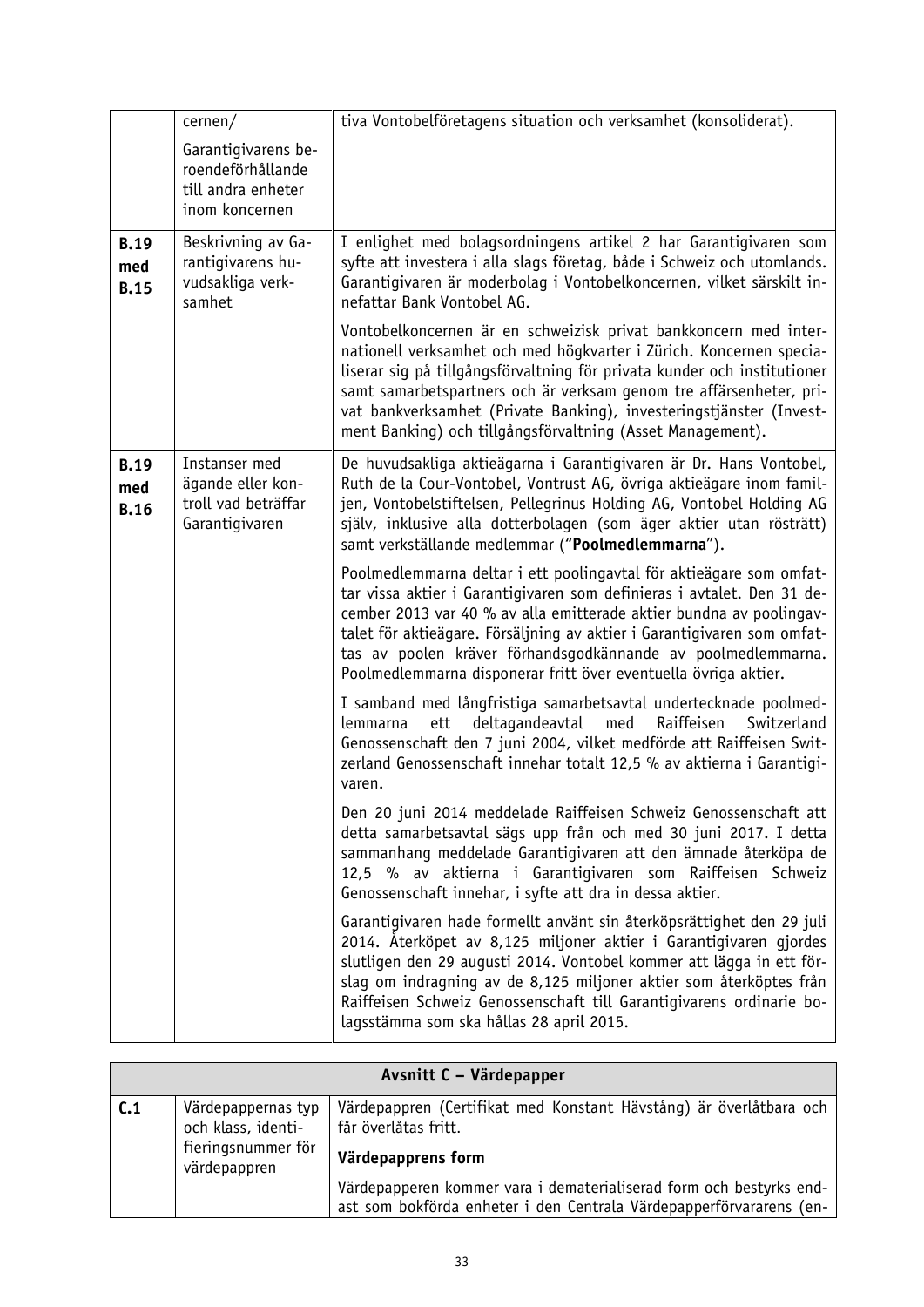|     |                                                                                                                                                   | ligt definitionen nedan) system för registrering av Värdepapper och<br>avräkning av värdepapperstransaktioner i enlighet med kapitel 4 lag<br>(1998:1479) om kontoföring av finansiella instrument ("LKFI"), vilket<br>innebär att det inte förekommer några fysiska Värdepapper.                                                                                                     |  |  |
|-----|---------------------------------------------------------------------------------------------------------------------------------------------------|---------------------------------------------------------------------------------------------------------------------------------------------------------------------------------------------------------------------------------------------------------------------------------------------------------------------------------------------------------------------------------------|--|--|
|     |                                                                                                                                                   | Inga definitiva Värdepapper kommer att emitteras.                                                                                                                                                                                                                                                                                                                                     |  |  |
|     |                                                                                                                                                   | Central Värdepappersförvarare                                                                                                                                                                                                                                                                                                                                                         |  |  |
|     |                                                                                                                                                   | Euroclear Sweden AB, Klarabergsviadukten 63, Box 191, SE-101 23<br>Stockholm, Sverige                                                                                                                                                                                                                                                                                                 |  |  |
|     |                                                                                                                                                   | Identifieringsnummer för Värdepapperna                                                                                                                                                                                                                                                                                                                                                |  |  |
|     |                                                                                                                                                   | ISIN:<br>DE000VS0ACE0                                                                                                                                                                                                                                                                                                                                                                 |  |  |
|     |                                                                                                                                                   | WKN:<br><b>VSOACE</b>                                                                                                                                                                                                                                                                                                                                                                 |  |  |
|     |                                                                                                                                                   | Valor:<br>26565097                                                                                                                                                                                                                                                                                                                                                                    |  |  |
|     |                                                                                                                                                   | NGM Symbol:<br><b>BULL GULD X3 VON</b>                                                                                                                                                                                                                                                                                                                                                |  |  |
| C.2 | Emissionsvaluta                                                                                                                                   | Valutan för Värdepapperna är SEK ("Avräkningsvaluta").                                                                                                                                                                                                                                                                                                                                |  |  |
| C.5 | Beskrivning av                                                                                                                                    | - Ej tillämpligt -                                                                                                                                                                                                                                                                                                                                                                    |  |  |
|     | eventuella in-<br>skränkningar i rät-                                                                                                             | Värdepapperna får överlåtas fritt.                                                                                                                                                                                                                                                                                                                                                    |  |  |
|     | ten till överlåtelse                                                                                                                              |                                                                                                                                                                                                                                                                                                                                                                                       |  |  |
|     | av värdepapperna                                                                                                                                  |                                                                                                                                                                                                                                                                                                                                                                                       |  |  |
| C.8 | Beskrivning av rät-<br>tigheterna som är<br>anknutna till vär-<br>depapperna, inklu-<br>sive rangordning<br>och begränsningar<br>av rättigheterna | Inlösen eller inlösen vid löptidens slut                                                                                                                                                                                                                                                                                                                                              |  |  |
|     |                                                                                                                                                   | Värdepapperna ger Värdepappersinnehavaren rätt att kräva att Emit-<br>tenten löser in Värdepapperna då dessa förfaller eller vid inlösen ge-<br>nom att betala ett Kontantbelopp så som beskrivs i C.15.                                                                                                                                                                              |  |  |
|     |                                                                                                                                                   | Tillämplig lag                                                                                                                                                                                                                                                                                                                                                                        |  |  |
|     |                                                                                                                                                   | Värdepappernas form och innehåll samt Emittentens och värdepap-<br>persinnehavarnas rättigheter och skyldigheter fastställs i enlighet<br>med tysk lag, med undantag för att registrering av Svenska Registre-<br>rade Värdepapper omfattas av svensk lag.                                                                                                                            |  |  |
|     |                                                                                                                                                   | Garantins form och innehåll samt de rättigheter och skyldigheter som<br>den medför, fastställs i enlighet med schweizisk lag.                                                                                                                                                                                                                                                         |  |  |
|     |                                                                                                                                                   | Rangordning av Värdepapperna                                                                                                                                                                                                                                                                                                                                                          |  |  |
|     |                                                                                                                                                   | De skyldigheter som följer av Värdepapperna utgör direkta och icke-<br>säkerställda förpliktelser för Emittenten och rangordnas pari passu i<br>relation till varandra och i relation till Emittentens alla andra icke-<br>säkerställda och icke-efterställda förpliktelser, förutom vad beträffar<br>de förpliktelser som måste prioriteras på grund av tvingande lagenliga<br>krav. |  |  |
|     |                                                                                                                                                   | Begränsningar av rättigheterna                                                                                                                                                                                                                                                                                                                                                        |  |  |
|     |                                                                                                                                                   | Enligt de Allmänna Villkoren kan Emittenten göra justeringar vid före-<br>komsten av definierade händelser för att ta hänsyn till relevanta för-<br>ändringar eller händelser som är knutna till ifrågavarande Underlig-<br>gande (enligt definitionen i Element C.20 nedan) eller kan extraordi-<br>närt avsluta Värdepappernas löptid.                                              |  |  |
|     |                                                                                                                                                   | I händelse av marknadsstörningar är det möjligt att värderingen av<br>Värdepapperna i relation till Underliggande kan försenas och detta                                                                                                                                                                                                                                              |  |  |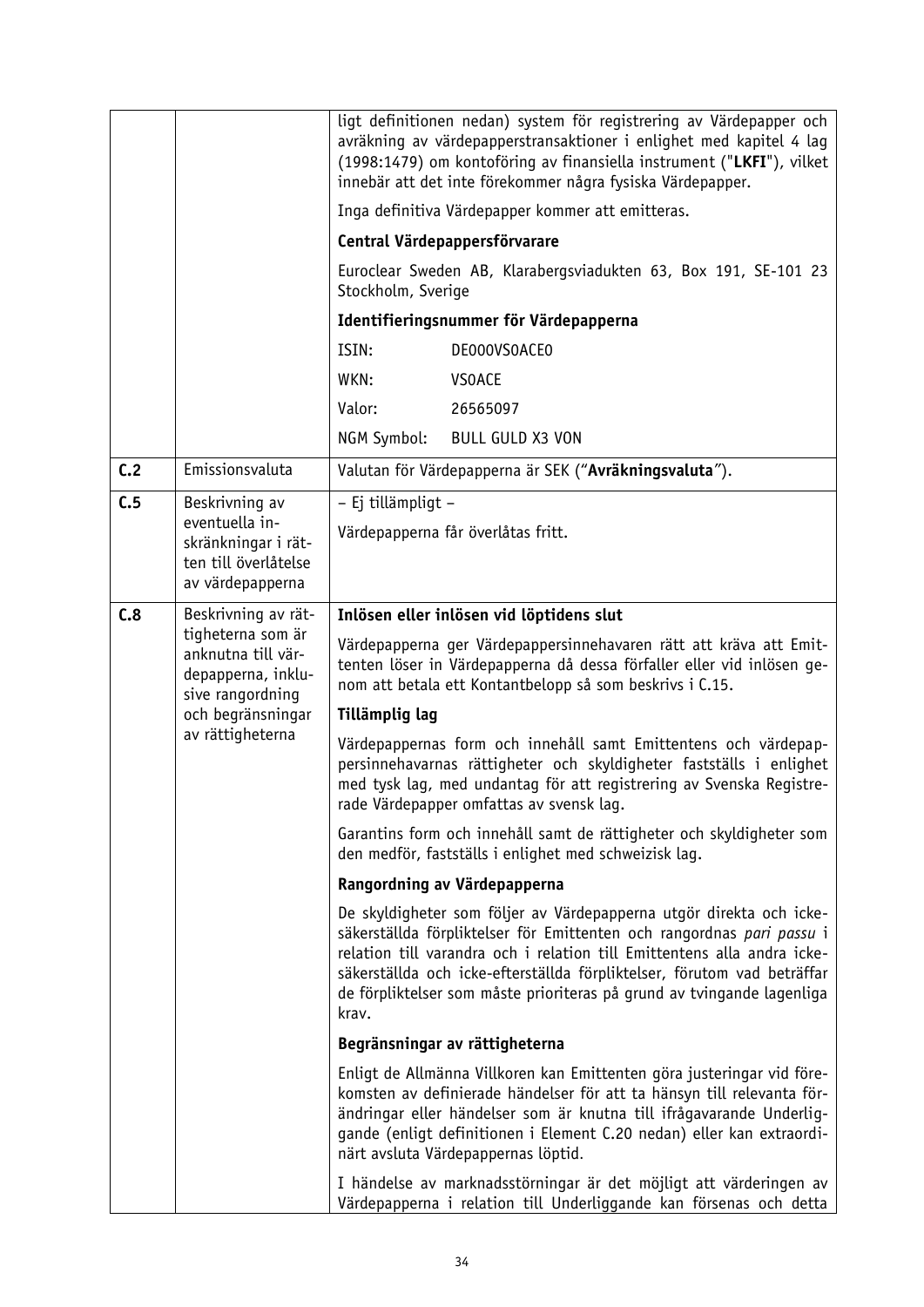|      |                                                                                                          | kan inverka på Värdepappernas värde och/eller försena betalningen av<br>Kontantbeloppet. I sådana fall kan Emittenten efter sitt eget rimliga<br>gottfinnande fastställa en kurs eller nivå eller ett pris för Underlig-<br>gande som är relevant för värderingen av Värdepapperna.                                                                                                                                                                                                                                                                                                                                                                        |
|------|----------------------------------------------------------------------------------------------------------|------------------------------------------------------------------------------------------------------------------------------------------------------------------------------------------------------------------------------------------------------------------------------------------------------------------------------------------------------------------------------------------------------------------------------------------------------------------------------------------------------------------------------------------------------------------------------------------------------------------------------------------------------------|
|      |                                                                                                          | Emittenten har rätt att ordinärt avsluta alla Värdepappers löptid ge-<br>nom att betala det ordinära slutbeloppet (vilket beräknas på samma<br>sätt som Kontantbeloppet) och att avsluta Värdepappernas giltighet i<br>förtid.                                                                                                                                                                                                                                                                                                                                                                                                                             |
| C.11 | Upptagande till<br>handel på en regle-                                                                   | Ansökan kommer att göras för att Värdepapperna noteras på Nordic<br>Growth Market (Nordic Derivatives Exchange Sverige, NDX).                                                                                                                                                                                                                                                                                                                                                                                                                                                                                                                              |
|      | rad marknad eller<br>övriga, motsva-<br>rande marknader                                                  | Datumet då det förväntas att Värdepapperna kommer att upptas till<br>handel är 19 januari 2015.                                                                                                                                                                                                                                                                                                                                                                                                                                                                                                                                                            |
| C.15 | Beskrivning av hur<br>investeringens<br>värde påverkas av<br>det Underliggande<br>instrumentets<br>värde | På bas av Värdepapperna kan investerarna delta i vederbörande under-<br>liggandes prestation utan att direkt behöva köpa vederbörande under-<br>liggande ("Faktorindexet") eller det finansiella instrument som detta<br>är länkat till ("Referensinstrumentet"). Referensinstrumentet är en<br>ädelmetall eller en råvara, mer detaljerad information finns i C.20. På<br>grund av vissa av Värdepappernas egenskaper kan man inte jämföra<br>investeringen in Värdepapperna med en direkt investering i underlig-<br>gande eller Referensinstrumentet.                                                                                                   |
|      |                                                                                                          | Det huvudsakliga kännetecknet för Konstanta Hävstångscertifikat är<br>att de, efter att man beaktat kvoten, reproducerar underliggandes<br>prestation, dvs. Faktorindexet, i förhållandet en-mot-en. Faktorin-<br>dexet sammanställs, beräknas och publiceras av Bank Vontobel AG,<br>Zürich, ett företag som är i intressegemenskap med Emittenten. Det<br>består av en hävstångskomponent och en finansieringskomponent.                                                                                                                                                                                                                                 |
|      |                                                                                                          | Hävstångskomponenten följer en investering Referensinstrument, var-<br>vid rörelser i priset för Referensinstrumentet multipliceras med häv-<br>stången ("Faktor"). Faktorn specificeras i början av ett nytt Faktorin-<br>dex och förblir alltid oförändrat under hela Faktorindexets beräk-<br>ningsperiod. Faktorindexen reproducerar därmed en teoretisk investe-<br>ring i ett Referensinstrument, men rörelser vad beträffar Referensin-<br>strumentets pris multipliceras med Faktorn. Den här hävstångseffek-<br>ten inverkar oproportionerligt på Faktorindexet vad beträffar både de<br>positiva och negativa rörelserna i Referensinstrumentet. |
|      |                                                                                                          | Finansieringskomponenten reflekterar kapitalkostnaderna som följer<br>av att finansiera motsvarande investering Referensinstrumentet. Dess-<br>sutom tas en avgift ut av beräkningsagenten för indexet för beräk-<br>ningen och administrationen av indexet (indexavgift). Finansierings-<br>komponenten reducerar därför Faktorindexets värde.                                                                                                                                                                                                                                                                                                            |
|      |                                                                                                          | Kontantbeloppet för Konstanta Hävstångscertifikat är beroende av hur<br>Underliggande presterar och korresponderar med Referenspriset<br>(såsom definierat i C.19) med beaktande av Graden.                                                                                                                                                                                                                                                                                                                                                                                                                                                                |
|      |                                                                                                          | Underliggande:<br>3X Long Index linked to Gold (Troy Ounce) (yt-<br>terligare information finns i C.20)                                                                                                                                                                                                                                                                                                                                                                                                                                                                                                                                                    |
|      |                                                                                                          | Grad:<br>10:1                                                                                                                                                                                                                                                                                                                                                                                                                                                                                                                                                                                                                                              |
|      |                                                                                                          | Se även den emissionsspecifika informationen under C.16.                                                                                                                                                                                                                                                                                                                                                                                                                                                                                                                                                                                                   |
| C.16 | Stängnings- eller                                                                                        | Konstanta Hävstångscertifikat har ingen fast löptid och ger därför                                                                                                                                                                                                                                                                                                                                                                                                                                                                                                                                                                                         |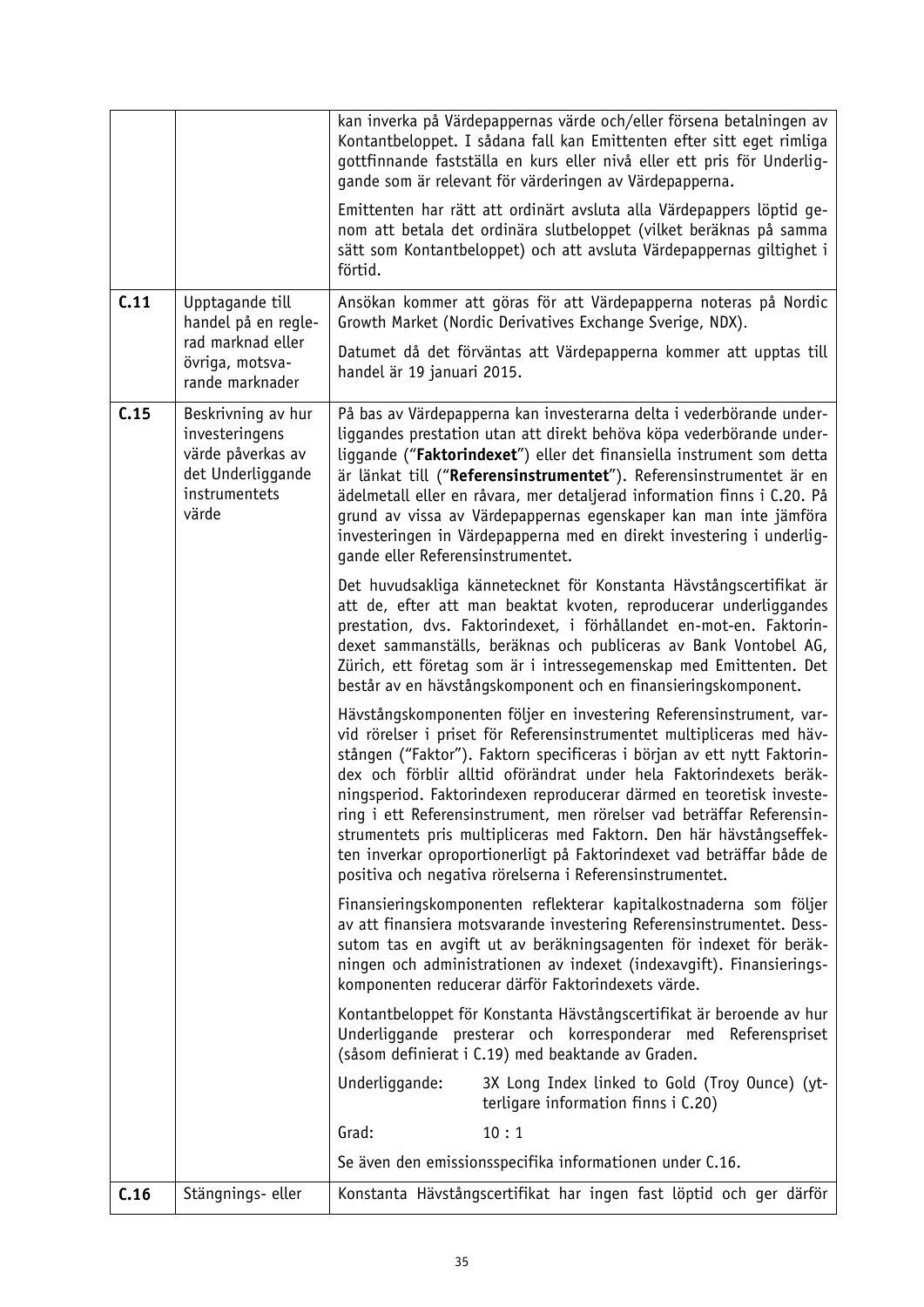|      | förfallodag                                                                                       | inte Innehavaren någon rätt att kräva betalning av Kontantbeloppet<br>på ett visst datum som specificeras före emissionen och på bas av ett<br>särskilt pris för Underliggande. Beräkningen och (påföljande) betal-<br>ning av Kontantbeloppet äger rum när Värdepappersinnehavaren ef-<br>fektivt löser in Värdepapperna eller när Emittenten ordinärt säger upp<br>Värdepapperna.<br>Värderingsdag: (a) i händelse av inlösen av Investeraren, den rele-                                         |  |
|------|---------------------------------------------------------------------------------------------------|----------------------------------------------------------------------------------------------------------------------------------------------------------------------------------------------------------------------------------------------------------------------------------------------------------------------------------------------------------------------------------------------------------------------------------------------------------------------------------------------------|--|
|      |                                                                                                   | vanta inlösendagen;                                                                                                                                                                                                                                                                                                                                                                                                                                                                                |  |
|      |                                                                                                   | (b) i händelse av en ordinär uppsägning av Emittenten,<br>the ordinära dagen för uppsägning.                                                                                                                                                                                                                                                                                                                                                                                                       |  |
|      |                                                                                                   | Förfallodag: den nionde (9:e) arbetsdagen efter Värderingsdagen.                                                                                                                                                                                                                                                                                                                                                                                                                                   |  |
| C.17 | Beskrivning av av-<br>räkningsförfarandet                                                         | Beräkningsagenten beräknar de belopp som ska betalas och Emitten-<br>ten gör dessa tillgängliga för den Centrala Värdepappersförvararen på<br>förfallodagen, via Betalningsagenterna för kreditering till vederbö-<br>rande värdepappersinnehavare. Överföringen av den Centrala Värde-<br>pappersförvararen eller enligt den Centrala Värdepappersförvararens<br>instruktioner befriar Emittenten från dess betalningsförpliktelser un-<br>der Värdepapperen mostsvarande det överförda beloppet. |  |
|      |                                                                                                   | Om en förfallen betalning måste göras på annan än vanlig arbetsdag<br>kan betalningen förläggas till följande arbetsdag.                                                                                                                                                                                                                                                                                                                                                                           |  |
|      |                                                                                                   | Beräkningsagent:<br>Bank Vontobel AG, Gotthardstrasse 43, 8002 Zü-<br>rich, Schweiz                                                                                                                                                                                                                                                                                                                                                                                                                |  |
|      |                                                                                                   | Betalningsagenter: Bank Vontobel AG, Gotthardstrasse 43, 8002 Zü-<br>rich, Schweiz; och<br>Svenska Handelsbanken AB (publ), SE-106 70,<br>Stockholm, Sverige                                                                                                                                                                                                                                                                                                                                       |  |
| C.18 | Beskrivning av in-<br>lösen för derivatin-<br>strument                                            | Värdepapperna löses in genom betalning av Kontantbeloppet. Ytterli-<br>gare uppgifter om inlösentidpunkt och hur beloppet beräknas finns<br>under punkterna C.15 till C.17.                                                                                                                                                                                                                                                                                                                        |  |
|      |                                                                                                   | Kontantbeloppet omräknas till Värdepappernas avräkningsvaluta på<br>Värderingsdagen, i enlighet med relevant omräkningskurs.                                                                                                                                                                                                                                                                                                                                                                       |  |
| C.19 | Lösenpris/sista re-<br>ferenspris för Un-                                                         | Kontantbeloppets storlek är beroende av Referenspriset för Underlig-<br>gande på Värderingsdagen.                                                                                                                                                                                                                                                                                                                                                                                                  |  |
|      | derliggande                                                                                       | Referenspriset är Underliggandes slutpris på Värderingsdagen, vilket<br>beräknas och publiceras i enlighet med indexbeskrivningen.                                                                                                                                                                                                                                                                                                                                                                 |  |
| C.20 | Beskrivning av Un-<br>derliggande och var<br>det går att hitta<br>information om<br>Underliggande | Det underliggande till vilket Värdepapperen är länkade är 3X Long In-<br>dex linked to Gold (Troy Ounce) (det "Underliggande"), vilket skapas<br>och beräknas av beräkningsagenten för index.<br>ISIN Underliggande:<br>CH0267227699<br>Referensinstrument:<br>Gold (Troy Ounce)<br>Beräkningsagent för index:<br>Bank Vontobel AG, Gotthardstrasse 43,<br>8002 Zürich, Schweiz<br>information<br>Vidare<br>Underliggande finns<br>om<br>på<br>internet<br>рå                                      |  |
|      |                                                                                                   | https://indices.vontobel.com/.                                                                                                                                                                                                                                                                                                                                                                                                                                                                     |  |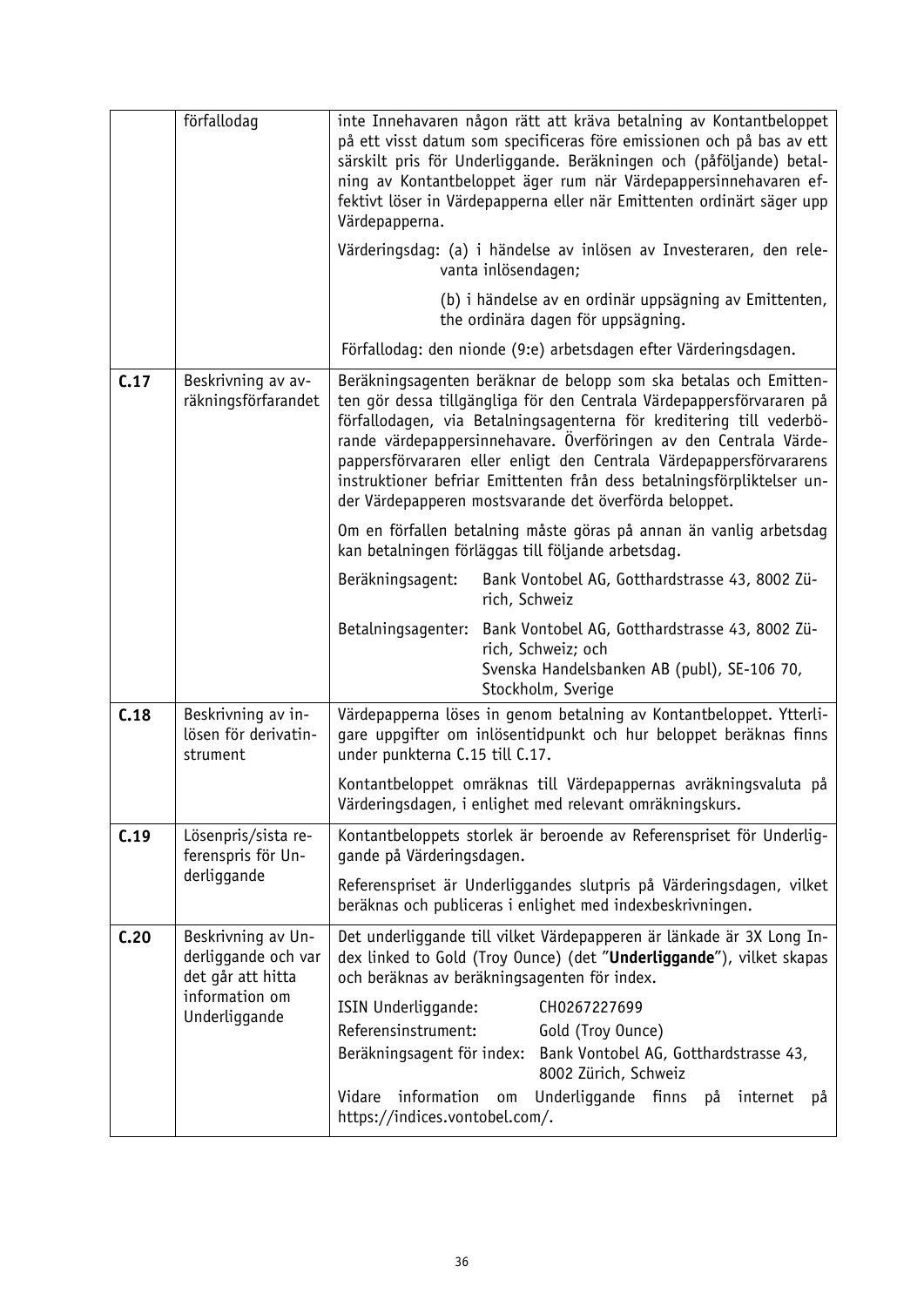|     | Avsnitt D - Risker                                                                    |                                                                                                                                                                                                                                                                                                                                                                                                                                                                                                                                                        |  |
|-----|---------------------------------------------------------------------------------------|--------------------------------------------------------------------------------------------------------------------------------------------------------------------------------------------------------------------------------------------------------------------------------------------------------------------------------------------------------------------------------------------------------------------------------------------------------------------------------------------------------------------------------------------------------|--|
| D.2 | Central information                                                                   | Insolvensrisk för Emittenten                                                                                                                                                                                                                                                                                                                                                                                                                                                                                                                           |  |
|     | om de centrala ris-<br>ker som är speci-<br>fika för Emittenten<br>och Garantigivaren | Investerarna är utsatta för Emittentens insolvensrisk vilket kan med-<br>föra att Emittenten är illikvid. Därför föreligger en allmän risk för att<br>Emittenten inte kan uppfylla alla eller vissa av sina förpliktelser i an-<br>knytning till Värdepapperna. I så fall föreligger fara för ekonomiska<br>förluster, inklusive möjlig totalförlust, oavsett hur Underliggande pre-<br>sterar.                                                                                                                                                        |  |
|     |                                                                                       | Värdepapperna omfattas inte av insättarskydd. Dessutom är Emitten-<br>ten inte medlem av någon fond för insättarskydd eller liknande<br>skyddssystem som ersätter värdepappersinnehavarens krav helt eller<br>delvis om Emittenten blir insolvent.                                                                                                                                                                                                                                                                                                     |  |
|     |                                                                                       | Därför bör investerarna beakta Emittentens kreditvärdighet då de fat-<br>tar investeringsbeslut. Emittentens ansvarspliktiga aktiekapital är<br>endast 50 000 EUR. Därför utsätter ett köp av Värdepapperna investe-<br>raren för en betydligt högre risk än då det rör sig om en Emittent med<br>högre kapitalresursnivå.                                                                                                                                                                                                                             |  |
|     |                                                                                       | Emittenten gör endast OTC-säkringstransaktioner (säkringstransakt-<br>ioner som förhandlas individuellt mellan två parter) med andra före-<br>tag inom Vontobelkoncernen. På grund av denna bristande diversifie-<br>ring är Emittenten utsatt för en klusterrisk i händelse av att någon av<br>motparterna blir insolvent, vilket inte skulle vara fallet med en mer<br>diversifierad grupp kontraktspartner. Likviditet eller insolvens för de<br>företag som är anknutna till Emittenten kan därför direkt medföra att<br>Emittenten blir illikvid. |  |
|     |                                                                                       | Emittentens marknadsrisk                                                                                                                                                                                                                                                                                                                                                                                                                                                                                                                               |  |
|     |                                                                                       | Ett svårt makroekonomiskt läge kan leda till en mindre emissionsstor-<br>lek och negativt inverka på Emittentens rörelseresultat. I detta sam-<br>manhang är värdepappernas allmänna prestation på marknaden sär-<br>skilt beroende av hur kapitalmarknaderna presterar, vilket i sin tur<br>påverkas av det allmänna läget inom världsekonomin samt ifrågava-<br>rande länders ekonomiska och politiska ramar (så kallad marknads-<br>risk).                                                                                                          |  |
|     |                                                                                       | Garantigivarens insolvensrisk                                                                                                                                                                                                                                                                                                                                                                                                                                                                                                                          |  |
|     |                                                                                       | Investeraren bär risken för att Garantigivaren blir insolvent. Därför fö-<br>religger en allmän risk för att Garantigivaren inte kan uppfylla alla el-<br>ler vissa av sina förpliktelser i anknytning till garantiåtagandet. Där-<br>för bör investerarna inte bara beakta Emittentens kreditvärdighet då<br>de fattar investeringsbeslut, utan även Garantigivarens kreditvärdig-<br>het.                                                                                                                                                            |  |
|     |                                                                                       | Garantigivaren är inte medlem av någon fond för insättarskydd eller<br>liknande skyddssystem som ersätter värdepappersinnehavarens krav<br>helt eller delvis om Garantigivaren blir insolvent.                                                                                                                                                                                                                                                                                                                                                         |  |
|     |                                                                                       | Verksamhetsrisker som rör Garantigivaren                                                                                                                                                                                                                                                                                                                                                                                                                                                                                                               |  |
|     |                                                                                       | Garantigivarens verksamhet påverkas av de rådande omständigheterna<br>på marknaden och av hur dessa påverkar Vontobels verksamma (kon-<br>cern) bolag. De faktorer som inverkar på Garantigivarens verksamhet<br>kan förorsakas av allmänna marknadsrisker som uppstår på grund av<br>ogynnsamma rörelser i marknadspriserna, till exempel räntesatser, va-                                                                                                                                                                                            |  |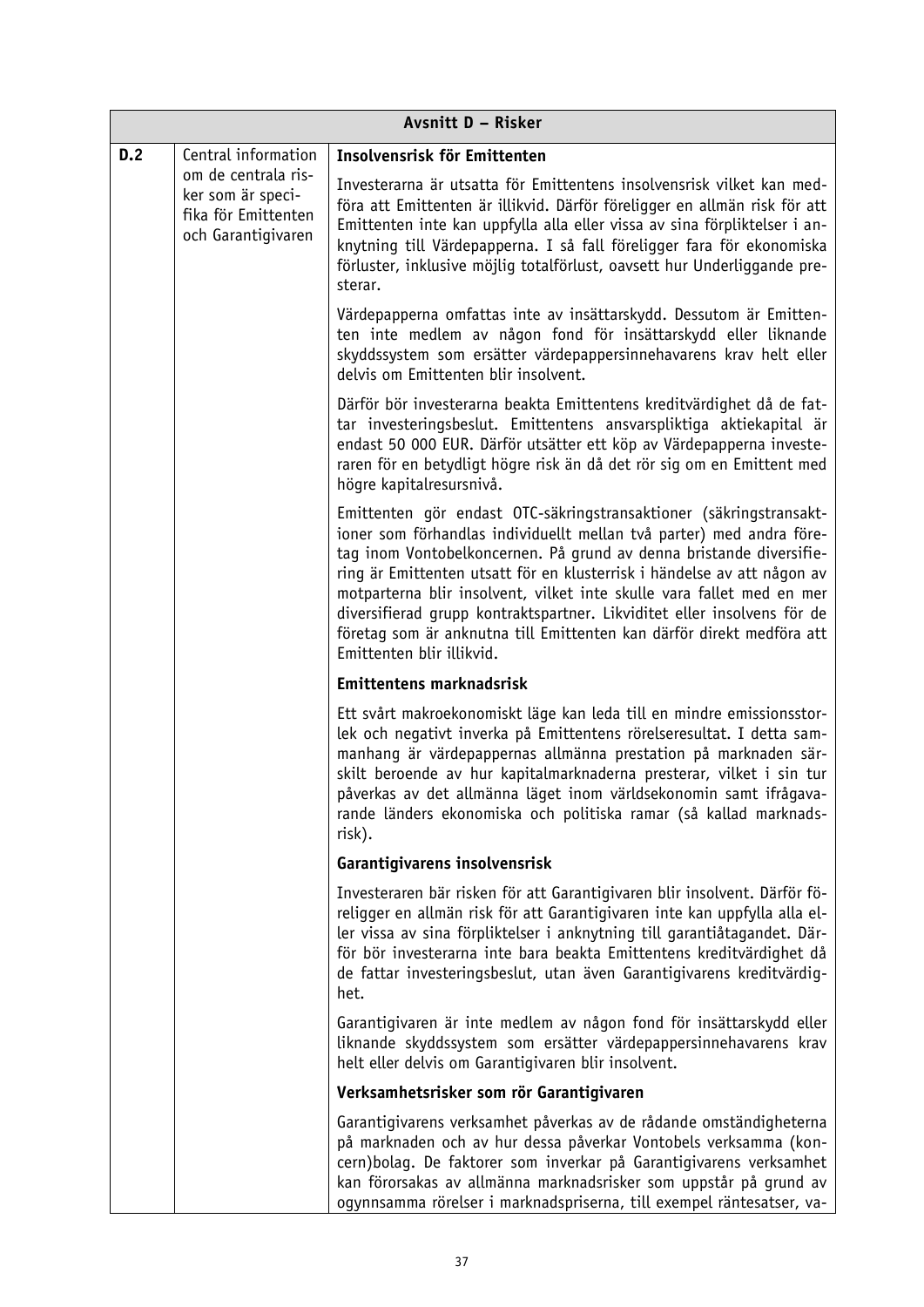|            |                                                                                                                          | lutakurser, aktiepriser, råvarupriser och relaterad volatilitet, och kan<br>inverka negativt på värderingen av underliggande och/eller derivata<br>finansiella produkter.                                                                                                                                                                                                                                                                                                                                                                                                                                                                                                                                                                                                      |
|------------|--------------------------------------------------------------------------------------------------------------------------|--------------------------------------------------------------------------------------------------------------------------------------------------------------------------------------------------------------------------------------------------------------------------------------------------------------------------------------------------------------------------------------------------------------------------------------------------------------------------------------------------------------------------------------------------------------------------------------------------------------------------------------------------------------------------------------------------------------------------------------------------------------------------------|
|            |                                                                                                                          | Garantigivarens ekonomiska ställning kan även påverkas av flaskhalsar<br>vad beträffar likviditeten som till exempel kan orsakas av kassautflö-<br>den när låneåtaganden utnyttjas eller när det inte går att förnya in-<br>sättningen, vilket medför att Garantigivaren tillfälligt kan vara oför-<br>mögen att uppfylla kortfristiga finansieringsbehov.                                                                                                                                                                                                                                                                                                                                                                                                                     |
| D.3<br>D.6 | Central information<br>om de centrala ris-<br>ker som är speci-<br>fika för Värdepap-<br>perna/<br>Risk för totalförlust | Risk för förlust på grund av beroende av Underliggandes prestat-<br>ion                                                                                                                                                                                                                                                                                                                                                                                                                                                                                                                                                                                                                                                                                                        |
|            |                                                                                                                          | Värdepapperna är finansiella instrument vilkas värde härleds ur värdet<br>för ett annat referensobjekt, det så kallade "Underliggande". Under-<br>liggande är ett Faktorindex vars prestation i sin tur främst är bero-<br>ende av hur ett annat finansiellt instrument, Referensinstrumentet,<br>presterar.                                                                                                                                                                                                                                                                                                                                                                                                                                                                   |
|            |                                                                                                                          | I fall där Värdepapperna är länkade till Faktorindex av typen long är<br>det ogynnsamt för investeraren om Referensinstrumentet faller.                                                                                                                                                                                                                                                                                                                                                                                                                                                                                                                                                                                                                                        |
|            |                                                                                                                          | Investerarna bör även beakta att Underliggande är utformat så att Re-<br>ferensinstrumentets prestation innefattas i beräkningen av Underlig-<br>gande, tillsammans med en hävstångseffekt. En förändring i Referen-<br>sinstrumentet leder till en oproportionerlig förändring i Underliggan-<br>des pris och därmed även i Värdepappernas pris. Därför medför dessa<br>Värdepapper en oproportionerlig förlustrisk om Referensinstrumentet<br>och därmed även Underliggande utvecklas i en riktning som är ogynn-<br>sam ur investerarens synvinkel. Som en följd av den särskilda metod<br>som används för att beräkna Faktorindexet kan även sidorörelser i Re-<br>ferensinstrumentet leda till betydande fall i Faktorindexets och där-<br>med även i Värdepapprets pris. |
|            |                                                                                                                          | Det finns ingen garanti för att Underliggandes eller dess Referensin-<br>struments prestation kommer att motsvara investerarens förväntning-<br>ar. Om Underliggandes Referensinstrument går mot en utveckling som<br>är ogynnsam för investeraren föreligger en förlustrisk som kan inklu-<br>dera totalförlust.                                                                                                                                                                                                                                                                                                                                                                                                                                                              |
|            |                                                                                                                          | Marknadsprisrisk                                                                                                                                                                                                                                                                                                                                                                                                                                                                                                                                                                                                                                                                                                                                                               |
|            |                                                                                                                          | Värdepapprets pris är främst beroende av vederbörande underliggan-<br>des pris som Värdepappret är länkat till, och reproducerar prestation-<br>en för underliggande [efter justering för grad]. Alla de positiva och<br>negativa faktorer som inverkar på underliggande (särskilt de som rör<br>vederbörande Referensinstrument och de risker som följer av investe-<br>ring i Referensinstrumentet) återspeglas därmed i princip även i Vär-<br>depapprets pris.                                                                                                                                                                                                                                                                                                             |
|            |                                                                                                                          | Värdepapprets pris kan prestera negativt. Detta kan vara en följd -<br>enligt vad som beskrivs ovan – av att priset för underliggande som<br>Värdepappret är länkat till utvecklas i oförmånlig riktning eller av<br>andra faktorer som inverkar på priset (såsom volatiliteten, en försäm-<br>ring vad beträffar Emittentens kreditvärdighet samt hur den allmänna<br>ekonomin presterar).                                                                                                                                                                                                                                                                                                                                                                                    |
|            |                                                                                                                          | Optionsrisker                                                                                                                                                                                                                                                                                                                                                                                                                                                                                                                                                                                                                                                                                                                                                                  |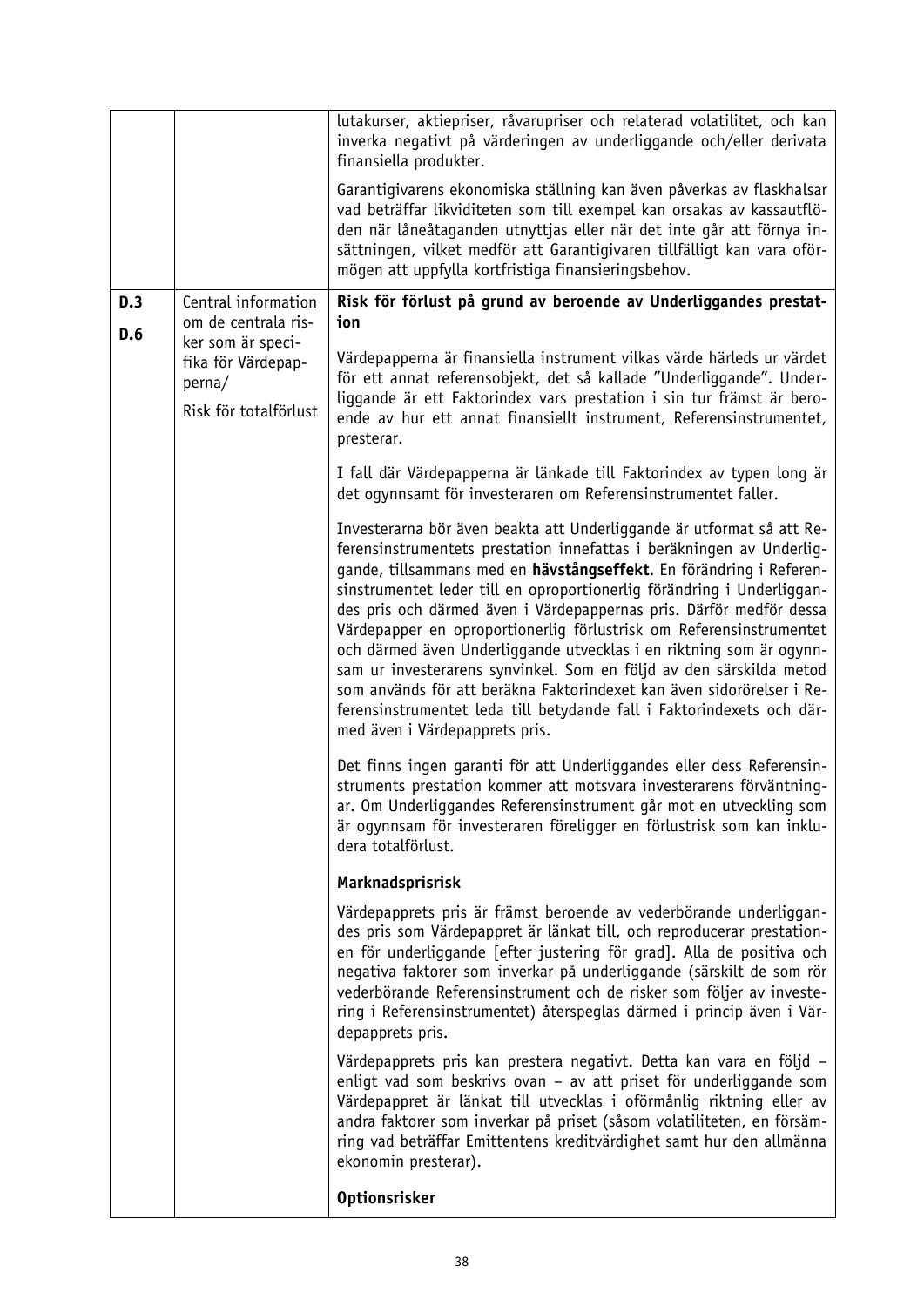| En investering i Värdepapperna kan omfattas av mycket kraftiga fluk-<br>tuationer i värde och under vissa omständigheter kan den inbäddade<br>optionen bli helt värdelös.                                                                                                                                                                                                                                                  |
|----------------------------------------------------------------------------------------------------------------------------------------------------------------------------------------------------------------------------------------------------------------------------------------------------------------------------------------------------------------------------------------------------------------------------|
| Volatilitetsrisk                                                                                                                                                                                                                                                                                                                                                                                                           |
| En investering i Värdepapper med underliggande (som är länkade till<br>Referensinstrument) med hög volatilitet är i grund och botten mer<br>riskabel, eftersom den medför större möjlighet för förluster.                                                                                                                                                                                                                  |
| Risker relaterade till historisk prestation                                                                                                                                                                                                                                                                                                                                                                                |
| Hur underliggande, dess referensinstrument eller värdepapper har pre-<br>sterat tidigare är inte en indikation på hur de presterar i framtiden.                                                                                                                                                                                                                                                                            |
| Risker relaterade till lånefinansiering av köpet av Värdepapper                                                                                                                                                                                                                                                                                                                                                            |
| Eftersom Värdepapperna inte medför någon löpande intäkt (till exem-<br>pel ränta eller utdelningar) får investeraren inte anta att de kan an-<br>vända sådan löpande intäkt för att betala ränta på lån som förfaller<br>under Värdepappernas löptid.                                                                                                                                                                      |
| Transaktioner som är tänkta att exkludera eller begränsa risk                                                                                                                                                                                                                                                                                                                                                              |
| Det är möjligt att investerarna inte kan säkra tillräckligt mot risker<br>som är anknutna till Värdepapperna.                                                                                                                                                                                                                                                                                                              |
| <b>Inflationsrisk</b>                                                                                                                                                                                                                                                                                                                                                                                                      |
| Inflationen inverkar negativt på innehavda tillgångars faktiska värde<br>samt på den avkastning som faktiskt genereras.                                                                                                                                                                                                                                                                                                    |
| Risker på grund av ekonomiska cykler                                                                                                                                                                                                                                                                                                                                                                                       |
| Förluster på grund av prisras kan uppstå på grund av att investerarna<br>inte beaktar den ekonomiska cykliska prestationen med motsvarande<br>uppåt- och nedåtgående faser, eller för att de inte beaktar detta på<br>rätt sätt när de fattar investeringsbeslut och därmed investerar, eller<br>innehar och säljer Värdepapper, då den ekonomiska cykeln är inne på<br>en fas som är ogynnsam ur investerarens synvinkel. |
| Psykologiska marknadsrisker                                                                                                                                                                                                                                                                                                                                                                                                |
| Faktorer som är psykologiska till sin natur kan även ha en betydande<br>inverkan på Underliggandes pris och därför Värdepapperens prestat-<br>ion.                                                                                                                                                                                                                                                                         |
| Risker relaterade till handel med Värdepapperen, likviditetsrisk                                                                                                                                                                                                                                                                                                                                                           |
| Emittenten och/eller Market Maker har ingen förpliktelse gentemot<br>Värdepappersinnehavarna att ange köpe- eller försäljningspris på re-<br>gelbunden bas. Det finns en risk för att investeraren eventuellt inte<br>kan sälja Värdepapperna på marknaden till ett skäligt marknadspris,<br>eller för att de alls kan sälja dem.                                                                                          |
| Risker relaterade till Emissionspris och effekten av transaktions-<br>kostnader provisioner                                                                                                                                                                                                                                                                                                                                |
| Emissionspriset (såsom definierat i E.3) och försäljningspriset för Vär-<br>depapperna så som de anges på andrahandsmarknaden kan inkludera<br>en premie utöver Värdepappernas ursprungliga matematiska värde (så                                                                                                                                                                                                          |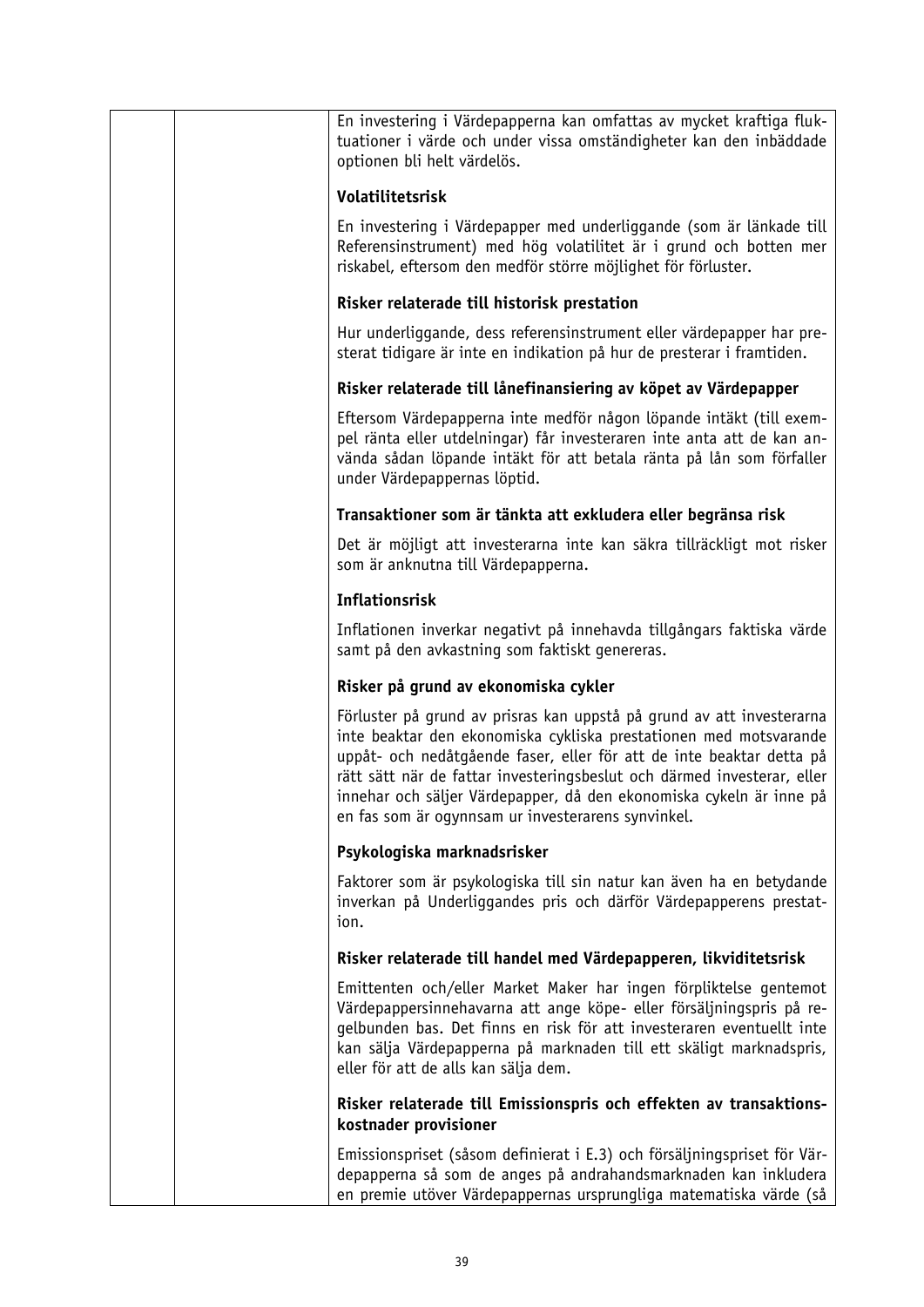| kallat skäligt värde) som inte är uppenbart för investeraren.                                                                                                                                                                                                                                                                                                                                                                                                                                          |
|--------------------------------------------------------------------------------------------------------------------------------------------------------------------------------------------------------------------------------------------------------------------------------------------------------------------------------------------------------------------------------------------------------------------------------------------------------------------------------------------------------|
| Risk relaterad till beskattningen av Värdepapperen                                                                                                                                                                                                                                                                                                                                                                                                                                                     |
| Det åligger vederbörande Värdepappersinnehavare att betala skatter,<br>tariffer, avgifter, avdrag eller andra belopp som uppstår i samband<br>med Värdepapperna, alltså inte Emittenten. Eventuella betalningar<br>som Emittenten gör kan omfattas av skatter, tariffer, avgifter, avdrag<br>eller andra betalningar som måste göras, innehållas eller dras av.                                                                                                                                        |
| Risker relaterade till effekten av säkringstransaktioner av företa-<br>gen i Vontobelkoncernen                                                                                                                                                                                                                                                                                                                                                                                                         |
| Säkrings- och handelstransaktioner som Emittenten och företagen i<br>Vontobelkoncernen utför i ett Referensinstrument för ett Faktorindex<br>kan ha en negativ inverkan på Värdepappernas värde.                                                                                                                                                                                                                                                                                                       |
| Risker i samband med justeringar och marknadsstörningar                                                                                                                                                                                                                                                                                                                                                                                                                                                |
| Emittenten eller beräkningsagenten för indexet kan göra justeringar<br>för att reflektera relevanta förändringar eller händelser som rör Under-<br>liggande eller dess Referensinstrument. Det går inte att i detta sam-<br>manhang bortse från möjligheten att en justering kan vara ogynnsam<br>för investeraren. Det är även möjligt att Emittenten kan ha rätt att<br>extraordinärt avsluta Värdepappernas löptid. I det minst gynnsamma<br>fallet kan hela det investerade kapitalet gå förlorat. |
| Risk för att Emittenten avslutar löptiden                                                                                                                                                                                                                                                                                                                                                                                                                                                              |
| Emittenten har en ordinär rätt att avsluta löptiden och investeraren<br>omfattas därför av risken för att Emittenten avslutar löptiden och lö-<br>ser in Värdepappren vid en tidpunkt då investeraren annars inte skulle<br>ha sålt eller löst in Värdepappren. Detta kan medföra att investeraren<br>inte uppnår önskat resultat och kan leda till en förlust, inklusive<br>totalförlust.                                                                                                             |
| I så fall bär Värdepappersinnehavaren risken för att dennes förvänt-<br>ningar vad beträffar en värdeökning för Värdepapperna, inte kan upp-<br>fyllas på grund av att dessas löptid har avslutats. I så fall är det möj-<br>ligt att investerarna inte längre kan återinvestera, eller att de endast<br>kan återinvestera på mindre gynnsamma villkor.                                                                                                                                                |
| Emittenten har även extraordinär rätt att avsluta löptiden, vilket in-<br>nefattar samma risker för investeraren som vid ordinär avslutning av<br>löptiden.                                                                                                                                                                                                                                                                                                                                            |
| Risk i samband med potentiella intressekonflikter                                                                                                                                                                                                                                                                                                                                                                                                                                                      |
| Det kan förekomma intressekonflikter mellan beträffar företagen i<br>Vontobelkoncernen (särskilt vad beträffar deras funktion som beräk-<br>ningsagent för indexet) och tredje parter som är till nackdel för inve-<br>steraren. De huvudsakliga möjliga intressekonflikterna beskrivs under<br>E.4.                                                                                                                                                                                                   |
| <b>Informationsrisk</b>                                                                                                                                                                                                                                                                                                                                                                                                                                                                                |
| Det finns en möjlighet att investerare kan fatta felaktiga beslut på<br>grund av saknad, ofullständig eller felaktig information, vilket kan<br>ligga utanför Emittentens kontroll.                                                                                                                                                                                                                                                                                                                    |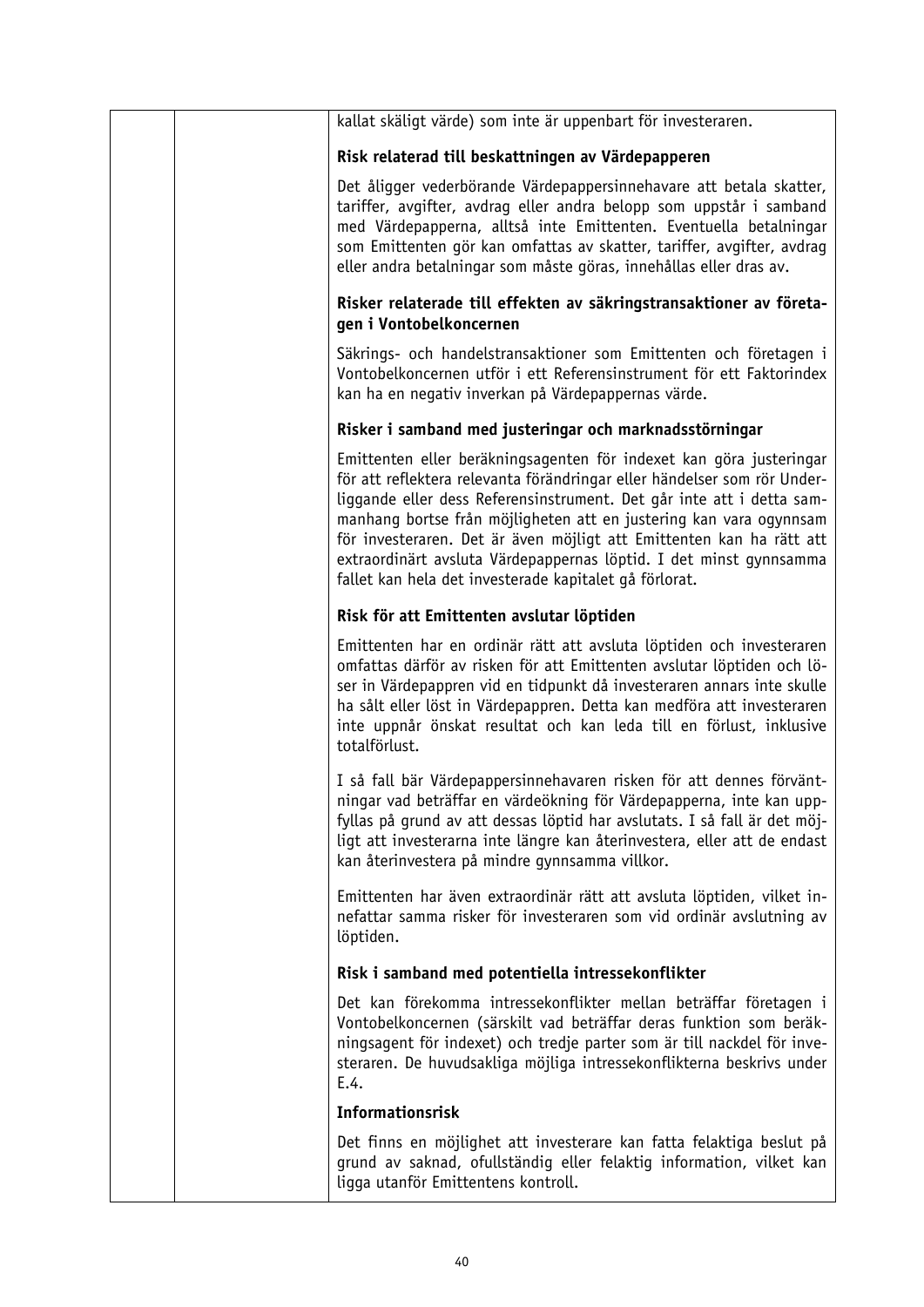|  | Valutarisk                                                                                                                                                                                                                                                                                                                                             |
|--|--------------------------------------------------------------------------------------------------------------------------------------------------------------------------------------------------------------------------------------------------------------------------------------------------------------------------------------------------------|
|  | Möjliga investerare bör inse att investeringar i Värdepapper medför<br>valutakursrisker eftersom valutakursen för Underliggandes valuta och<br>Värdepappernas Avräkningsvaluta kan röra sig i en riktning som är<br>ogynnsam för investeraren.                                                                                                         |
|  | Om Avräkningsvalutan för Värdepapperna inte är densamma som valu-<br>tan där investeraren är bosatt eller valutan där investeraren vill er-<br>hålla betalning, är möjliga investerare utsatta för valutarisk.                                                                                                                                         |
|  | Risker som rör beräkningen och utformningen av Underliggande                                                                                                                                                                                                                                                                                           |
|  | Förutom den hävstångseffekt som beskrivs ovan är det möjligt att det,<br>beroende på Faktorindexets och det Underliggande Referensinstru-<br>mentets struktur, tillkommer kostnader (t.ex. lånekostnader för Vär-<br>depapper) och avgifter (t.ex. en indexavgift) som även medför att<br>Faktorindexets värde och därmed Underliggandes nivå minskar. |
|  | Risk för totalförlust                                                                                                                                                                                                                                                                                                                                  |
|  | Värdepapperna är särskilt riskabla investeringsinstrument, som<br>kombinerar som kombinerar egenskaper som återfinns i både derivat-<br>transaktioner och hävstångsprodukter. Värdepapperna är därför för-<br>knippade med oproportionerliga förlustrisker (risk för totalförlust).                                                                    |
|  | Om en förlust äger rum kommer den att utgöras av det pris som beta-<br>lats för Värdepapperna samt upplupna kostnader, till exempel förval-<br>taravgifter eller mäklar- och/eller börsprovisioner. Det föreligger för-<br>lustrisk oberoende av Emittentens och Garantigivarens finansiella<br>ställning.                                             |
|  | Det finns ingen bestämmelse om regelbunden distribution, ränte-<br>betalning eller ett minsta återbetalningsbelopp. Det är möjligt att<br>förlora en betydande mängd kapital, vilket i vissa fall kan leda till<br>att investerarna förlorar hela investeringen.                                                                                       |

| Avsnitt E - Erbjudande |                                                               |                                                                                                                           |                                                                                                                                                                                                                                                                                |
|------------------------|---------------------------------------------------------------|---------------------------------------------------------------------------------------------------------------------------|--------------------------------------------------------------------------------------------------------------------------------------------------------------------------------------------------------------------------------------------------------------------------------|
| E.2b                   | Motiv till erbjudan-<br>det och använd-<br>ning av intäkterna | emissionen.                                                                                                               | Medlen från emissionen av Värdepapper används för att finansiera<br>Emittentens allmänna verksamhet. Emittenten ämnar skapa vinster<br>från emissionen av Värdepapper och kommer även att använda vinsten<br>från emissionen till att säkra mot risker som uppstår på grund av |
| E.3                    | Beskrivning av er-<br>bjudandets all-<br>männa Villkor        | Emissionspris:<br>Emissionsdatum:<br>Värdedatum:<br>Erbjudandets volym:<br>Minsta handelsvolym:<br>Offentligt erbjudande: | SEK 81.05<br>19 januari 2015<br>19 januari 2015<br>250,000 Värdepapper<br>1 Värdepapper<br>i Sverige från: 16 januari 2015<br>Värdepappernas Emissionspris fastställdes av Market Maker.                                                                                       |
| E.4                    | Relevanta intressen<br>för emission-<br>en/erbjudandet        | Intressekonflikter                                                                                                        | förekomma<br>mellan<br>kan<br>företagen<br>Vontobelkoncernen som kan ha en negativ inverkan på<br>det<br>Underliggandes värde och därmed på Värdepappernas värde.                                                                                                              |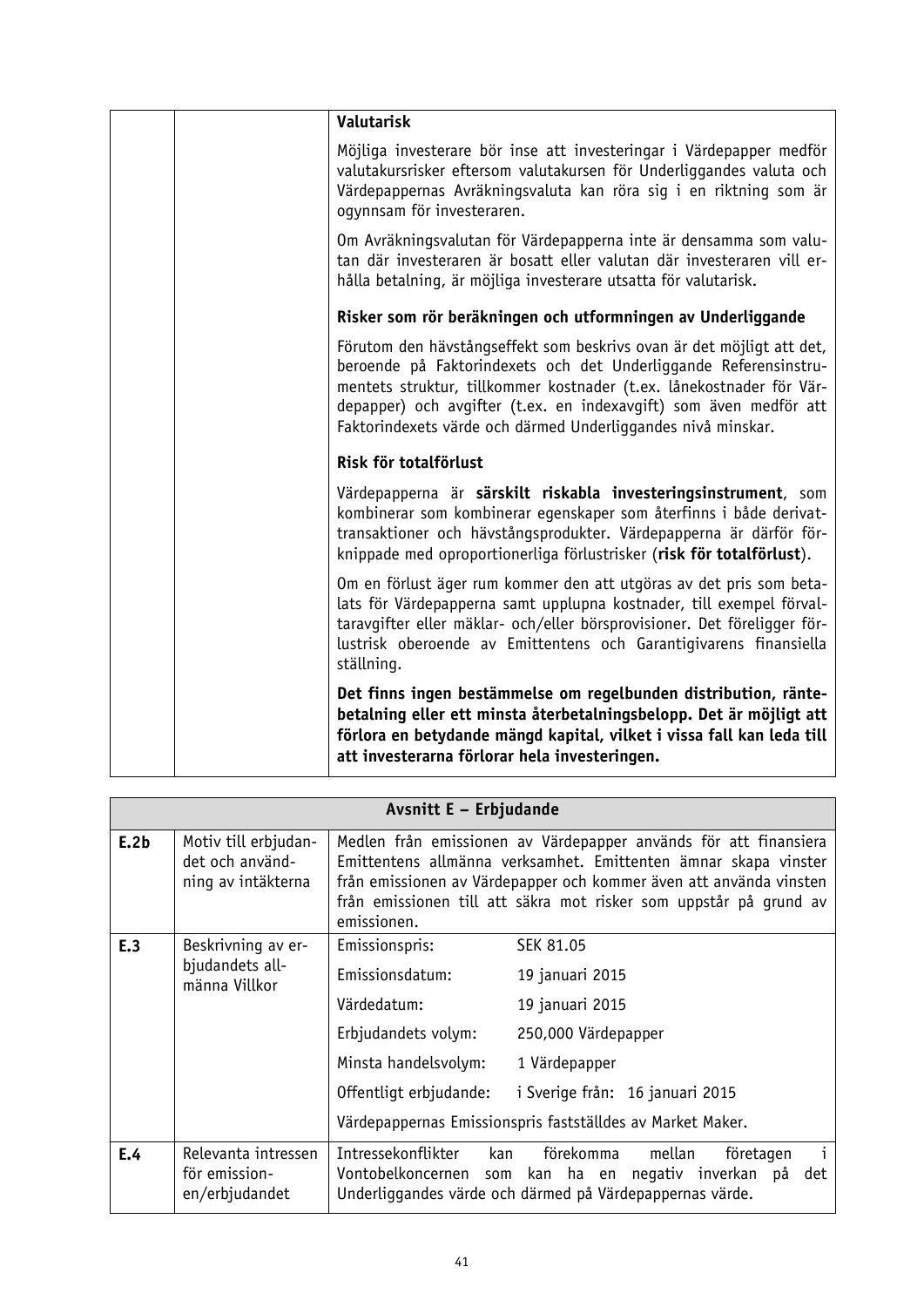|     | (inklusive intresse-                                                        | Handelstransaktioner som rör Referensinstrument.                                                                                                                                                                                                                                                                                                                                                                                                                                                                                                                |
|-----|-----------------------------------------------------------------------------|-----------------------------------------------------------------------------------------------------------------------------------------------------------------------------------------------------------------------------------------------------------------------------------------------------------------------------------------------------------------------------------------------------------------------------------------------------------------------------------------------------------------------------------------------------------------|
|     | konflikter)                                                                 | Under Värdepappernas löptid är det möjligt att företagen i<br>Vontobelkoncernen inbegrips i handelstransaktioner för egen eller för<br>någon kunds räkning, vilket direkt eller indirekt kan ha samband med<br>Referensinstrument. Företagen i Vontobelkoncernen kan även bli<br>motparter i säkringstransaktioner som rör Emittentens förpliktelser i<br>samband med Värdepappren. Dessa säkringstransaktioner kan inverka<br>negativt på Referensinstruments värde och därmed inverka negativt<br>på Underliggande och Värdepappernas värde.                  |
|     |                                                                             | Ovriga funktioner som företagen i Vontobelkoncernen kan utföra                                                                                                                                                                                                                                                                                                                                                                                                                                                                                                  |
|     |                                                                             | Värdepappernas Underliggande är ett skyddat index som skapas och<br>beräknas av Bank Vontobel AG, Zürich, ett bolag som är närstående<br>till Emittenten som Beräkningsagent för Index. Beräkningsagenten för<br>indexet har ett direkt inflytande över det Underliggande och därmed<br>- eftersom Värdepapperna är beroende av hur Underliggande presterar<br>- även Värdepappernas värde.                                                                                                                                                                     |
|     |                                                                             | Emittenten och företagen inom Vontobelkoncernen kan även utföra<br>andra funktioner i samband med Värdepapperna, t.ex. som beräk-<br>ningsagenter för betalningar som görs enligt Värdepapperna eller för<br>att fastställa justeringar eller störande händelser eller i egenskap av<br>Market Maker. Dessa funktioner kan även medföra intressekonflikter,<br>både mellan vederbörande företag inom Vontobelkoncernen och mel-<br>lan dessa företag och investerarna, vid fastställandet av Värdepapper-<br>nas pris och vid andra tillhörande fastställanden. |
|     |                                                                             | Verksamhet som Market Maker för Värdepapperna                                                                                                                                                                                                                                                                                                                                                                                                                                                                                                                   |
|     |                                                                             | Bank Vontobel Europe AG kommer att vara market maker för<br>Värdepapperna ("Market Maker"). Genom att tillhandahålla likviditet<br>på detta sätt fastställer Market Maker – med stöd av de övriga<br>företagen i Vontobelkoncernen - Värdepappernas pris på bas av<br>interna prissättningsmodeller och ett antal andra faktorer.                                                                                                                                                                                                                               |
|     |                                                                             | Därför är det möjligt att det pris som Market Maker fastställer avviker<br>betydligt från Värdepappernas skäliga värde, eller från det värde man<br>ekonomiskt sett kunde förvänta sig att de borde ha vid en viss<br>tidpunkt. Dessutom kan Market Maker när som helst granska sitt<br>förfarande för fastställande av de angivna priserna, t.ex. genom att<br>bredda eller minska spridningarna mellan anbuds- och erbjudandepris.                                                                                                                            |
|     |                                                                             | Betalning av provision, tredje parters eget intresse                                                                                                                                                                                                                                                                                                                                                                                                                                                                                                            |
|     |                                                                             | I samband med placering och/eller offentligt erbjudande av Värde-<br>papperna kan Emittenten eller de övriga företagen i Vontobelkoncer-<br>nen betala provision till tredje parter. Det är möjligt att dessa tredje<br>parter kan tillgodose sina egna intressen i samband med att de fattar<br>ett investeringsbeslut eller investeringsrekommendation.                                                                                                                                                                                                       |
| E.7 | Beräknade kostna-                                                           | $-$ ej tillämpligt $-$                                                                                                                                                                                                                                                                                                                                                                                                                                                                                                                                          |
|     | der som Emittenten<br>eller Anbudsgivaren<br>debiterar av inve-<br>steraren | Investeraren kan köpa Värdepapper till emissionspris eller till försälj-<br>ningspris som anges av Market Maker under Värdepappernas löptid.<br>Priserna innefattar alla Emittentens, Anbudsgivarens och Market<br>Makers för emissionen och distributionen av Värdepapperna (t.ex. för-<br>säljnings- och distributionskostnader, struktureringskostnader och<br>säkringskostnader, inklusive vinstmarginal) (vad beträffar värde-                                                                                                                             |